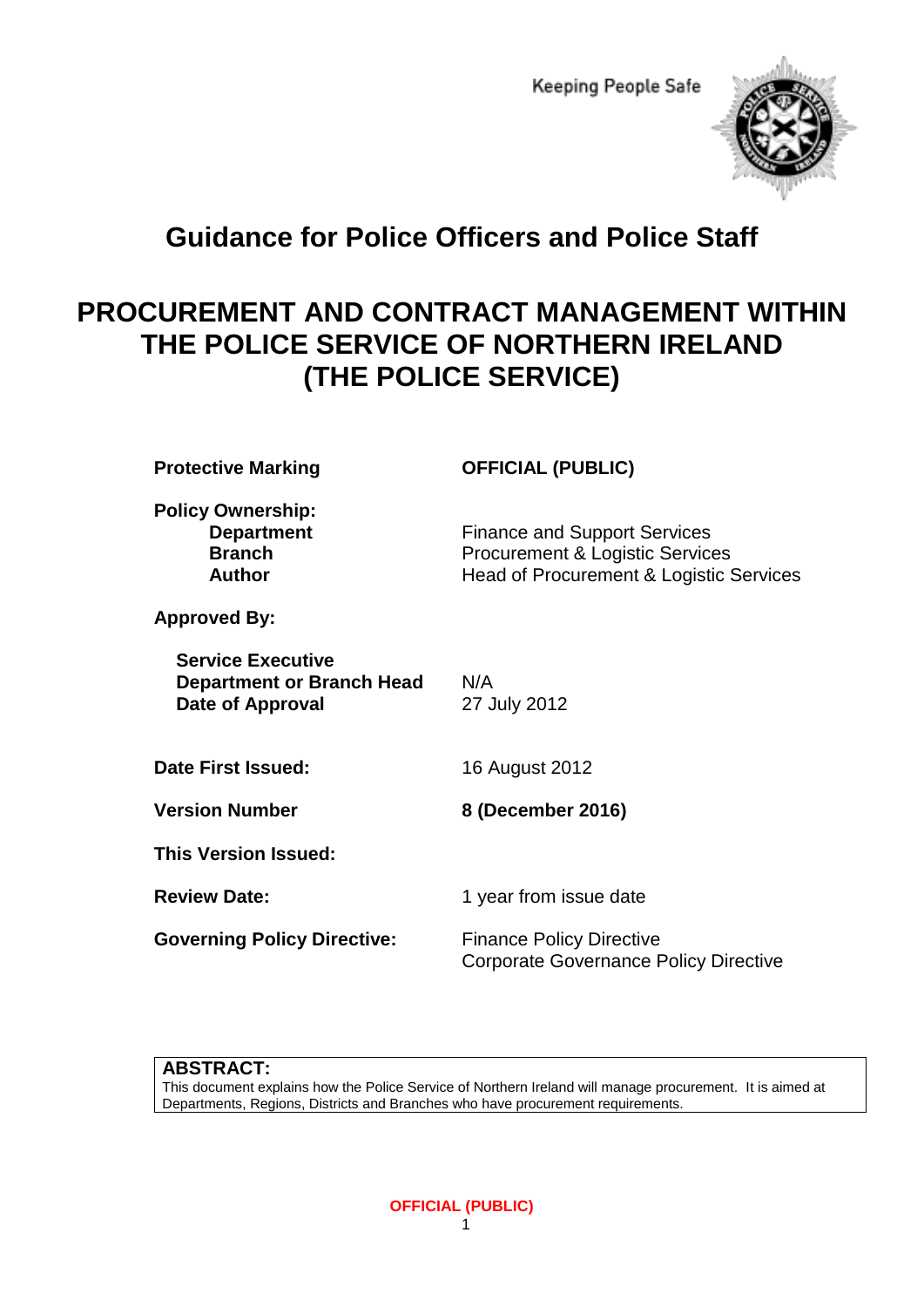# **INDEX**

| <b>Section</b>    | <b>Subject</b>                                                                                                                                                                                                                                        | Page     |
|-------------------|-------------------------------------------------------------------------------------------------------------------------------------------------------------------------------------------------------------------------------------------------------|----------|
| 1                 | Aim of Guidance Document                                                                                                                                                                                                                              | 1        |
| 2                 | Introduction                                                                                                                                                                                                                                          | $3 - 4$  |
| 3                 | Implications of this Guidance Document                                                                                                                                                                                                                | $4 - 5$  |
| 4                 | Monitoring / Review                                                                                                                                                                                                                                   | 5        |
| 5                 | Procedures / Guidance                                                                                                                                                                                                                                 | 5        |
| <b>Appendices</b> |                                                                                                                                                                                                                                                       |          |
| Appendix 'A'      | Operational Agreement as an Addendum to the Department of Justice<br>Service Legal Agreement with Department of Finance & Personnel Central<br>Procurement Directorate Covering Procurement Requirements of the Police<br>Service of Northern Ireland | $6 - 15$ |
| Appendix 'B'      | Procurement Operating Procedures, Key Stages in Procurement Process                                                                                                                                                                                   | 16-39    |
| Annex1            | <b>Procurement Contract Approval Levels</b>                                                                                                                                                                                                           | 40       |
|                   | <b>RESTRICTED</b>                                                                                                                                                                                                                                     |          |

| Annex 2A | CPD Work Request New Procurement Competition (Non-Construction)  | 41-47 |
|----------|------------------------------------------------------------------|-------|
| Annex 2B | CPD Existing Contract Work Request Form (Non-Construction)       | 48-51 |
| Annex 3  | Form PID1 - Request for Authorisation of a Direct Award Contract | 52-55 |
| Annex 4A | Form PID2 - Procurement Project Initiation Document              | 56    |
| Annex 4B | Form PID3 - Conflict of Interest Statement                       | 57    |

# **NOT PROTECTIVELY MARKED**

| Annex 5 | Guidelines for Purchases up to £5,000                                       | 58    |
|---------|-----------------------------------------------------------------------------|-------|
| Annex 6 | Police Service/Supplier Performance Monitoring Meeting                      | 59    |
| Annex 7 | Key Elements of Contract Management - 10 Things Managers Should Be<br>Doing | 60    |
| Annex 8 | Contract Monitoring Form - CMO1                                             | 61    |
| Annex 9 | Procurement & Contract Management Glossary of Terms                         | 62-64 |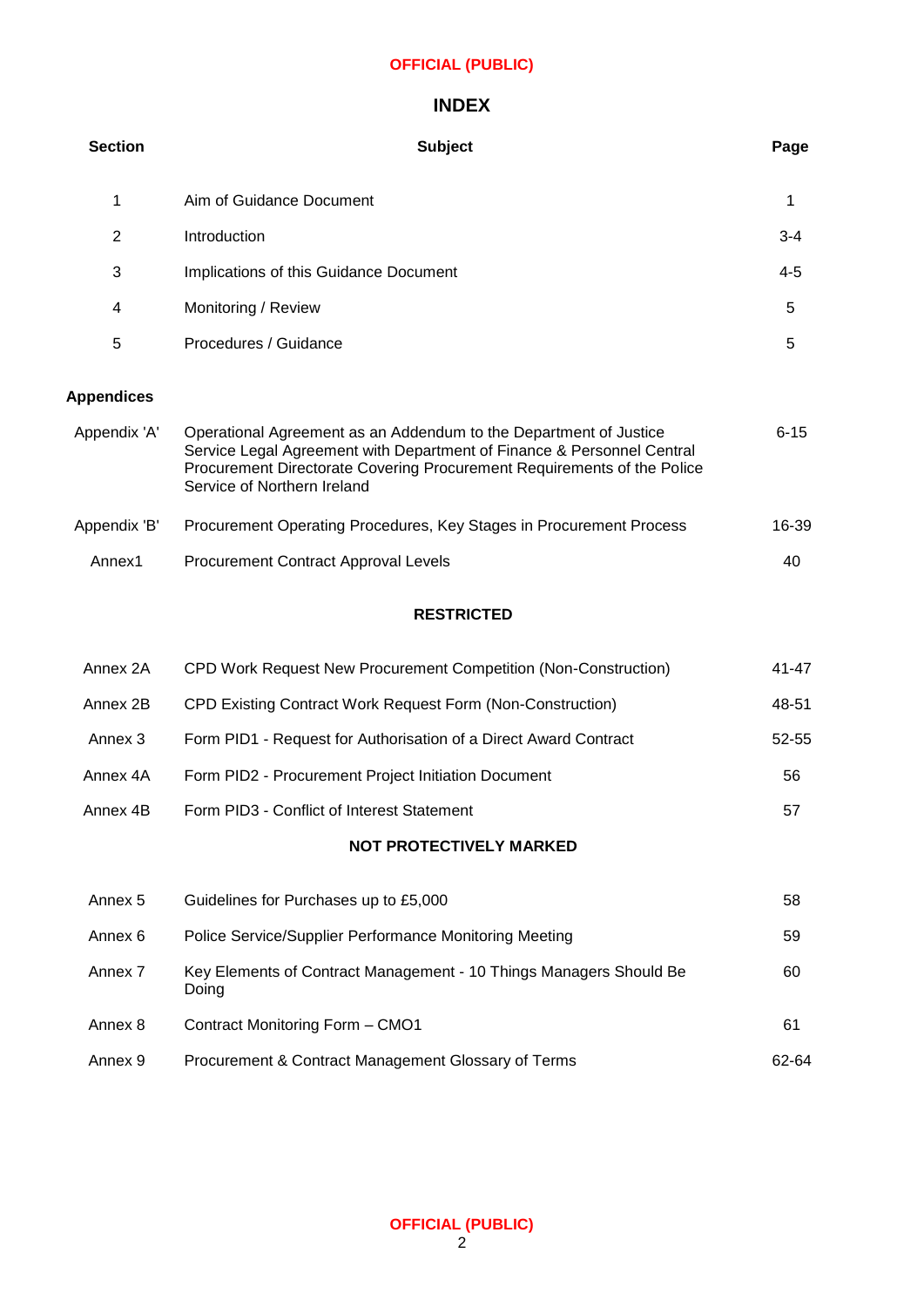#### **1. AIM OF SERVICE GUIDANCE**

- (1) This Guidance document will establish effective planning, tendering and contracting for procurement of goods, works and services. Adherence will lead to improved accountability and performance for procurement within the Police Service. Ensuring the Police Service carry out fully defensible procurement to safeguard the reputation of the Police Service.
- (2) Procurement should be based on value for money. Goods, works and services should be acquired by competition, unless there are convincing reasons to the contrary.
- (3) The guiding principles of the Police Service's Procurement Guidance are:
	- (a) Fairness & Transparency;
	- (b) Compliance with Local, National and International Legislation;
	- (c) Non-discriminatory specifications and evaluation criteria;
	- (d) Proportionality;
	- (e) Promoting sustainability;
	- (f) Allow small/medium size companies opportunity to compete;
	- (g) Best value for money;
	- (h) Supplier evaluation and development.

#### **2.** (1) **INTRODUCTION**

- (a) This Guidance document explains how the Police Service will manage procurement.
- (b) This Guidance document is aimed at Departments, Regions, Districts and Branches who have procurement requirements.

#### (2) **Summary & Background**

- (a) In response to the recommendations set out in the "Review of Control Over Third Party Agencies", Finance & Support Services established a Local Operating Agreement (LOA) with the CPD.
- (b) The process set out in the LOA will be the means of implementing procurement policy, practices and controls within Police Service.
- (c) This Guidance document will lead to improved accountability and performance for procurement within Police Service.

#### (3) **Aims/Objectives of Procurement Within Police Service**

- (a) Establish a business service relationship with CPD which:
	- (i) Sets out clear responsibilities of the Police Service and CPD.
	- (ii) Establishes CPD as single source for all competitive tendering requirements of Police Service.
	- (iii) Measures and reviews performance of CPD against Key Performance Indicators (KPIs).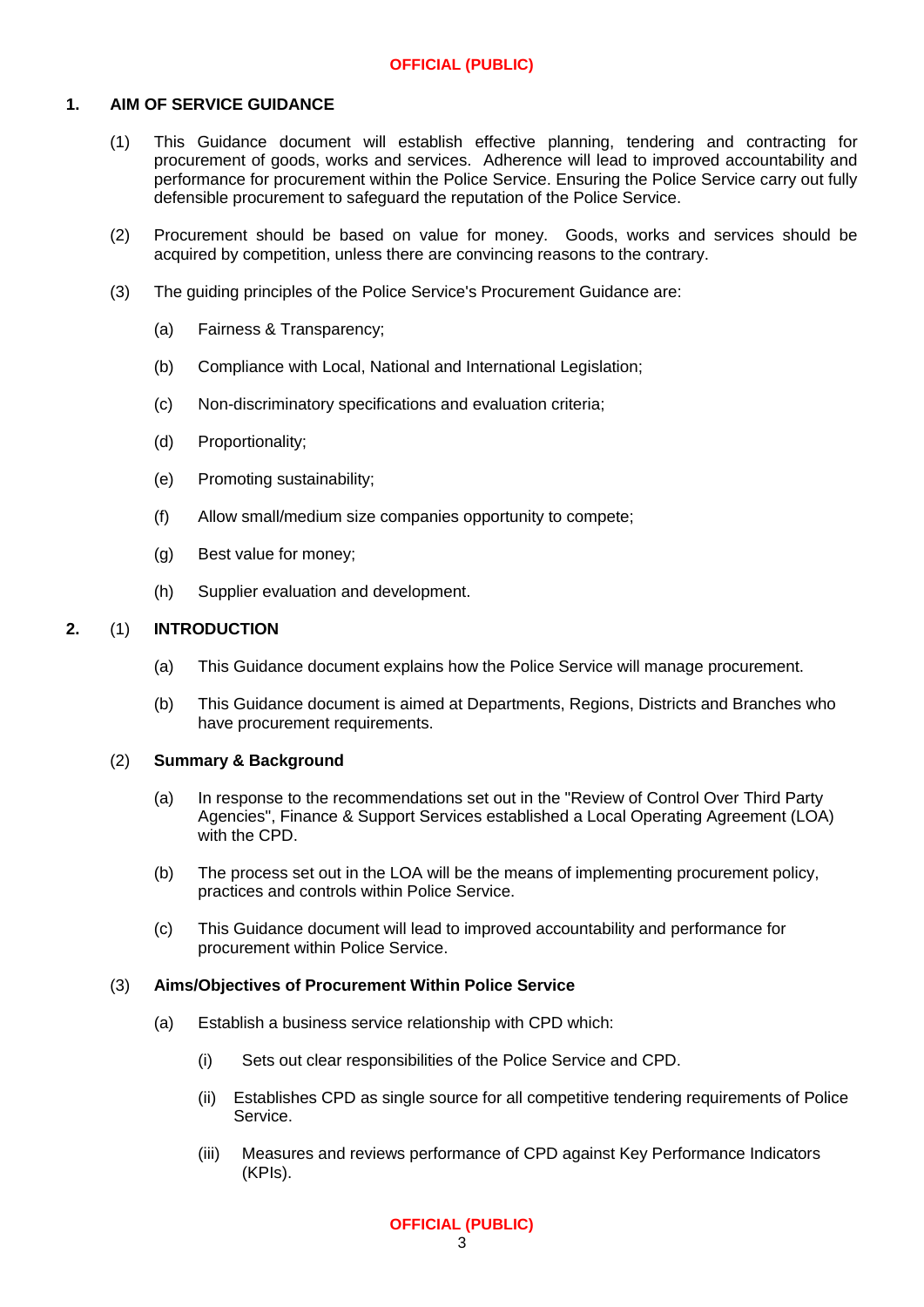- (b) To establish improved planning, tendering, contracting and performance review processes within Police Service to cover the procurement of all goods, works and services (including consultancy).
- (c) To establish guiding principles for procurement based on:
	- (i) Compliance with Local, National and International Legislation
	- (ii) Fairness and transparency
	- (iii) Best value for money
	- (iv) Non-discriminatory specifications
- (d) To establish regular procurement reviews with each Police Service branch. These will be held at least twice a year and cover performance related to:
	- (i) Contracts live, subject to tender, under consideration
	- (ii) Requisitions pending, placed, on schedule, late
	- (iii) Supplier evaluation and development
	- (iv) Forward planning of each branch based on future procurement objectives
- (e) To establish a senior Police Service person who is responsible for:
	- (i) Managing the LOA with CPD
	- (ii) Reviewing relationships between Police Service branches and CPD
	- (iii) Overseeing procurement performance of Police Service
- (f) To establish overall procurement performance for Police Service as a whole in terms of:
	- (i) Volume of business supplier league table:
		- (aa) Past/current spend
		- (bb) Future/projected spend
	- (ii) Percentage (%) of business with suppliers that is under contract.
	- (iii) Price/cost savings achieved
	- (iv) Best practice benchmarking against other police forces and public services

#### **3. IMPLICATIONS OF THE POLICY**

- (1) Better management and business control of procurement within Police Service.
- (2) Increased awareness, accountability and responsibility for procurement practices within Police Service branches.
- (3) Improvement in procurement performance of Police Service as measured through price/cost savings achieved and quality of services provided by suppliers.
- (4) Improvement in organisational effectiveness.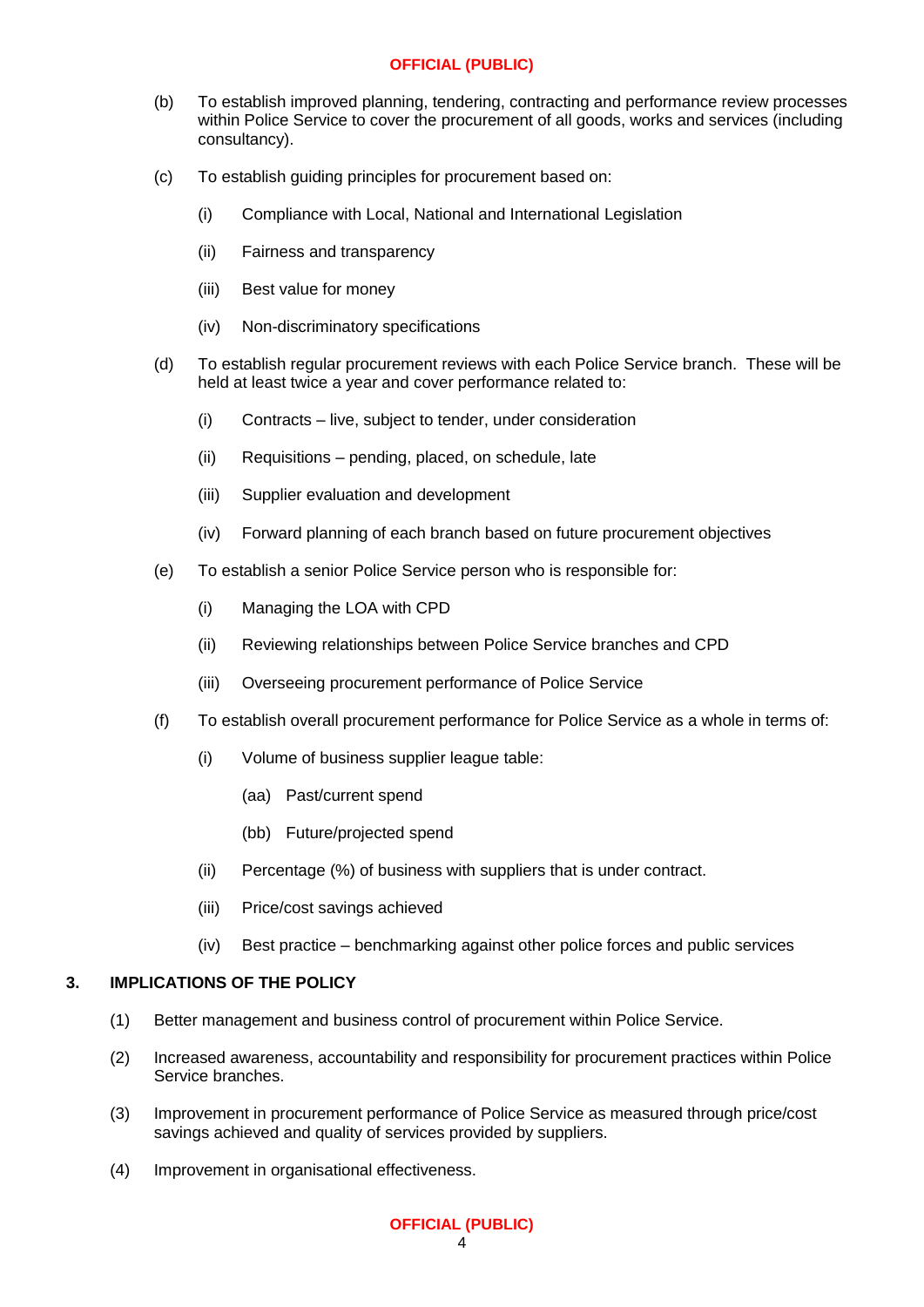- (5) Increase in public confidence of Police Service.
- (6) There will be no increase in the costs of running procurement for the Police Service as a result of the introduction of this Guidance document.
- (7) Training requirements are covered under the LOA.

#### **4. MONITORING/REVIEW**

- (1) The owner of this Guidance document will instigate an annual review to assess:
	- (a) Progress against the aims/objectives;
	- (b) Impact on any new legislation;
	- (c) Any changes that need to be made to this Guidance;
	- (d) Support for the continued need for this Guidance.
- (2) Throughout the year:

Regular reviews will be held with each Police Service Department. The recommendation is that these should be held at least twice a year.

- (3) The review will cover performance related to:
	- (a) Contracts live, subject to tender, under consideration;
	- (b) Requisitions pending, placed, on schedule, late;
	- (c) Supplier evaluation and development;
	- (d) Forward planning based on future requirements
- (4) Joint pro forma reports covering the issues in 3 (above) will be prepared jointly by the Police Service branch and CPD ahead of each review.
- (5) Minutes will be taken and actions recorded and progressed.

#### **5. PROCEDURES/GUIDANCE**

- (1) The processes set out in the LOA between the Police Service and CPD together with those in the Procurement Operating Procedures will be the means of implementing the procurement practices and controls within Police Service.
- (2) The LOA has been negotiated and agreed between Police Service and CPD. Details are attached in Appendix 'A'.
- (3) Procurement Operating Procedures, Key Stages in the Procurement Process document is attached in Appendix 'B'.
- (4) The pro forma reports referred to under the Review section will be based on the format of the samples used by the Procurement & Logistic Services and will be issued by way of guidance: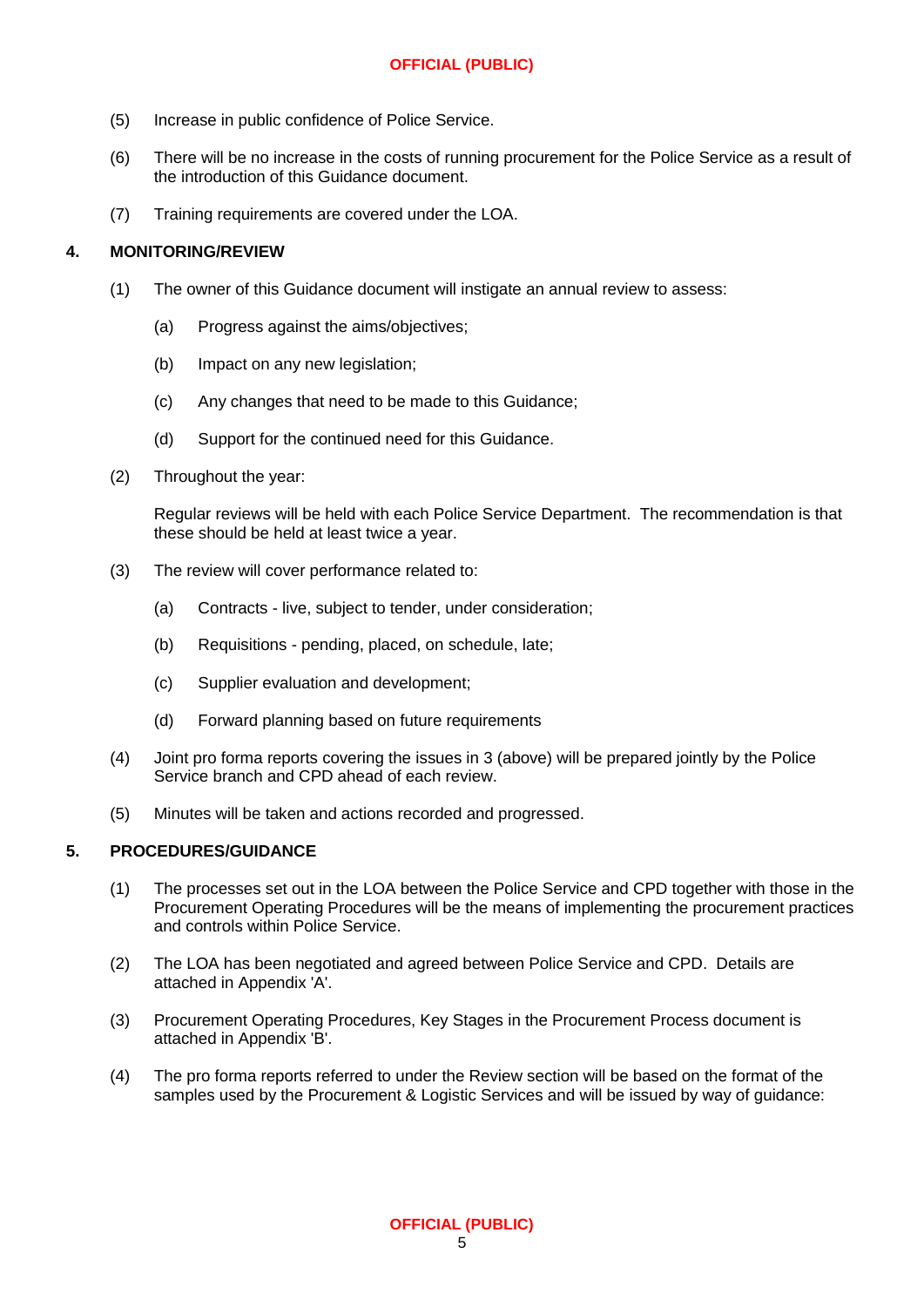# **OPERATIONAL AGREEMENT**

# **AS AN ADDENDUM TO THE DEPARTMENT OF JUSTICE SERVICE LEVEL AGREEMENT WITH**

# **DEPARTMENT OF FINANCE & PERSONNEL CENTRAL PROCUREMENT DIRECTORATE**

# **COVERING PROCUREMENT REQUIREMENTS OF THE**

# **POLICE SERVICE OF NORTHERN IRELAND**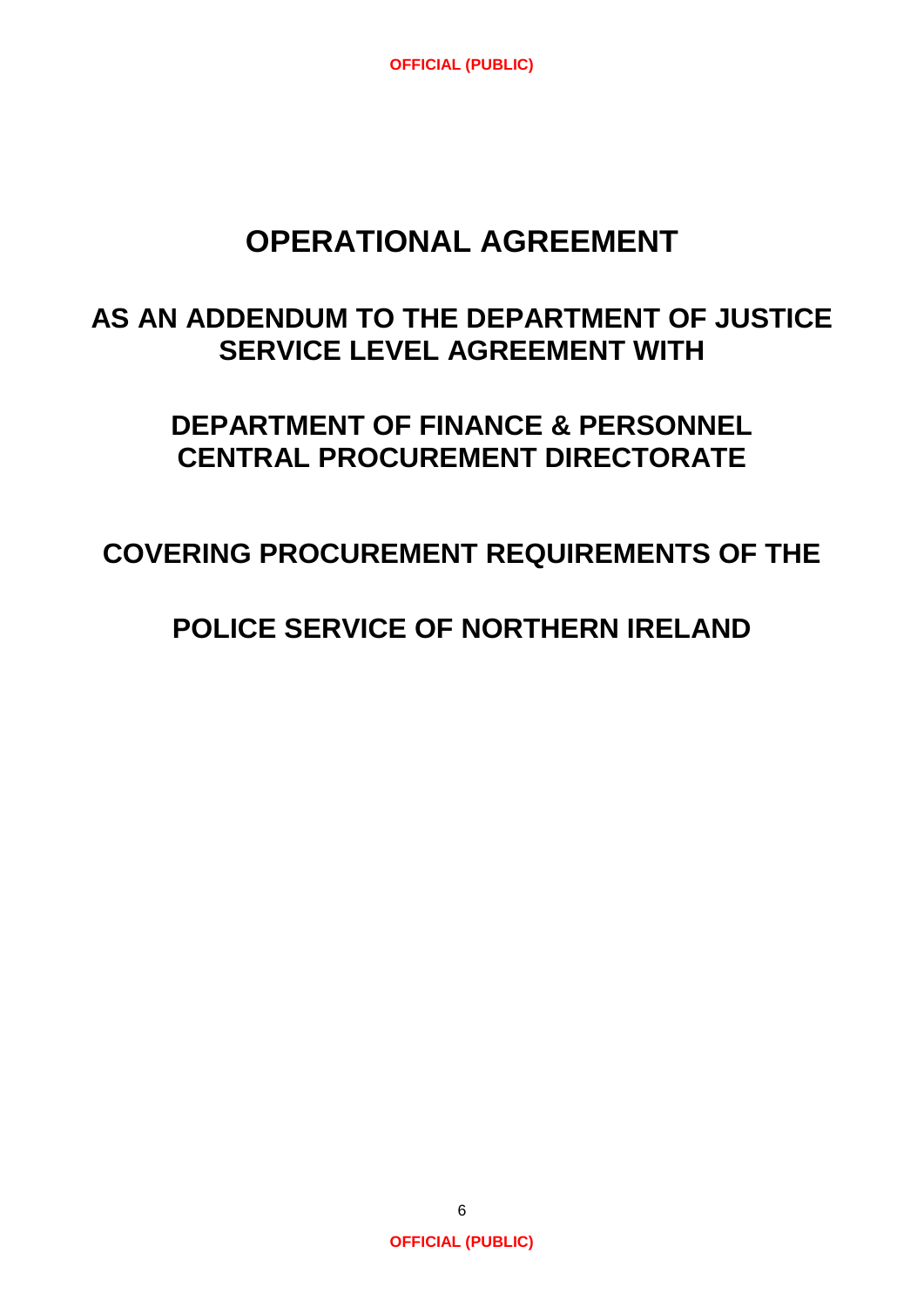This operational agreement is an addendum to the Service Level Agreement between Department of Justice (DoJ) and Central Procurement Directorate (CPD) of Department of Finance and Personnel covers the specific procurement requirements of the Police Service of Northern Ireland.

Whereas:

CPD will provide Police Service with procurement service for all goods and services over £30k.

# **1. DETAILED RESPONSIBILITY OF THE PARTIES**

#### 1.1 **Responsibility of CPD**

- $\triangleright$  Undertake tender action on all requirements over £30k submitted by Police Service and agree Contract Terms and Conditions with Suppliers
- $\triangleright$  Facilitate the evaluation of tender submissions
- $\triangleright$  Debrief tenderers following contract awards
- **►** Compliance with CPD Procurement Procedures and ISO Quality Assurance process and Police Service Procurement Operating Procedures, where they do not conflict
- Monitor and report supplier performance against Contract Terms and Conditions, in association with Police Service
- $\triangleright$  Maintenance of up-to-date information on contract matrices
- Provide professional procurement advice and guidance to Police Service on procurement issues
- Establish and maintain benchmarking of Police Service procurement prices and costs
- $\triangleright$  Ensure that adequate staffing and procurement specialists are employed to provide the procurement services required by Police Service

#### 1.2 **POLICE SERVICE**

- $\triangleright$  Comply with Northern Ireland Public Procurement Policies as established by CPD and approved by the Procurement Board
- Compliance with CPD Procurement Procedures and accredited ISO Quality Assurance Process
- $\triangleright$  Provide annual spending plans for all goods and services, updated quarterly
- $\triangleright$  Provide, on request, historical spend analysis of all goods, services and works to assist CPD in the development of future procurement strategies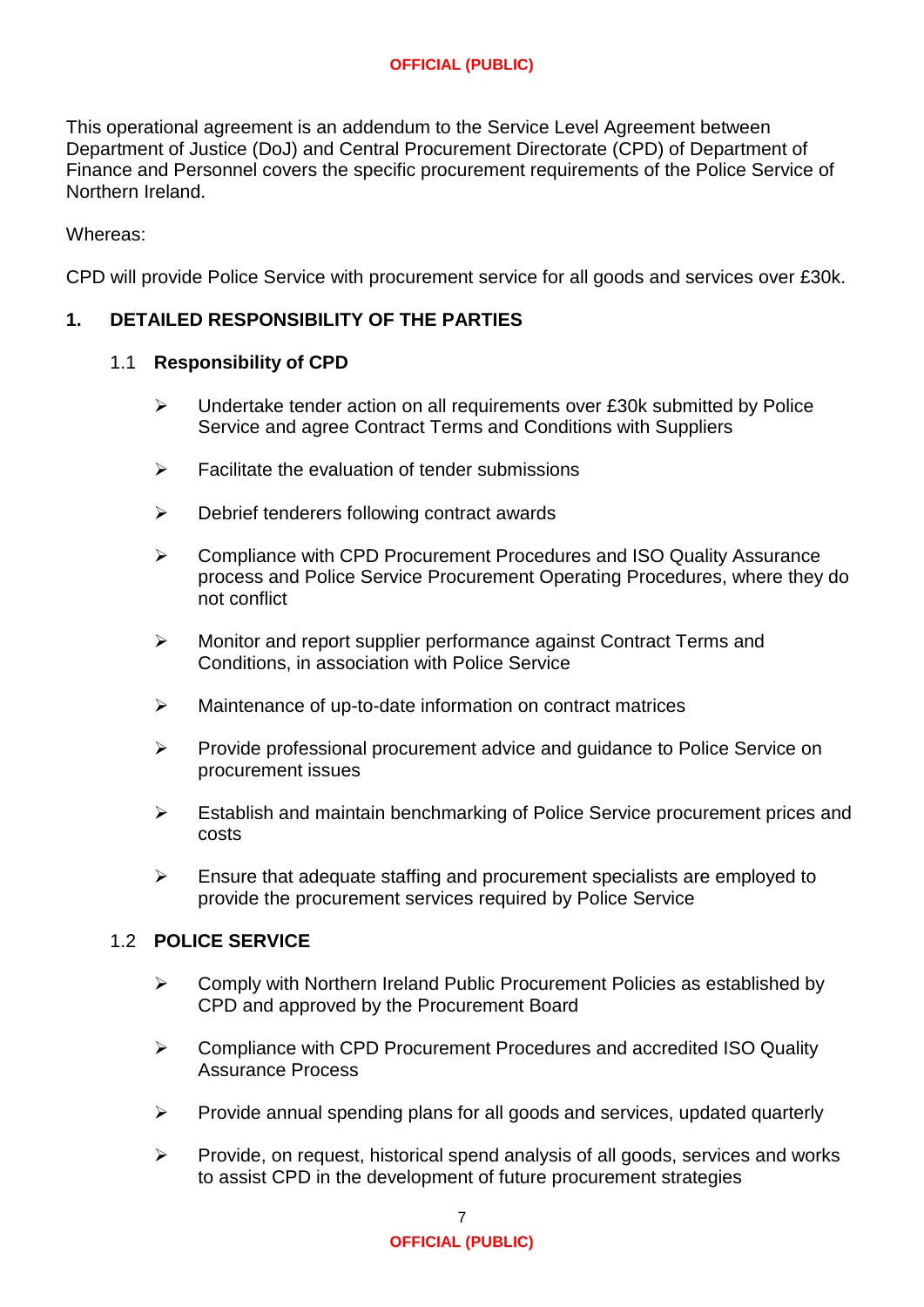- $\triangleright$  Identify within spending plan opportunities to integrate sustainability into the contract
- $\triangleright$  Identify and prioritise sourcing requirements for all goods, works and services, including consultancy
- $\triangleright$  Provide technical specification of requirements
- $\triangleright$  Final agreement and ratification of contract terms and conditions
- $\triangleright$  Identify opportunities for inclusion of community benefits
- $\triangleright$  Advise price and cost parameters
- $\triangleright$  Advise delivery schedule requirements
- $\triangleright$  Provide quality requirements
- $\triangleright$  Advise of any special contract arrangements
- $\triangleright$  Appointment of Evaluation Panel members and ensure no conflict of interest throughout process
- $\triangleright$  Develop selection and award criteria for purposes of evaluation and document rationale
- $\triangleright$  Arrange for evaluation of samples and prepare reports arising
- $\triangleright$  Ensure availability of Evaluation Panel to perform their duties in accordance with the agreed timescales
- $\triangleright$  Provide support, if required, for debriefing of unsuccessful tenders or supplier challenges

#### **2. PROCUREMENT POLICY**

#### 2.1 **Objective**

- $\triangleright$  To ensure that all Police Service procurement is carried out:
	- In compliance with the Public Contracts Regulations (2015).

#### In particular:

In compliance with Northern Ireland Public Procurement Policy.

- Open and transparency of award procedures.
- Genuine competition in the award of contracts.
- No unlawful discrimination on the ground, of nationality.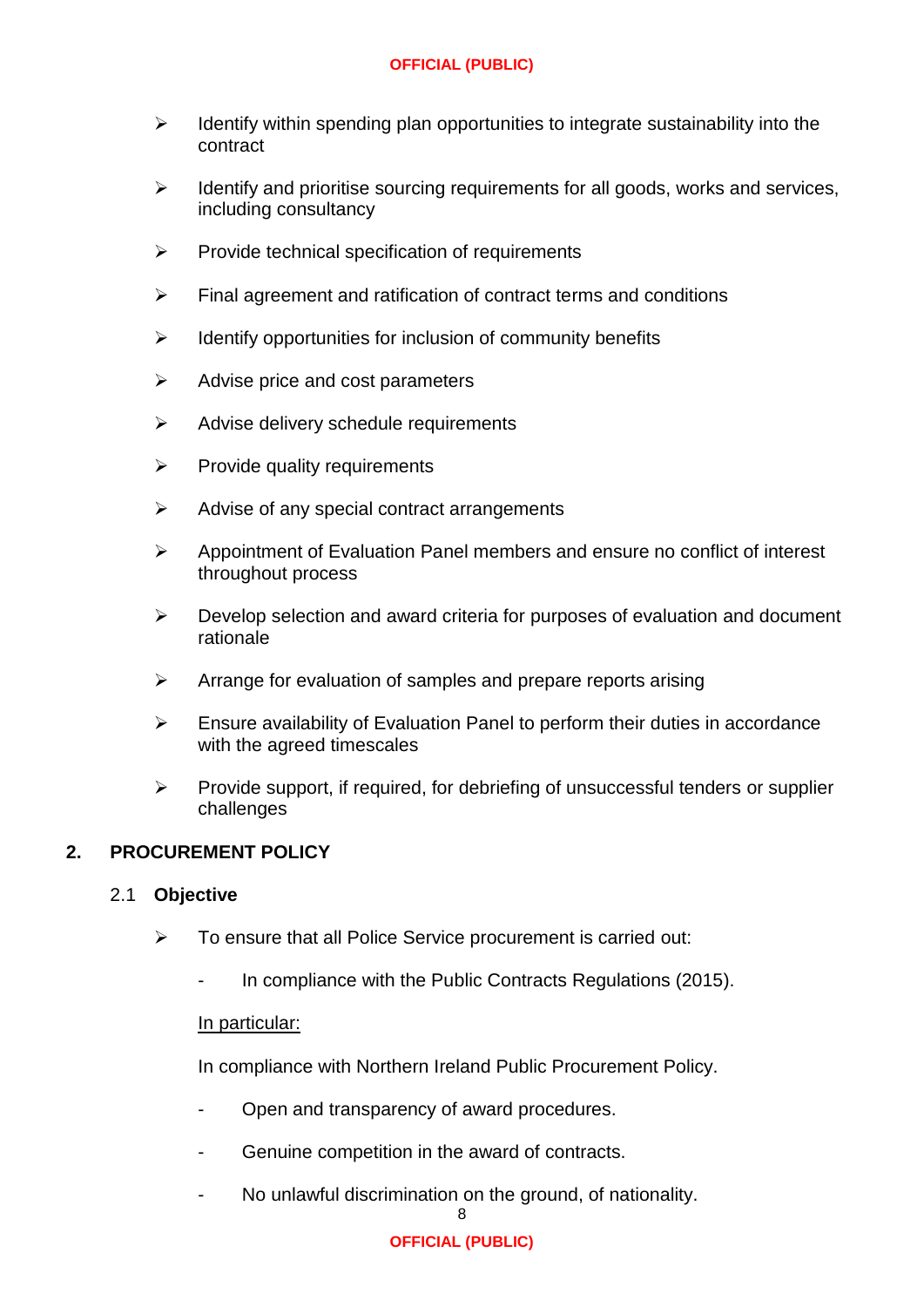- Address sustainable procurement objectives as set out within Equality of Opportunity and Sustainable Development in Public Procurement.
- Achieve best value for money as defined within the Northern Ireland Public Procurement Policy.

# 2.2 **Guiding Principles**

- $\triangleright$  Transparency
- $\triangleright$  Competitive supply
- **▶ Consistency**
- $\triangleright$  Effectiveness
- $\triangleright$  Efficiency
- $\triangleright$  Fair Dealing
- $\triangleright$  Integrity
- $\triangleright$  Informed decision making
- $\triangleright$  Legality
- $\triangleright$  Integration
- $\triangleright$  Responsiveness
- $\triangleright$  Accountability

#### 2.3 **Tendering Process**

- Up to £1.5k for all requirements not covered through centrally negotiated contracts purchasing decisions can be made locally on a non evidence value for money basis without obtaining quotations.
- £1.5k to £5k for all requirements not covered through centrally negotiated contracts purchasing decisions can be made locally on a documented value for money basis. A price check with at least 2 suppliers should be made. Price checks through the internet may be considered. Price checks should be documented and retained on file for audit purposes.

#### Goods & Non-Works Services

£5k to £30k - written quotation, a minimum of 2 selected tenders, overseen and authorised by the budget holder supported by their Business Service function or a tender process undertaken by CPD. All contracts with a value greater than £5k should be awarded on CPD's Terms and Conditions, which are available via Police Service's external website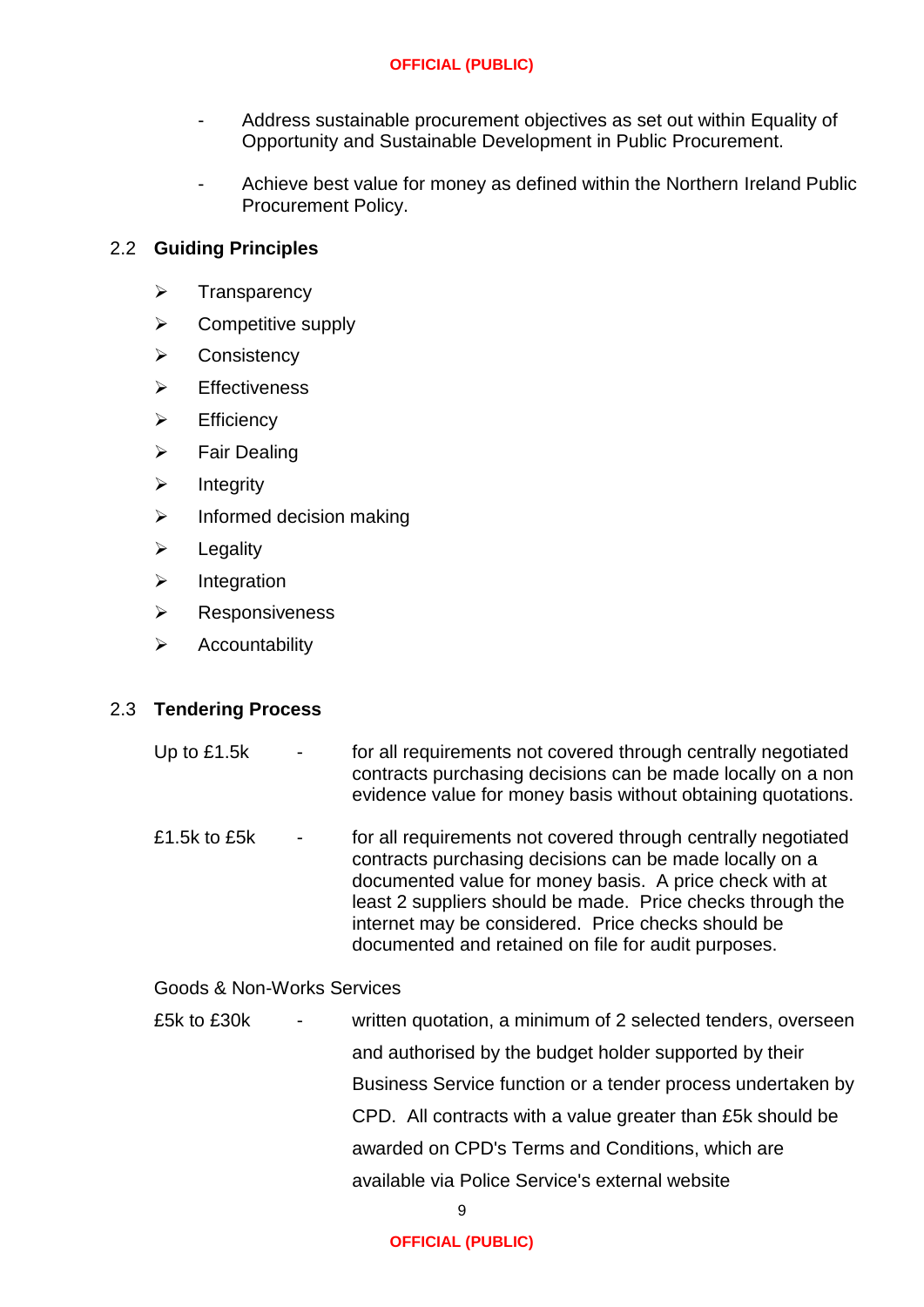**Works** 

£5k - £30k - Contractors must be registered on Constructionline. First six contractors from a randomly selected list generated by Constructionline are invited to tender. Subject to possible future change on basis of consideration by the Police Service and CPD within the context of the outsourced Property Management and Technical Services contracts.

For all requirements over £30,000 the Police Service department must contact CPD, who will undertake all tender exercises on behalf of Police Service

| £30k to £106,047                                                                                 | Full tender action advertised on e-Tenders NI.                                                          |
|--------------------------------------------------------------------------------------------------|---------------------------------------------------------------------------------------------------------|
| £106,047 and over<br>for all supplies and<br>services except for<br>works which is<br>£4,104,394 | EU Directives apply. Advertised on e-Tenders NI<br>and in the Official Journal of European Union (OJEU) |
|                                                                                                  |                                                                                                         |

- 2.4 CPD will endeavour to make available to Police Service any other contracts for goods, works and services, which have been established for any other part of the Northern Ireland public sector by CPD or through collaboration with another Centre of Procurement Expertise (CoPE) or National Arrangement (eg Crown Commercial Service).
- 2.5 CPD will undertake all tender and quotation exercises on behalf of Police Service for requirements with an estimated value over £30k.
- 2.6 All tenderers wishing to undertake quotations or tenders with CPD must be preregistered on the e-Tenders NI portal. It is the vendors responsibility to ensure the information held on this system is valid and up-to-date. Failure to maintain this information could result in a vendor being excluded from a competition.
- 2.7 Where the Police Service has committed to use a CPD collaborative contract, and is listed as a participating body, then Police Service is contractually obliged to use these arrangements when the good/services are required.
- 2.8 Police Service may use National framework agreements where it is listed as a participating body if the goods/services are deemed to be fit for purpose and it represents value for money. Consideration should also be given to the potential impact on the local market and particularly Small and Medium Enterprises when deciding to use National Arrangements.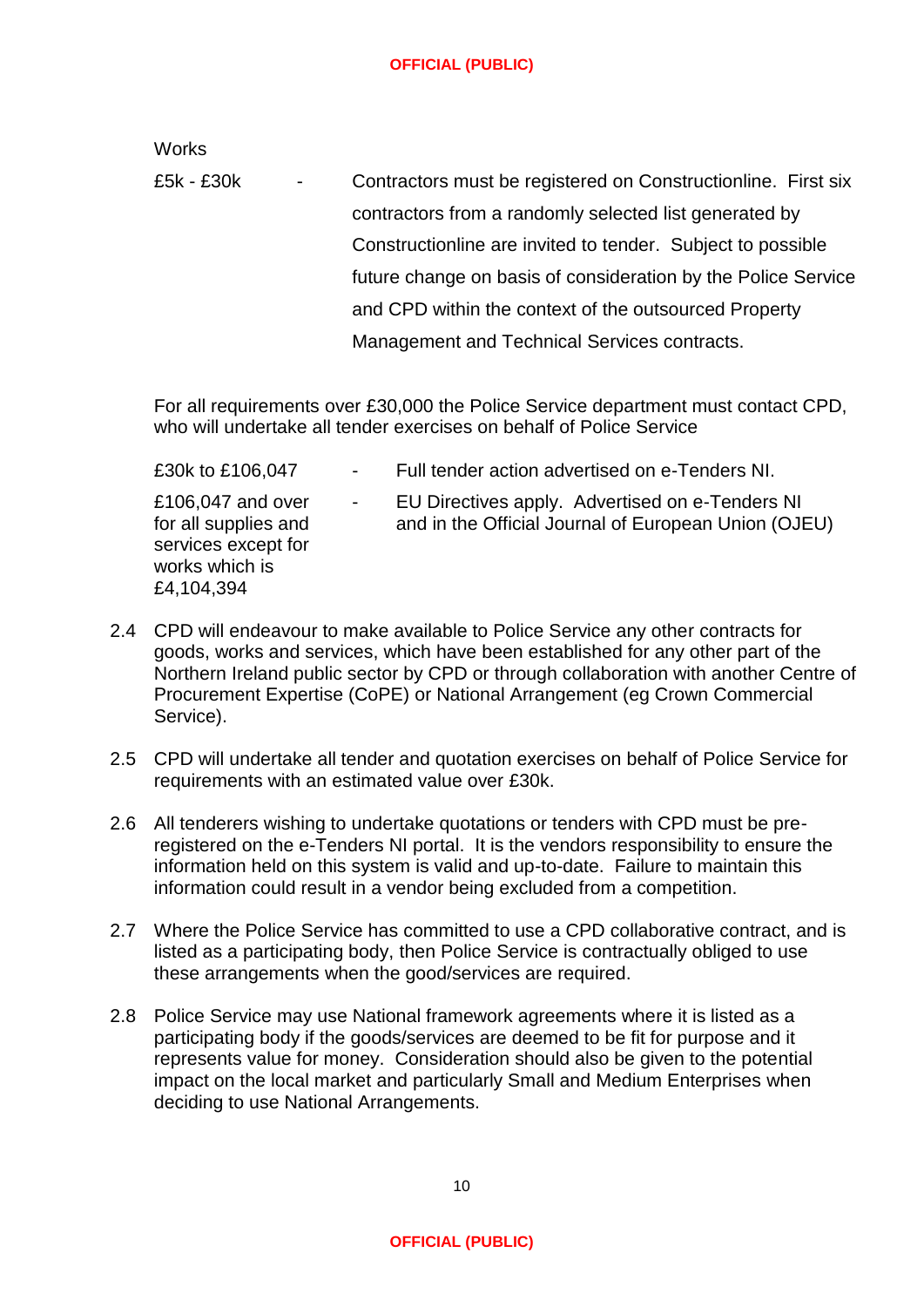#### **3. INTERFACE WITH POLICE SERVICE BRANCHES**

- 3.1 The Departments, Regions, Districts and Branches to whom the CPD will provide procurement services will include:
	- **▶ Logistic Services**
	- > Transport<br>> Estates
	- **Estates**
	- > Finance<br>> Human F
	- → Human Resources<br>→ Training & Develop
	-
	- → Training & Development<br>→ Corporate Communicatio  $\triangleright$  Corporate Communications<br> $\triangleright$  ICS
	-
	- ics<br>In Leg
	- → Legal Services<br>→ Legacy & Justic Legacy & Justice
	- Operational Support
	- **▶ Crime Operations**
	- > District Policing

It is recognised that Police Service has an in-house Estate Management Branch that acts as an informed client configuring policy, strategy and outsourcing arrangements across their specialist estate. They fulfil the Project Sponsor/Project Manager role for capital programmes. The Branch also fulfils the programme management and coordination roles with project management and professional services provided through outsourcing to the private sector or by engaging CPD. The present autonomy will remain for the Branch to configure policy, strategy and outsourcing arrangements which adheres to the broad policy parameters supported by Government with the arrangement of contracts/frameworks by CPD Construction and Advisory Division. The option of accessing CPD Works Procurement, as necessary and by request, will be available to Police Service to provide Project Management and Advice.

#### **4. PERFORMANCE REVIEWS**

- 4.1 CPD will hold regular reviews with the key branches of Police Service as in 3.1 above. The recommendation is that these should be held at least quarterly. However, it is recognised that some will not need to meet as regularly.
- 4.2 The review will cover performance related to this operational agreement.
	- $\triangleright$  Contracts live, subject to tender, under consideration
	- $\triangleright$  Requisitions pending, placed, on schedule, late
	- $\triangleright$  Supplier evaluation and development
	- $\triangleright$  Forward planning based on future requirements

Joint proforma reports covering the issues above will be prepared jointly by Police Service Branch and CPD ahead of each review.

CPD will schedule, as required, meetings and record actions and progress.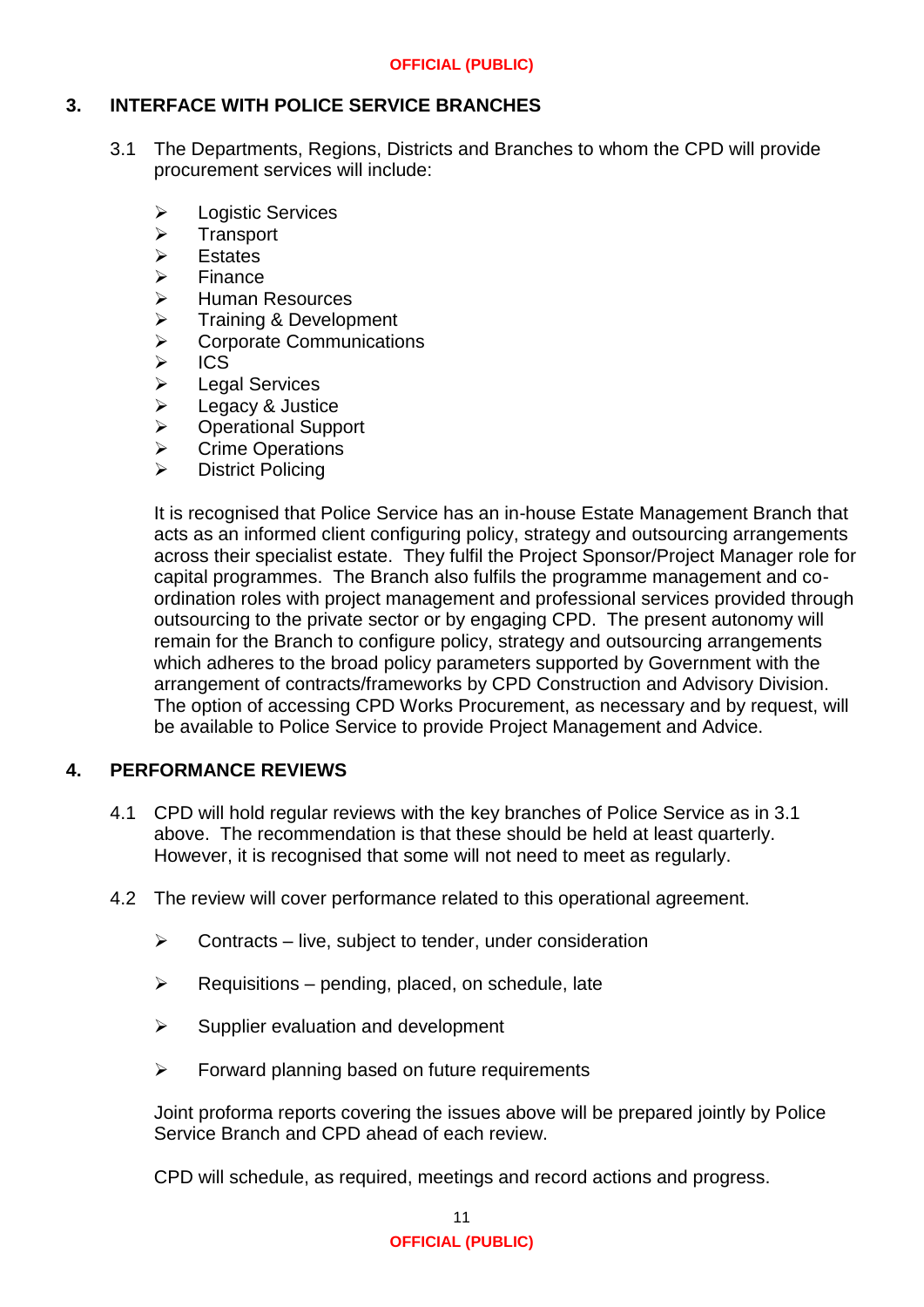4.3 The Police Service Branch Heads should be proactive in identifying and requesting information from CPD.

# **5. KEY PERFORMANCE INDICATORS (KPIs)**

Performance will be measured based on progress on the following KPIs.

# **POLICE SERVICE:**

- \* Provision of accurate and up-to-date spending plans provide annually with quarterly updates
- ❖ Provision of historical spend analysis

## **CPD:**

The KPIs in the table below will apply to standard (ie non-complex) projects which are part of the Police Service's normal run of business. In the event of an unexpected increase in demand for sourcing and tendering services from the Police Service, revised KPIs will be agreed on the basis of a prioritisation of projects. Revised KPIs may also be required for complex projects, these will be agreed with the Police Service at the procurement strategy stage (KPI 2).

| <b>No</b>        | <b>Description</b>                                                                                                                                                                                   | <b>KPI</b>                                                                                                                                                                                                        |
|------------------|------------------------------------------------------------------------------------------------------------------------------------------------------------------------------------------------------|-------------------------------------------------------------------------------------------------------------------------------------------------------------------------------------------------------------------|
| KPI <sub>1</sub> | Client emails 'work request form' (available on<br>the CPD website) with the draft specification<br>and confirmation of business case approval to<br><b>SSD</b><br>mailbox SSDAdmin.cpd@dfpni.gov.uk | SSD acknowledges receipt<br>of work request within one<br>working day                                                                                                                                             |
| KPI <sub>2</sub> | SSD and Client to formally agree the<br>procurement strategy (including agreeing the<br>procurement timetable)                                                                                       | Within 10 working days of<br>acknowledgement                                                                                                                                                                      |
| KPI 3a           | Publication of Tender (timescale from receipt)<br>of work request to publication)                                                                                                                    | Unless otherwise agreed by<br>the client, the date from the<br>original receipt of the draft<br>specification and business<br>case to the publication of<br>the tender should be no<br>later than 30 working days |
| KPI 3b           | Publication of tender (timescale from agreed<br>tender documents to publication)                                                                                                                     | Within 10 working days                                                                                                                                                                                            |
| KPI <sub>4</sub> | The period between the client approval of the<br>procurement process report and award (or<br>intention to award) stage                                                                               | Within 10 working days                                                                                                                                                                                            |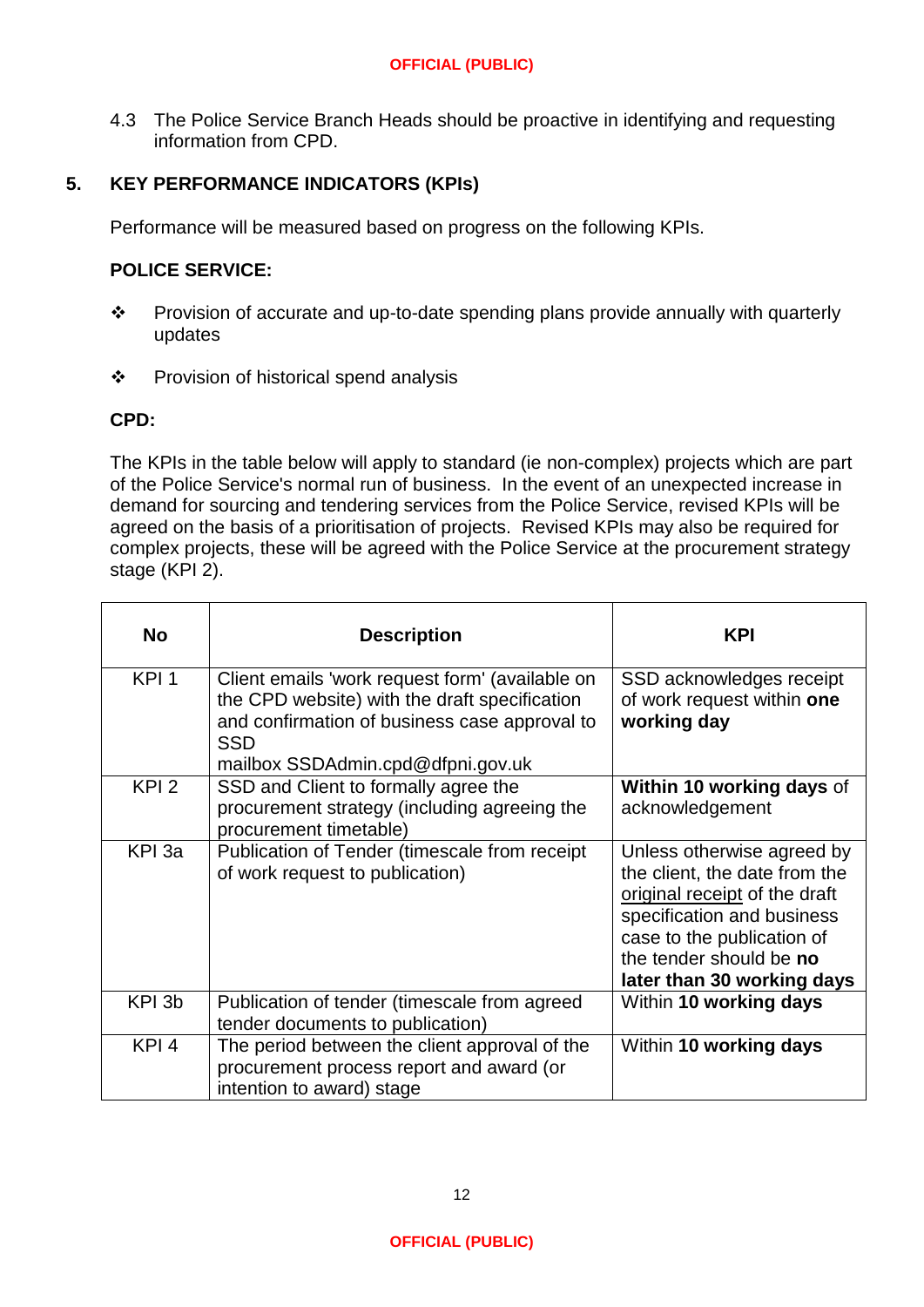#### **6. COSTS OF SERVICES**

6.1 The costs of services will be based on hourly charges for services required by CPD. Invoices will be presented every month detailing the breakdown of charges against each PSNI Contract or procurement activity.

# **7. ADMINISTRATION OF THE OPERATIONAL AGREEMENT**

7.1 The Police Service and CPD will each nominate a person through whom they will conduct all communications concerning the agreement.

Police Service nominee is Campbell Browne, Head of Procurement & Logistic Services, Police Service

CPD nominee is Tom Gilgunn, Deputy Divisional Director, CPD

They will be responsible for managing the operational agreement, including dealing with any complaints and feedback from Police Service Branches and/or CPD staff.

7.2 The respective nominees will meet quarterly to review progress against the performance reviews referred to herein.

They will also consider any proposed amendments to this operational agreement which will in turn be fed into the strategic review meetings.

#### **8. INDEPENDENT QUALITY ASSURANCE**

As a Centre of Procurement Expertise, CPD will be independently reviewed on a regular basis to maintain their CoPE status. The recommendation will be reported to the Procurement Board.

#### **9. STRATEGIC REVIEWS**

9.1 There will be a strategic review held twice a year.

These will be chaired by Director of Finance and Support Services, Police Service and Divisional Director, CPD.

- 9.2 The purpose of the review will be to:
	- $\cdot \cdot$  Discuss the service delivery in previous six (6) months
	- ❖ Discuss Police Service procurement plans
	- ❖ Update on developing procurement policy within CPD

#### **10. DURATION OF AGREEMENT**

In accordance with the conditions contained within DoJ / CPD LOA.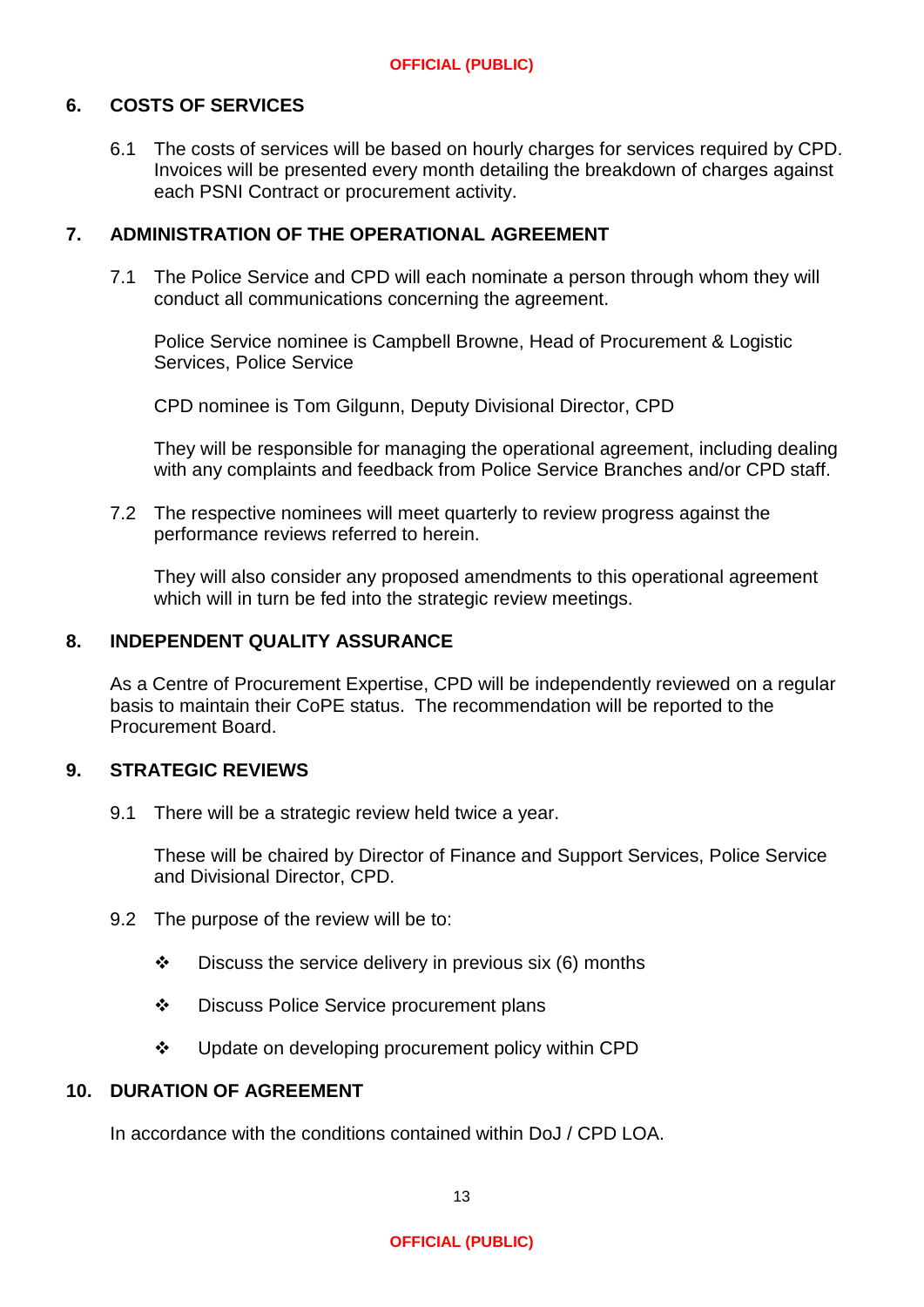# **AMENDMENT TO OPERATIONAL AGREEMENT**

This operational agreement may be amended at any time with consent of both parties.

Signed for and on behalf of Police Service of Northern Ireland.

| <b>NAME:</b>     |                                                    |
|------------------|----------------------------------------------------|
| <b>POSITION:</b> | <b>HEAD OF PROCUREMENT &amp; LOGISTIC SERVICES</b> |
| <b>DATE:</b>     |                                                    |

Signed for and on behalf of Department of Finance & Personnel, Central Procurement Directorate.

| <b>NAME:</b>     |                                   |
|------------------|-----------------------------------|
| <b>POSITION:</b> | <b>DEPUTY DIVISIONAL DIRECTOR</b> |
| <b>DATE:</b>     |                                   |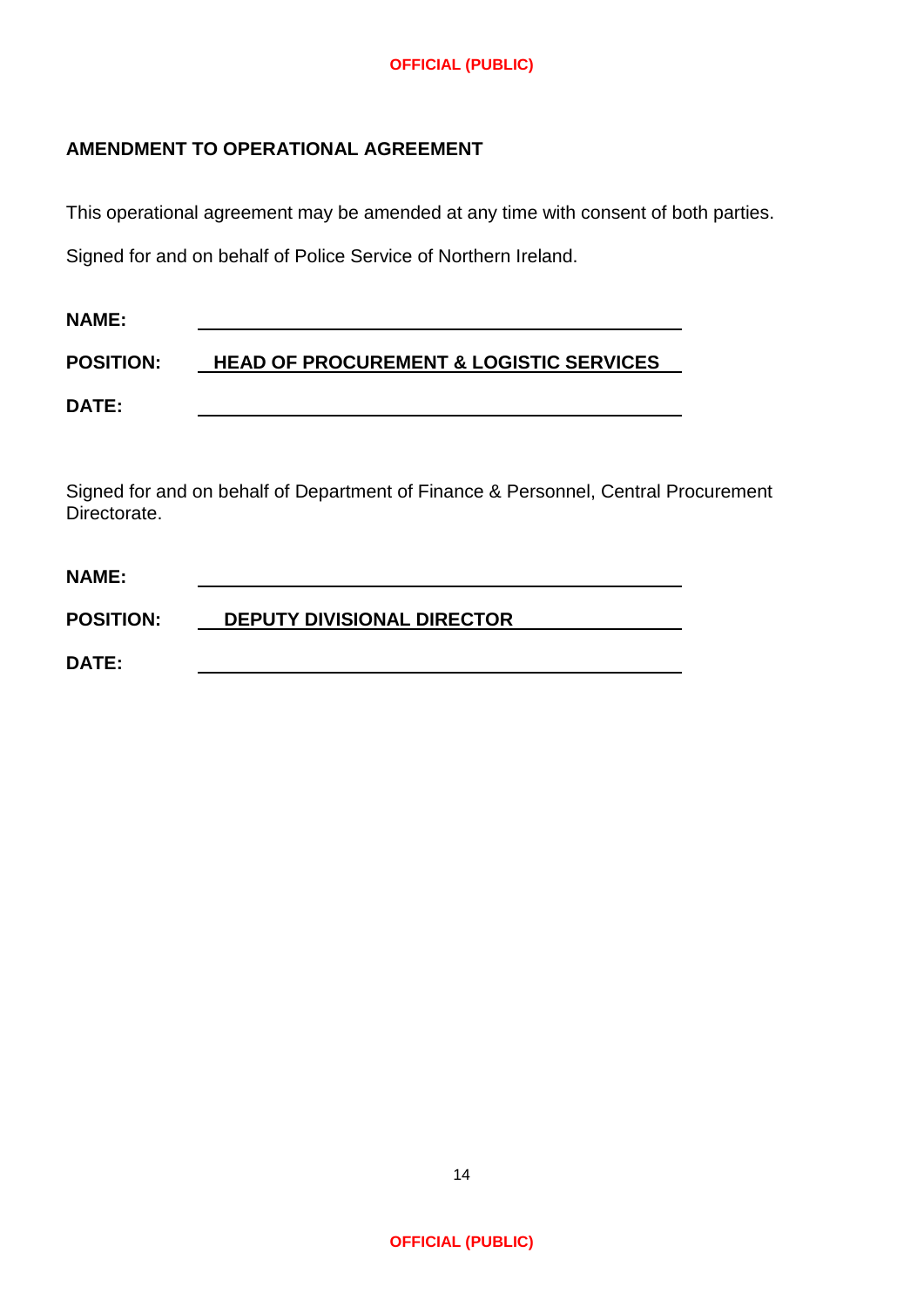# **OFFICIAL (PUBLIC) CPD (CLARE HOUSE) – POLICE SERVICE BUSINESS CONTACTS**

**As at December 2016**

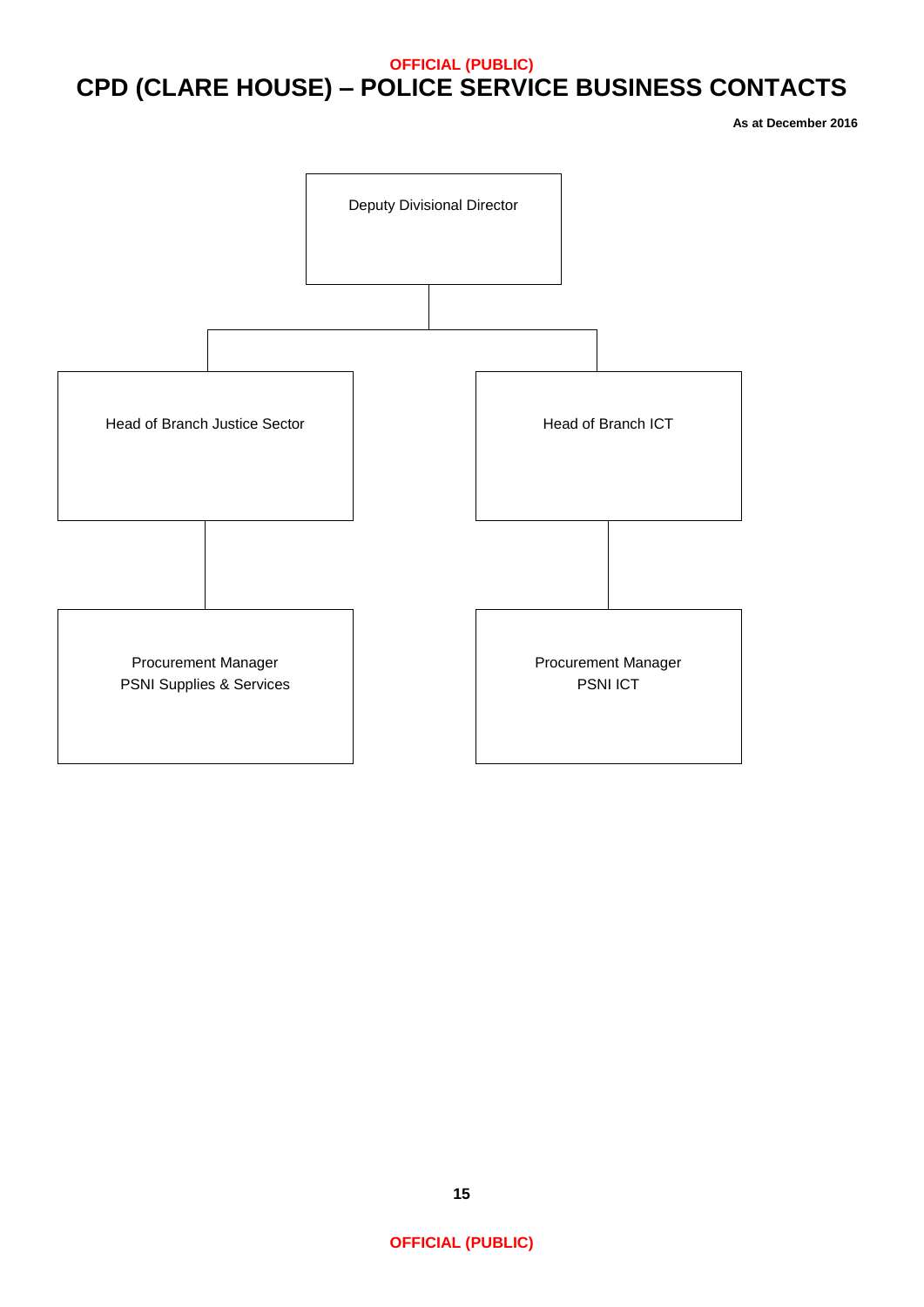# **PROCUREMENT OPERATING PROCEDURES**

# **KEY STAGES IN THE PROCUREMENT PROCESS:**

- **1. PURCHASING REQUIREMENT IDENTIFIED**
- **2. PROCUREMENT METHODS AND TENDERING PROCEDURES**
- **3. DIRECT AWARD CONTRACT**
- **4. OFF-PAYROLL ENGAGEMENTS**
- **5. INVITATION TO TENDER**
- **6. TENDER EVALUATION METHODOLOGY**
- **7. NOMINATION OF PANEL MEMBERS**
- **8. COMMUNICATION DURING THE TENDER PROCESS**
- **9. CONFLICT OF INTEREST**
- **10. RECEIPT OF TENDERS**
- **11. EVALUATION OF TENDERS**
- **12. SELECTION OF WINNING SUPPLIER AND AWARD OF CONTRACT**
- **13. CONTRACT MANAGEMENT**
- **14. CONTRACT EXTENSIONS**
- **15. THE SUB-CONTRACT OF PROCUREMENT BY POLICE SERVICE CONTRACTORS**
- **16. CONTRACT AMENDMENTS**
- **17. FINANCIAL MANAGEMENT OF CONTRACTS**
- **18. RECORD MANAGEMENT**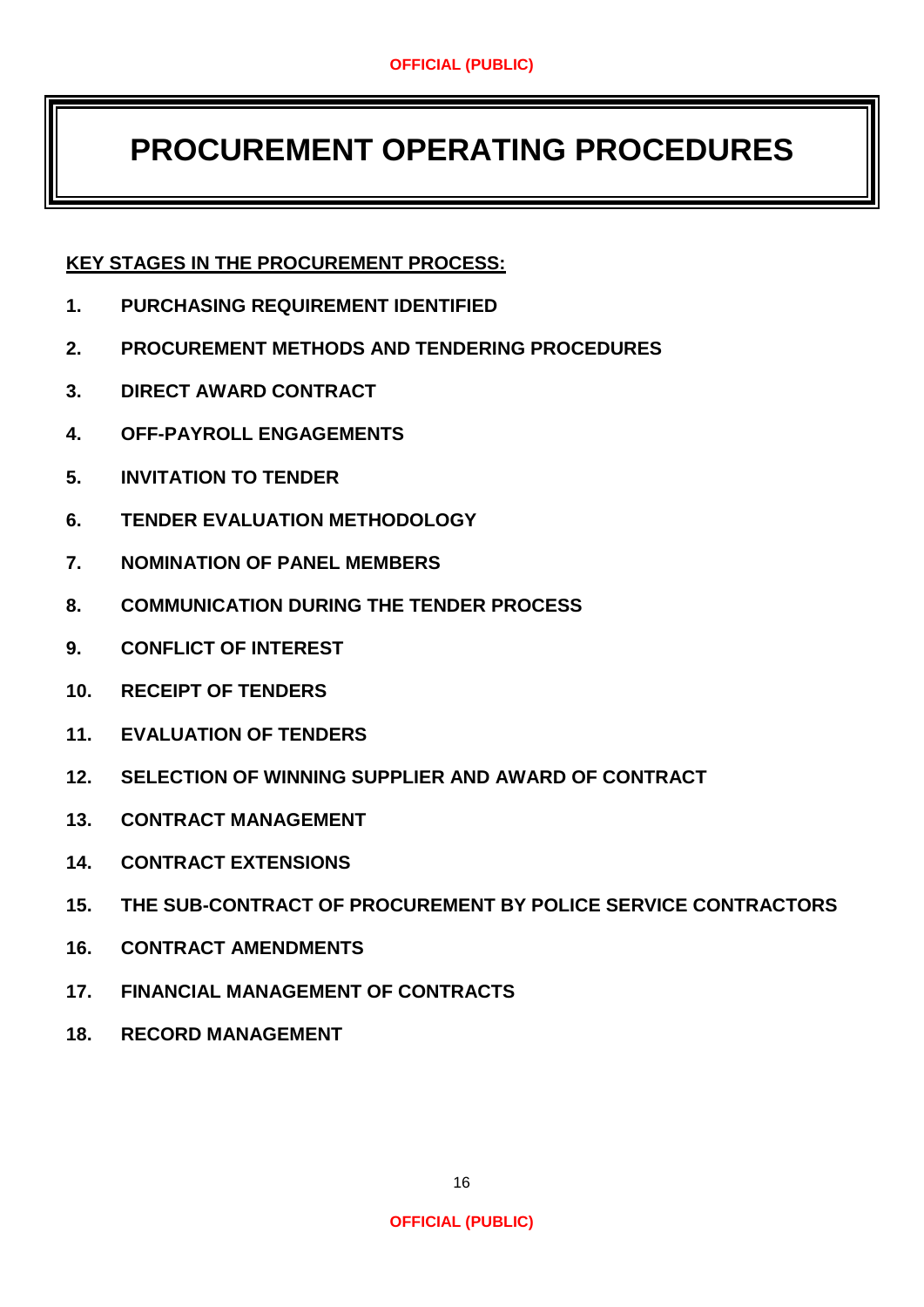## **1. PURCHASING REQUIREMENT IDENTIFIED**

Police Service Managers are reminded that work required in support of renewed contracts is planned well ahead of contract end dates and before contract spend value of existing contract is exceeded. Sufficient time should be allowed for developing the specification. Branches must start and complete the planning and initiation cycle as early as possible.

The Branch should ensure that there is a business case or business appraisal where appropriate. There must be adequate budget available to pay for the required goods or service and that the required level of approval has been provided. Relevant levels of approval are attached at Annex 1. Confirmation of this must be signed off by Head of Branch.

The Information Assurance Unit must be consulted by the Police Service Department at the start of the process to ensure the legislative and statutory requirements for the protection of data are included in the Branch's Technical Specification of Requirements, if applicable.

Police Service is responsible for producing specifications. The specification must state the requirement completely, logically and unambiguously. It should:

- focus on outputs, the functional or performance requirements and what is to be achieved, not how they are to be met;
- clearly scope what is included and what is excluded;
- set out the roles and responsibilities of each party to the contract;
- set out key milestones / timescales for delivery;
- include Key Performance Indicators (KPIs);
- contain enough information for potential suppliers to decide and cost the goods or services they will offer;
- provide equal opportunity for all potential suppliers to offer a product or service which satisfies the needs of the user and which may incorporate alternative technical solutions; and comply with any legal obligations eg under UK Law, the EEC Treaty, an EC Directive or the GATT Agreement on Government procurement; and
- provide a means of evaluating the quality or conformance of the goods or services supplied

Consideration should be given to whole life costing, for example include upgrades, servicing, maintenance and consumables for the lifetime of the product.

A specification template and further guidance on developing specifications can be found on the CPD website at http://www.dfpni.gov.uk/index/procurement-2/cpd/cpdcustomers/understanding how cpd works with public sector clients/customer downloads.htm.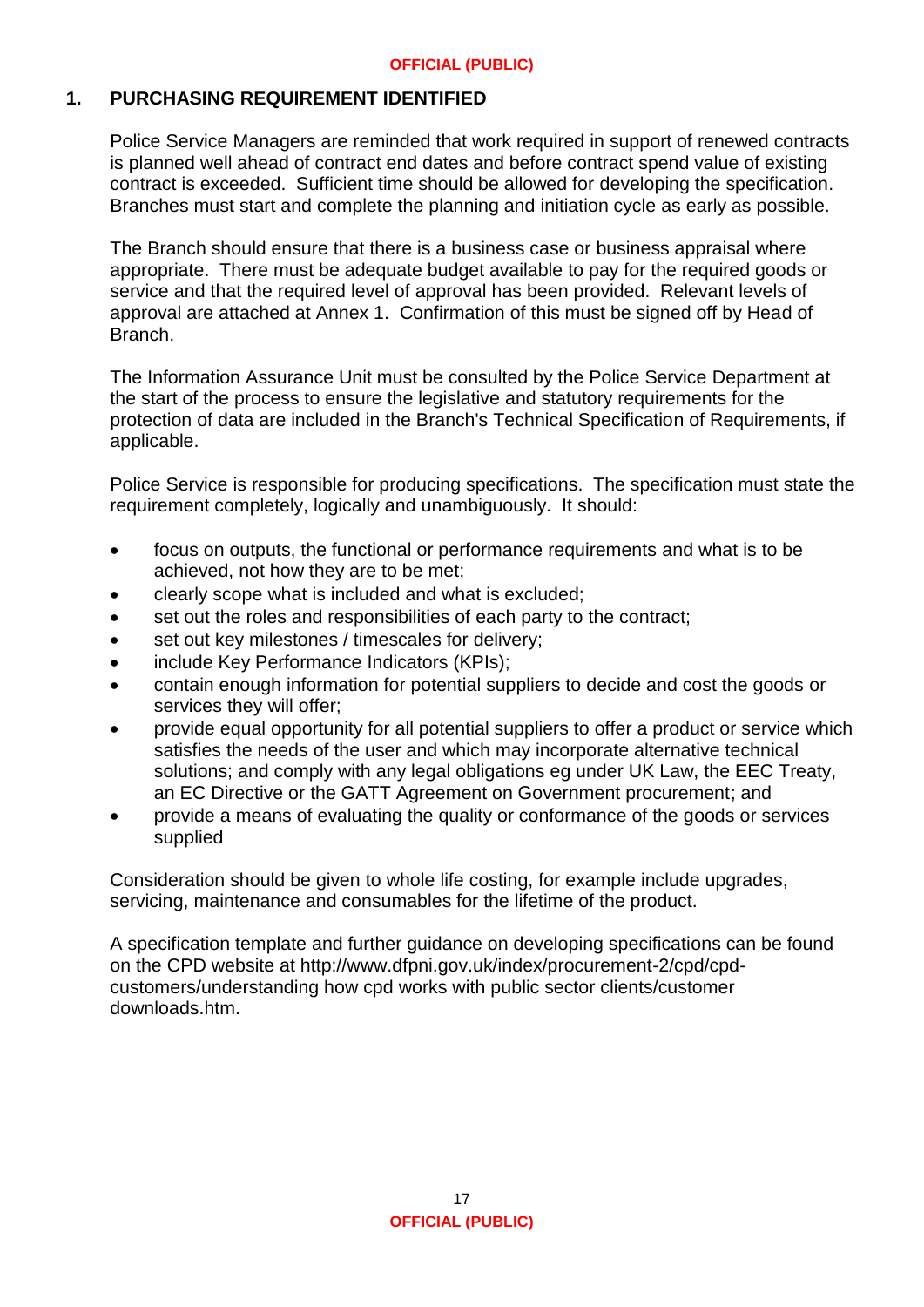# 1.1 **Sustainability**

Northern Ireland Procurement Policy recognises that the primary objective should be to achieve Best Value for Money, which is defined as *"the optimum combination of whole life cost and quality and sustainability to meet the customer's requirements".* This definition was drawn up to stress that value for money does not mean lowest price. Any procurement would have to meet its requirements for equality of opportunity and sustainable development to be deemed good quality and fit for purpose. Sustainability in procurement can consist of three pillars: social, economic and environmental. CPD will incorporate the consideration of these within the Procurement Strategy.

#### **Social**

When compiling the specification consideration should be given to what social clauses may be included in the contract. The Programme for Government (PfG) includes a commitment to "include social clauses in all public procurement contracts for supplies, services and construction." Social considerations can be incorporated into public procurement processes and contracts by the following methods:

- linking them to the 'subject matter' of the contract; and/or
- using 'contract performance clauses'

The 'subject matter' of the contract is about the product, service or the construction work the Contracting Authority wants to procure.

'Contract performance clauses' set out how the contract must be performed. They identify mandatory requirements that successful bidders must accept and must be delivered when the contract is awarded to them. CPD will advise on the inclusion of social clauses on a project by project basis.

#### **Environmental**

Considerations may include:

- incorporate appropriate environmental standards/accreditation
- minimise and manage waste
- to promote recycling and reuse of materials
- to promote environmental assessment
- to promote the reduction in energy and water consumption and carbon emissions
- to promote the use of legal and sustainable timber
- to promote the Considerate Constructors Scheme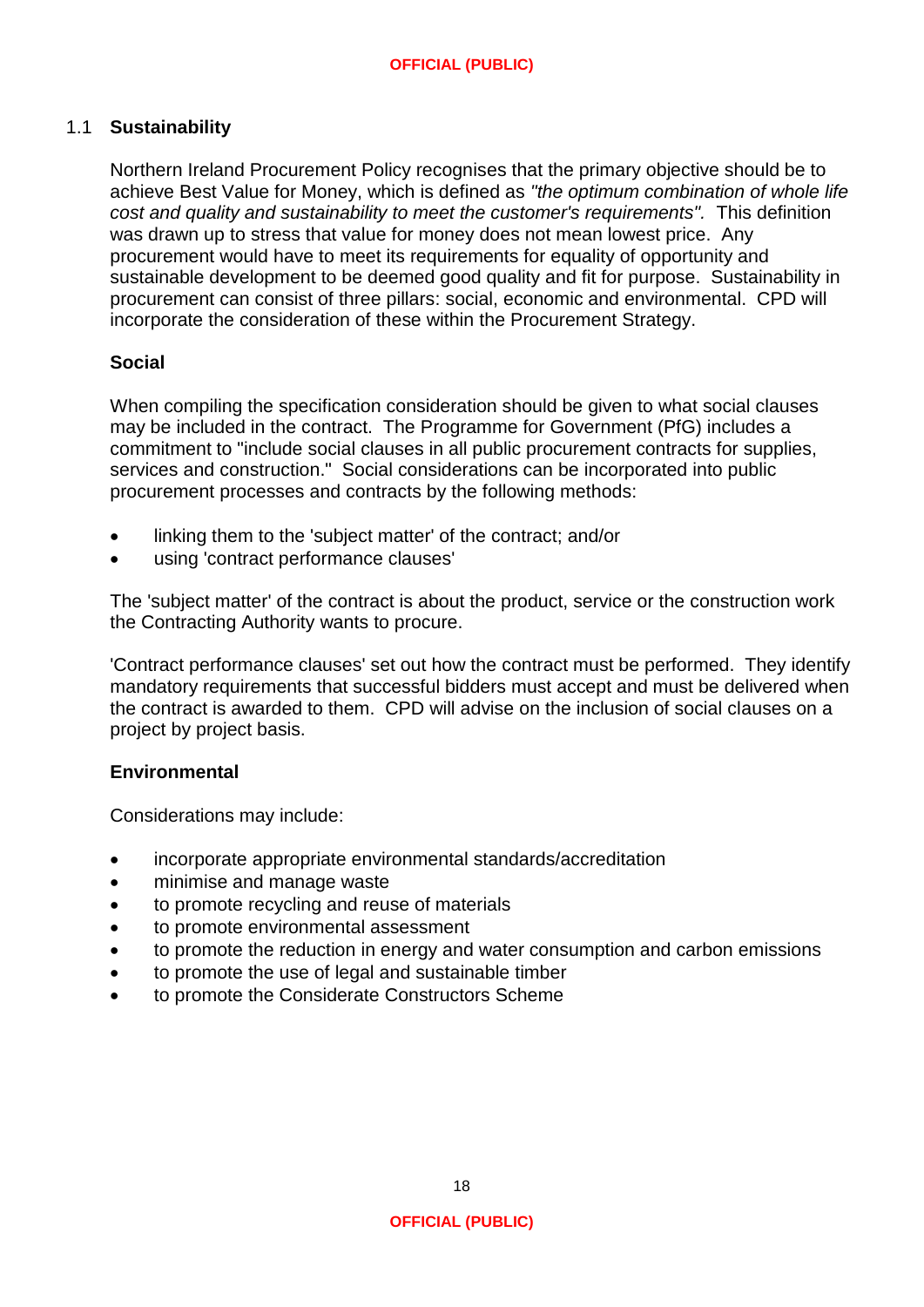# **Economic**

Considerations may include:

- successful contractors are required to advertise subcontracting opportunities on their own website, and where appropriate in the local press, thereby increasing visibility of opportunities to SMEs who are potential supply chain members
- prompt payment throughout the supply chain
- procurement of fair trade trade products
- use of lots to encourage SME participation

CPD should be consulted as early as possible to assist in work scheduling, identifying procurement options and developing the procurement strategy which will provide input to the Business Case.

## **1.2 Engaging CPD**

The process for initiating receipt of new procurement competitions through CPD is detailed below:

- 1. requests for new procurement competitions must be accompanied by a work request form (ref: **WRNEWO1** form). This process is outlined in Annex 2A; and
- 2. requests for advice regarding changes/amendments to existing contracts must be accompanied by a work request form for existing contracts (ref: **WREX01** form). This process is outlined in Annex 2B.

The work request form contains a link through which responsibilities of each party is set out, the applicable estimates and Key Performance Indicators for CPD. PSNI are required to complete high level project information including estimated costs, and confirmation that there is a business case and delegated authority in place to initiate the procurement.

This Work Request (WR) will be signed off by the Police Service Head of Branch.

#### **2. PROCUREMENT METHODS & TENDERING PROCEDURES**

The purpose of this guidance is to set out the Procurement Control Limits (PCLs) and the basis for contract award for application in all procurements. The PCLs are designed to ensure:

- An effective competition (competition is the best way of achieving and demonstrating best value for money)
- $\div$  A balance is struck between the value of the contract and the transactional cost of undertaking the procurement procedures; and
- $\div$  A proportionate approach is taken to procurement for low value requirements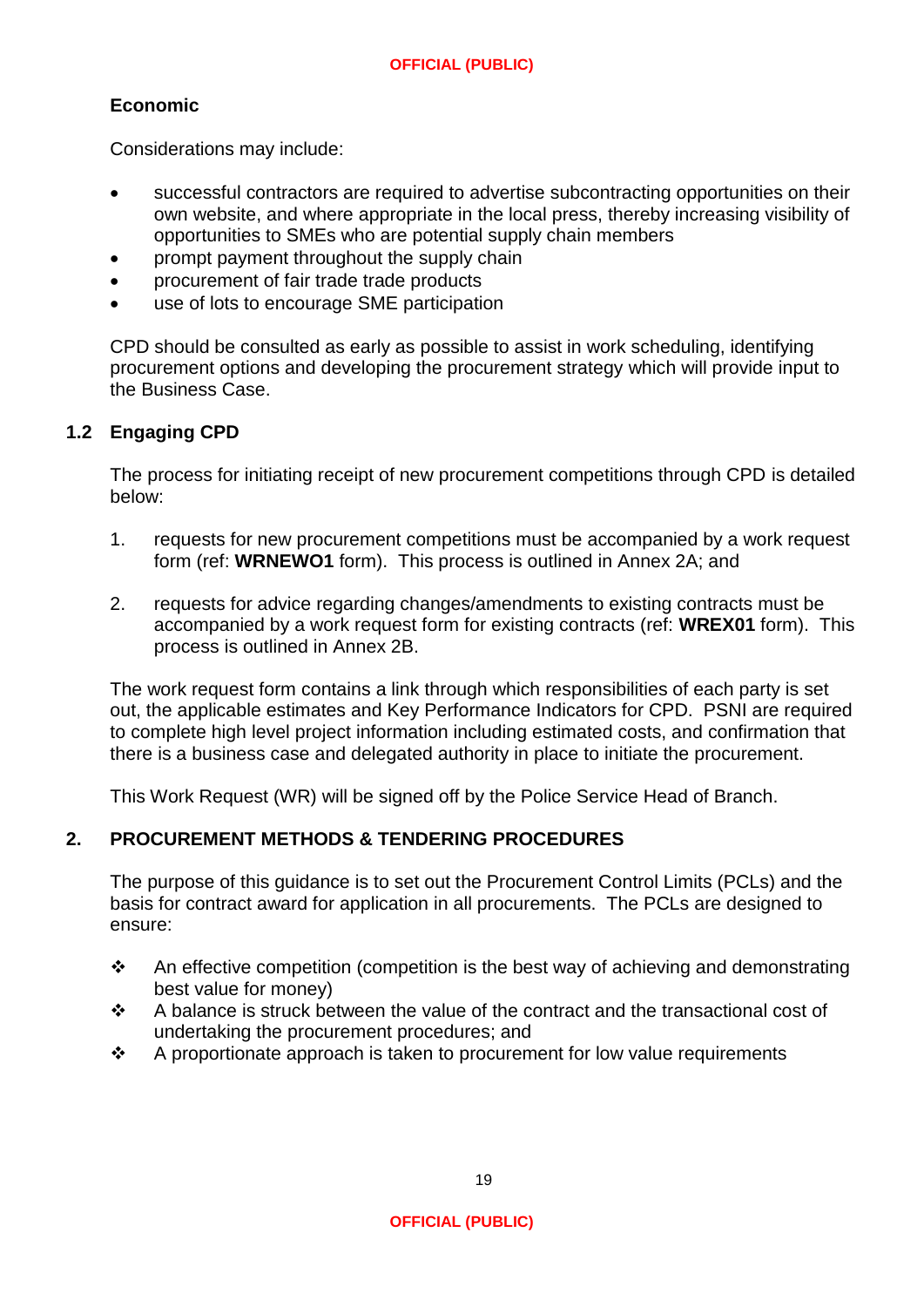PSNI must not split purchases or disaggregate project costs in order to circumvent the control limits set out below:

Up to  $£1.5k$  for all procurements not covered through centrally negotiated contracts purchasing decisions can be made locally on a non evidence based value for money basis without obtaining quotations £1.5k to £5k for all requirements not covered through centrally negotiated contracts purchasing decisions can be made locally on a documented value for money basis. A price check with at least 2 suppliers should be made. Price checks through the internet may be considered. Price checks should be documented and retained on file for audit purposes Goods & Non-Works Services £5k - £30k written quotation, a minimum of 2 selected tenders, overseen and authorised by the budget holder supported by their Business Service function or a tender process undertaken by CPD. All contracts with a value greater than £5k should be awarded on CPD's terms and conditions, which are available via PSNI's external website Works<br>£5k - £30k Contractors must be registered on Constructionline. First six contractors from a randomly selected list generated by Constructionline are invited to tender. Subject to possible future change on basis of consideration by the Police Service and CPD within the context of the outsourced Property Management and Technical Services contracts

For all requirements greater than £30,000, the Police Service department must contact CPD, who will undertake all tender exercises on behalf of Police Service

| £30,000 - £106,047                                               | Full tender action, advertised on e-Tenders NI and should be<br>open to all Firms requesting tender documentation |
|------------------------------------------------------------------|-------------------------------------------------------------------------------------------------------------------|
| supplies and services<br>except for works which<br>is £4,104,394 | £106,047 and over for all European Procurement Rules apply.<br>Advertised on e-Tenders NI and in OJEU.            |

In determining the value of a contract, for the purpose of assessing whether it is above the threshold, the value of all options and renewals must be taken into consideration. To calculate the overall value, the period of contract should be multiplied by the anticipated cost per annum, eg if a 3 year contract is appropriate with an annual expenditure of £80k per annum, total contract value would be £240k and therefore would require advertising under European Procurement Rules. If potential options to extend the contract beyond the 3 year period are included, the optional periods also need to be added to the initial contract period to determine the value of the overall contract.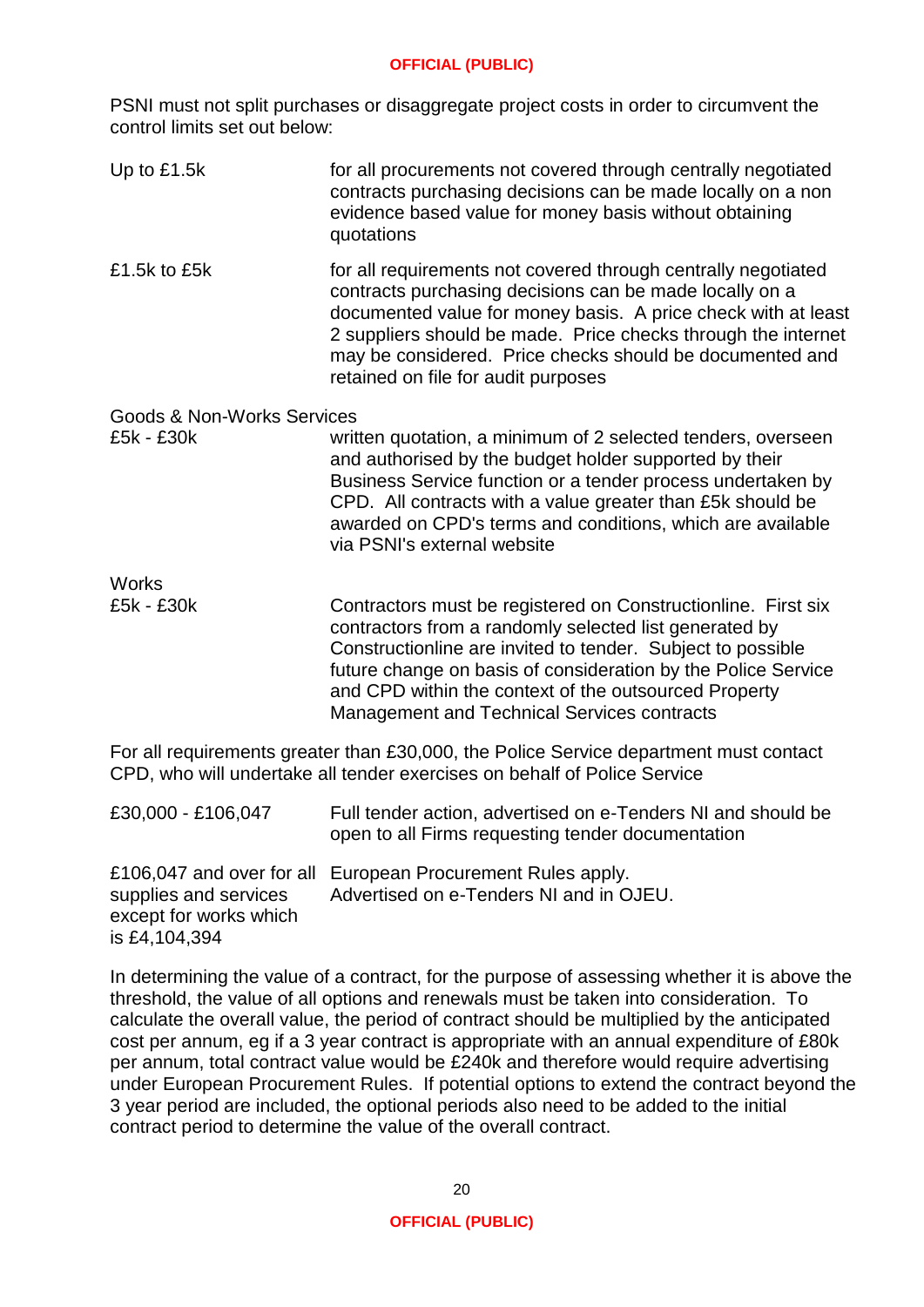These Procurement Control Levels (PCLs) are recommended as the optimum level required to ensure that the transaction cost of procurement procedures is efficient, whilst maintaining a sufficient level of supplier sourcing to achieve value for money through competition.

# **2.1 Exemptions**

On a more general note, in accordance with PGN 03/11 (Award of Contracts without a Competition) PCLs are deemed not to apply to:

- subscriptions to professional journals
- participation in trade events or similar activity
- payment of professional membership fees
- attendance at specialist training courses and conferences
- service voucher systems, where operators fulfilling certain conditions are entitled to perform a given task, without selectivity, through customer choice
- charges in connection with statutory approvals and connection to utilities, eg aviation landing fees, planning/building application fees, connection to electricity, gas and water networks

In addition, specific legal services (including legal representation in a court or tribunal or advice given in preparation of any proceedings) and the engagement of expert witnesses for court cases (which falls under the statutory power conferred within the justice system) do not fall under the public procurement regime.

### **Regulation 15 National Security Exemptions**

Under Regulation 15 of the Public Contracts Regulations 2015 certain defence and essential security contracts are exempt from Public Procurement Rules. In these circumstances it is no longer necessary to seek CPD advice and the resulting contract is not classified as a DAC.

The procurement rules do not apply to the following defence and security contracts:

- contracts where (if subject to open competition) the protection of the essential security interests of the UK could not be guaranteed; or
- to the extent that the application of the regulations would oblige the UK to supply information the disclosure of which it considers contrary to the essential interest of its security; or
- where the procurement and performance of the contract are classified as secret or must be accompanied by special security measures in accordance with the laws, regulations or administrative provisions in force in the UK.

The above exemptions should be interpreted very narrowly and only used where less intrusive measures cannot be taken (eg imposing requirements aimed at protecting the confidential/sensitive nature of information). The onus would be on the Police Service to defend the use of the exemptions if challenged.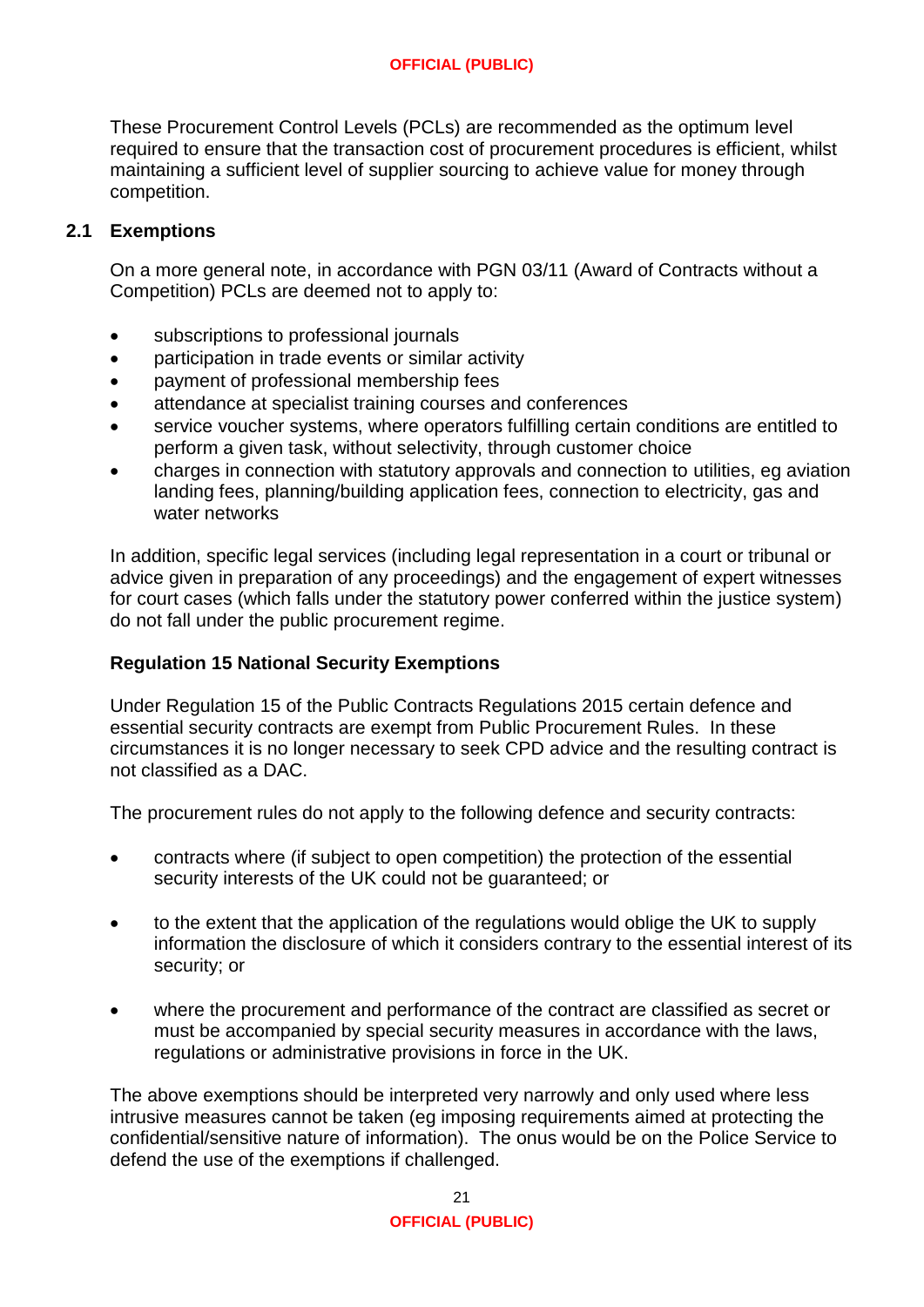Prior approval to proceed with Regulation 15 contracts that are deemed Defence and Security contracts and meet the precise and narrow criteria set out above must be made in writing by Head of Branch and authorised by Chief Officer. A clear Business Appraisal is required setting out the rationale and explaining how value for money is being achieved.

Where such contracts are excluded from the procurement rules, CPD involvement is not required. However, the Head of Procurement and Logistic Services must be consulted in each case.

All Regulation 15 contracts with a value greater than £30k must be authorised by the Deputy Chief Constable. Those with a contract value greater than £100k must be authorised by the Chief Constable. Departmental Accounting Officer approval is also required for Regulation 15 contracts in excess of £100k.

Police Service must retain records of all contracts awarded under these arrangements. Normal contract management arrangements should be undertaken.

As the procurement and performance of these contracts are classified as secret or must be accompanied by special security measures, CPD cannot provide any advice on them. Although the procurement of these exceptional defence and security contracts fall outside the procurement rules, they must be supported by appropriate conditions of contract to ensure the public purse is protected and relevant risks transferred, where appropriate. As CPD will not be provided with sufficient detail to develop suitable conditions of contract in line with the specific risks of the project, in-house legal advice should be sought if necessary.

#### **Public Contracts between Entities within the Public Sector**

Crown to Crown Services are also exempt from Public Procurement Regulations if a contract is concluded exclusively between two or more contracting authorities and providing all of the following conditions are fulfilled:

- (a) the contract establishes or implements a co-operation between the participating contracting authorities with the aim of ensuring that public services they have to perform are provided with a view to achieving objectives they have in common;
- (b) the implementation of that co-operation is governed solely by consideration relating to the public interest; and
- (c) the participating contracting authorities perform on the open market less than 20% of the activities concerned by the co-operation.

Police Service can avail of training by GB Forces, ACPO and Home Office without the need for external competition.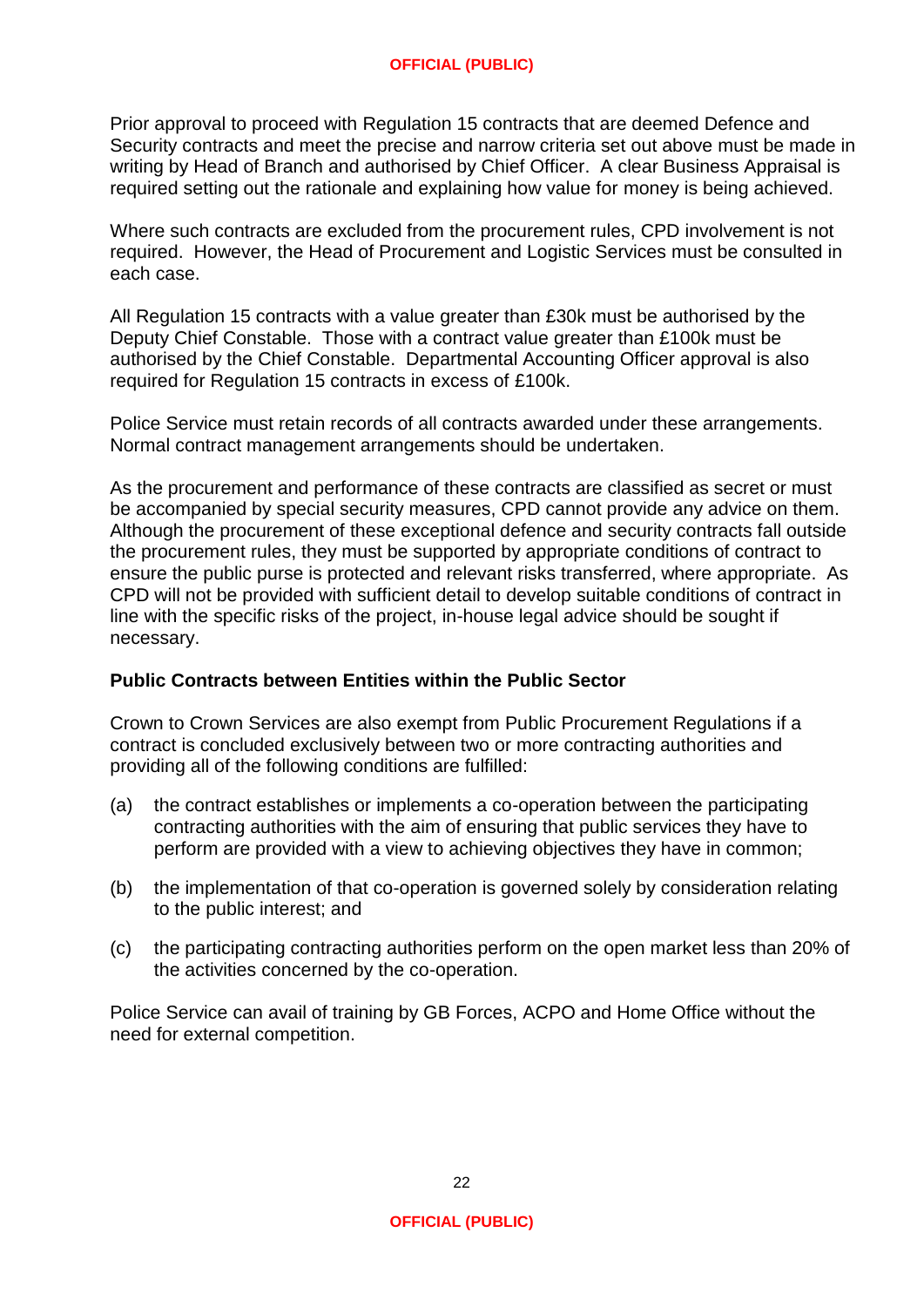# **2.2 Tendering Procedures**

The specific tendering procedure chosen must take into account whether the particular goods or service is subject to the EU Procurement Directives. CPD will advise on the appropriate options that are available.

### **Indicative Minimum Timescales (EU)**

- Open Procedure One stage process 30 days, standstill period 10 days
- Restricted Procedure Two stage process 30 days PQQ. 25 days tender. 10 days standstill
- $\triangleright$  Competitive procedure with negotiation. 30 days to request to participate and selection stage information; 25 days for electronic submission of initial tenders.
- $\triangleright$  Competitive Dialogue 30 days to request to participate and selection stage information; non minimum statutory timescale for successive dialogues
- $\triangleright$  Innovation Partnership procedure aims to encourage the development of innovative products, services or works, which are not available on the market. The procurement process largely follows the competitive procedure with negotiation and 12-18 months should be allowed for planning purposes

These legislative minimum timescales give an indication of the importance of planning ahead. Where possible 6 months should be allowed for an open or restricted tender process and 12-18 months allowed for a competitive procedure with negotiation; competitive dialogue.

#### **2.3 Frameworks**

Police Service can call off Framework Agreements when they are clearly identified as a permissible user either directly named or identifiable as a specific "class" or group of permitted users eg UK Police Forces. If a class is used, it must be sufficiently well defined and precise that a contracting authority can be immediately identified as a member (or not) of that class.

Where the intended users of a framework agreement have been inadequately or ambiguously identified during the procurement of a framework agreement, then subsequently call-offs made under that agreement may be regarded/challenged as illegal direct awards and attract a legal challenge or infraction proceedings.

CPD will be able to advise if current Framework Arrangements/Contracts are available for Police Service to use without the need for formal advertising. Depending on the particular Framework, a competition may be necessary between the companies appointed to a particular Framework Category. CPD will advise on the protocol appropriate to a particular Framework.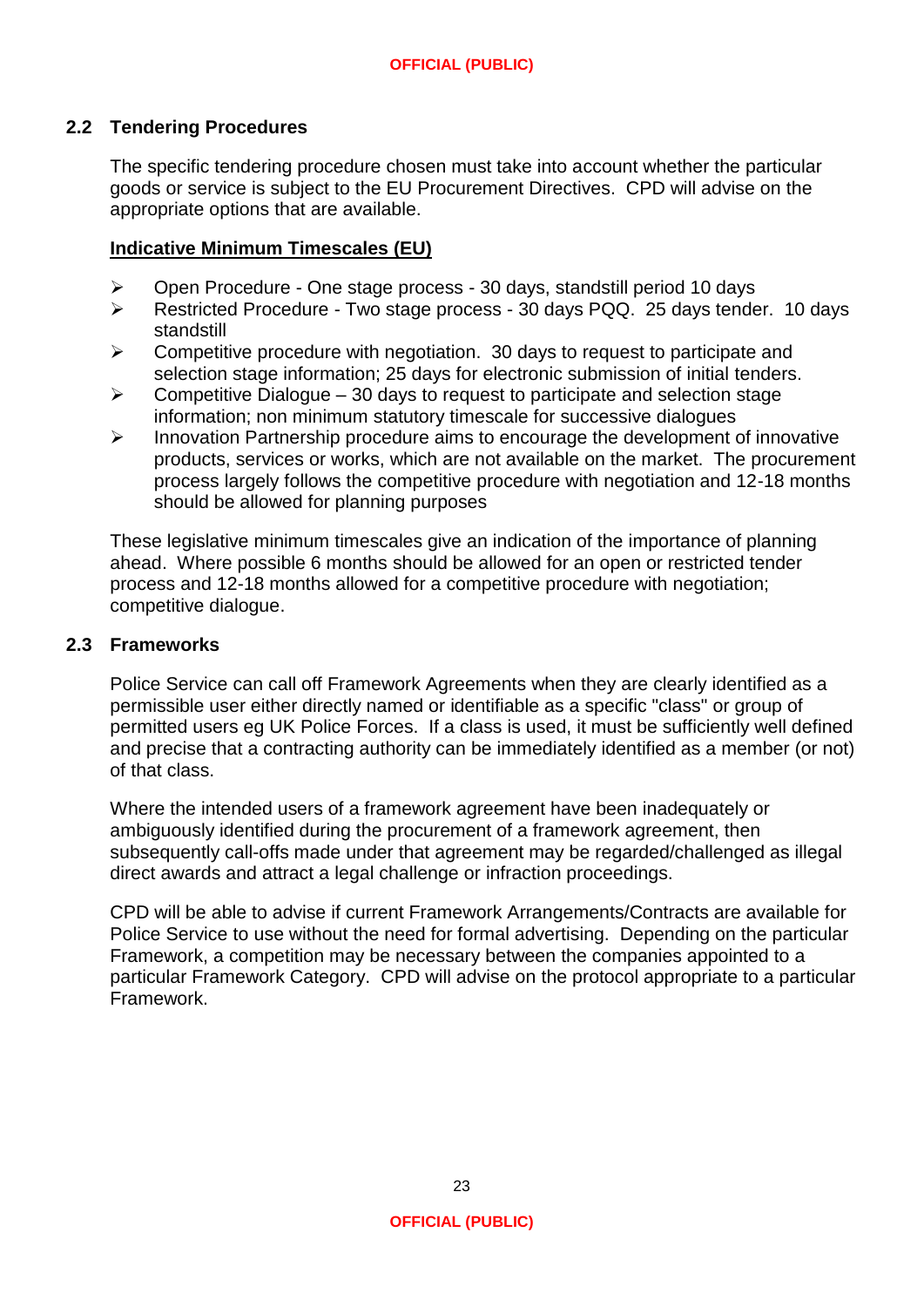If CPD confirms that Police Service can use a particular framework, then Police Service can proceed to draw off the framework without further CPD involvement, if there is no need for further competition. There are two categories of Framework which do not require further competition:

- $\triangleright$  Single Supplier Framework one supplier is appointed for a maximum of four years and you call off / order as and when required within this four year period
- $\triangleright$  Multi Supplier Framework –suppliers are appointed for a maximum of four years. There are two methods for call off under such an arrangement
	- Award based on original tenders without any mini-tender

Go directly to the tenderer who was ranked first at the primary stage of the competition, if they cannot supply the goods/services, eg are unavailable or cannot meet the deadline, then it may be permissible to go directly to the supplier ranked second.

For direct call-offs without competition, departments should retain a record of the correspondence from CPD to demonstrate CoPE involvement. As CPD will not have a record of the contract award, departments must ensure the contracts are managed and monitored as appropriate.

Secondary / Mini tender competition

Some framework agreements require competition to be re-opened where all suppliers on the relevant category of the Framework must be invited to tender. Where a secondary competition is required, CPD will manage the process for procurements valued over £30k. The only exception to this would be where the competition is based on lowest cost.

Financial values must be allocated to all frameworks. Framework Agreements are managed in-line with other contracts. The financial management of contracts procedures manual details the procedures for capturing costs based on either contract value or Business Case.

In all cases competition/allocation through Framework Agreements must be based on demonstrable fairness and documentary evidence of such retained.

# **3. DIRECT AWARD CONTRACT (DAC)**

Police Service Procurement Policy is to obtain goods and services through competition and to permit suppliers the opportunity to compete for business within Police Service.

Only in exceptional circumstances where there are substantive and defensible reasons for so doing, should a Direct Award Contract (DAC) be entered into. Possible examples where a DAC may be appropriate are:

- Technical necessity due to compatibility
- $\div$  Exclusivity because of proprietary rights of supplier
- \* Extreme urgency brought about by events unforeseeable by the Police Service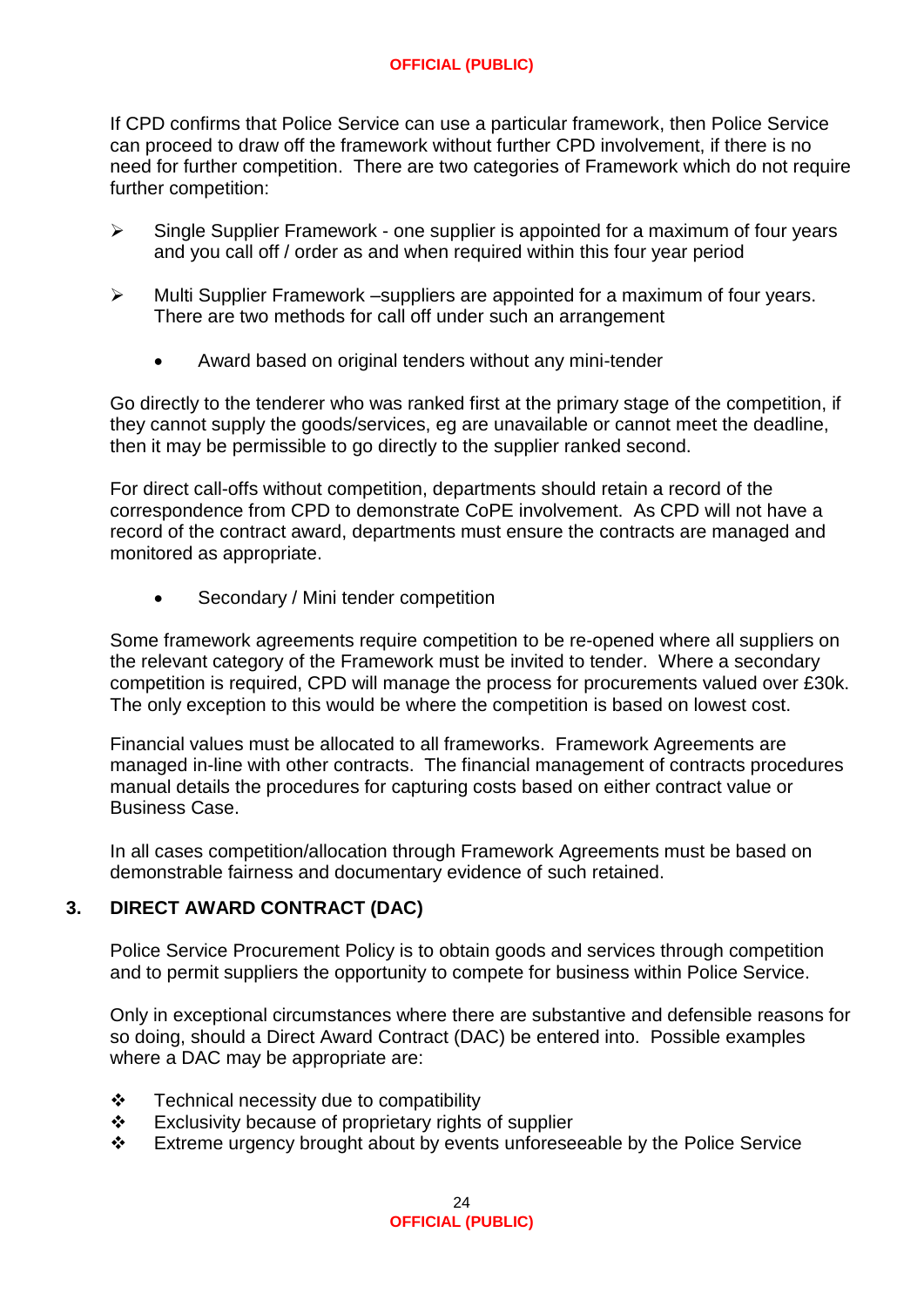Shortage of time is not adequate justification for DACs.

Prior approval for DAC should be recommended in writing by Head of Branch and authorised by their Chief Officer. A clear Business Appraisal should be recorded setting out the rationale for the DAC and ensuring value for money is being achieved. All DACs must be submitted in the format set out in Annex 3 as attached. The person preparing the

Business Appraisal, Head of Branch, Chief Officer/Head of Department, Deputy Chief Constable (or the Chief Constable if the DAC is greater than £100k) if involved in the approval process must declare that they have no conflict of interest with the proposed supplier.

Best practice is for Police Service to engage CPD as early as possible in the DAC process.

The Business Appraisal and recommendation should be forwarded to CPD and Head of Procurement & Logistic Services in order that they study the merits of the application and provide professional guidance and assistance in line with Public Procurement Regulations.

All DACs with a contract value greater than £30k must be authorised by the Deputy Chief Constable. Those with a contract value greater than £100k must be authorised by the Chief Constable.

The Head of Procurement will then forward DAC applications, including CPD's professional guidance from a regulatory perspective, to the Deputy Chief Constable (or Chief Constable for those greater than £100k) for approval. Departmental Accountancy Officer approval is also required for all DAC's with a total contract value in excess of £100k.

All DACs for consultancy, irrespective of value, must be authorised by the Chief Constable. If DAC is for consultancy Chief Officer/Head of Department recommends for approval and forwards to CPD and Head of Procurement & Logistic Services for review and professional guidance. This will then be forwarded to Chief Constable for consideration/approval. Departmental Accountancy Officer approval is also required for all DAC's for consultancy services.

In accordance with the Procurement Control Limits (PGN 04/12) expenditure under £5k is not a DAC. Purchase up to £5,000 will be classified as procurement expenditure but they are not subject to procurement rules. Departments must ensure that all purchases up to £5,000 are subject to value for money considerations and Managing Public Money Northern Ireland. Further guidelines are attached in Annex 5.

Details of DACs must be advised to the Head of Procurement & Logistic Services, in all cases without exception, who will be responsible for maintaining a summary of DACs which will be circulated to Senior Officers every three months.

In addition, the Police Service must also supply a quarterly list of all Direct Award Contracts to the Departmental Accounting Officer, as part of the overall Corporate Governance return to the Department of Justice.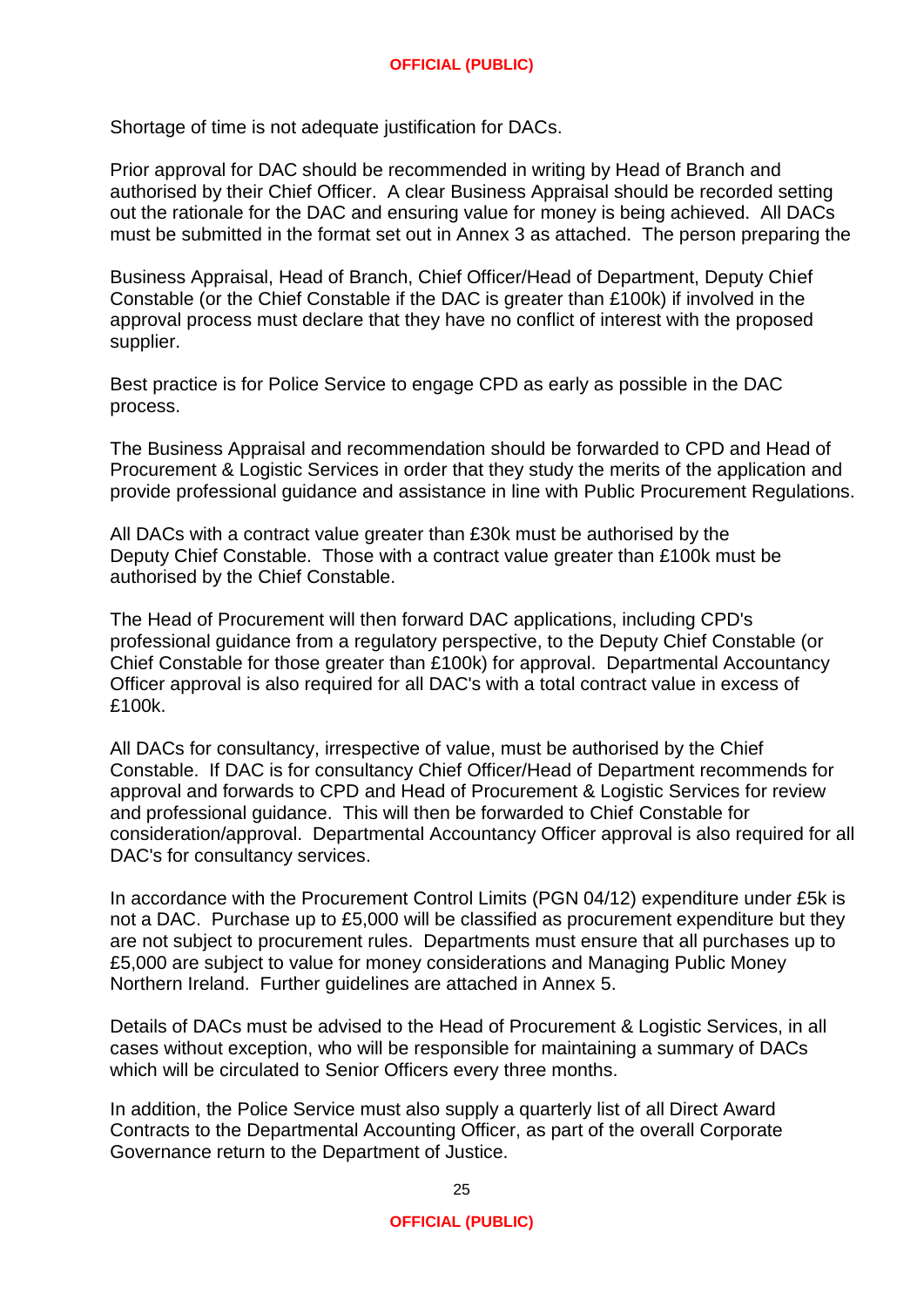A summary of DACs awarded will be provided to the Police Service's Senior Executive Board, Audit and Risk Committee and Northern Ireland Policing Board at the end of each year.

From April 2013, CPD Procurement Guidance Note 03/11 "Award of a Contract without a Competition" requires that all contracts awarded without a competition and with a value over £30,000 should be published monthly by the relevant CoPE on its website. CPD will publish the DACs awarded through CPD monthly in arrears on behalf of PSNI, unless there are security restrictions to support a derogation from this Policy obligation.

#### **4. OFF-PAYROLL ENGAGEMENTS**

PSNI Contract Managers, Head of Branches and Finance should be aware that HMRC state that off-payroll engagements relate to an individual worker who is engaged to provide services within the public sector, but who does not have PAYE and NICs deducted at source. Secondments where the individual is on the payroll of another public sector organisation fall under this definition.

Off-payroll engagement can include individuals who are:

- $\triangleright$  Self employed;
- Working through a Personal Service Company and genuinely in business on their own account, drawing the profits as salary or operating IR35

It does not apply to agency staff supplied via the PSNI's contracted suppliers of temporary workers as these contractors are required to comply with HMRC rules which apply to the employment of their staff.

Off-payroll engagements of staff, who are engaged under a contract for services and who have been commissioned by Police Service without competition, will be treated as Direct Award Contracts. The approval of any such staff engagements will follow the same processes and procedures set out under Section 3 Direct Award Contracts.

Off-payroll engagements will be monitored as part of the existing DAC Register that is made available to the Police Service's Senior Executive Board, the Audit and Risk Committee and Northern Ireland Policing Board.

Legislation will be introduced in the UK Finance Bill 2017 reforming the intermediaries legislation for public sector engagements. Liability to pay the correct employment taxes will move from the worker's own company to the public sector body or agency / third party paying the company. In partnership with stakeholders, HMRC will develop a new digital tool that will make the decision on whether or not the rules should apply as simple as possible and provide certainty.

#### **5. INVITATION TO TENDER**

CPD will prepare:

- ❖ Instructions to Tenderers, including Evaluation Criteria
- Terms and Conditions of Contract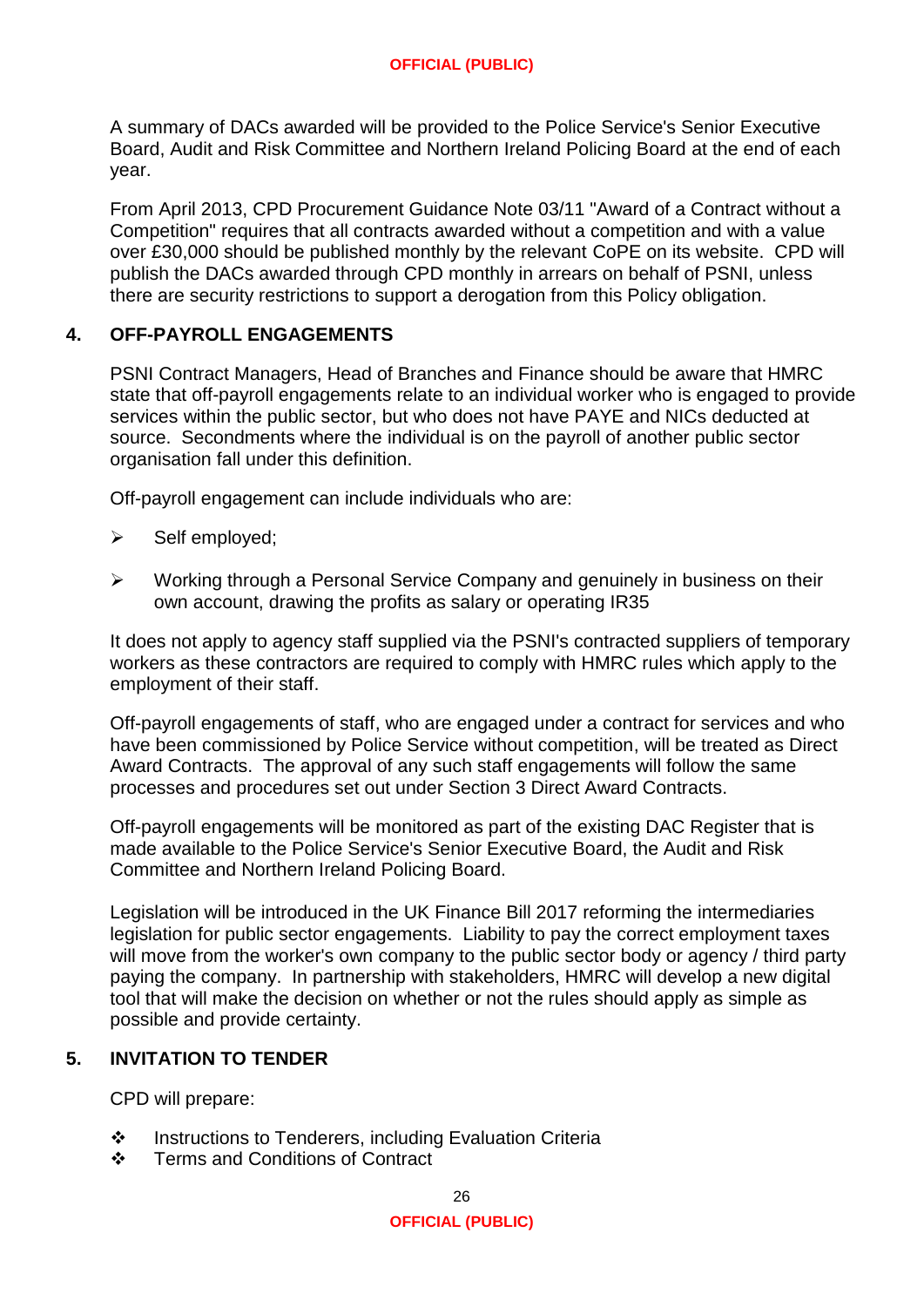Police Service is responsible for compiling the output / technical specification or terms of reference for the particular requirement and the pricing model.

CPD will then prepare the complete pack of tender documents and submit to the evaluation panel and Head of Branch for approval or amendments as appropriate. Following approval by Head of Branch, CPD will issue tender documents through the eportal.

The time for a supplier to respond to a particular invitation to tender should either be determined by the Procurement Regulations or should be relative to the complexity of the requirement and be sufficient for a supplier to provide a comprehensive and accurate response. CPD again will advise.

# **6. TENDER EVALUATION METHODOLOGY**

The PSNI and CPD will together agree the Procurement and evaluation strategy to optimise value for money considerations on a tender by tender basis.

CPD will prepare a 'draft' evaluation model to enable appropriate weightings to be considered for the specific evaluation criteria necessary to assess tenders received.

The purpose of the evaluation criteria is to enable effective and objective comparison between competing tenders.

Contracts over the EU threshold must be awarded on the basis of the Most Economically Advantageous Tender (MEAT) which can include assessment on the basis of price/cost.

If cost (as opposed to price) is used as an award criterion, it must be on the basis of cost effectiveness (eg life cycle costing) which can consider costs borne by the Police Service including (for example):

- Cost relating to the acquisition
- Cost of use, such as consumption of energy
- Maintenance costs
- End of life costs

For contracts below the EU threshold the basis of award must be either the best combination of price and quality (BPQ) or lowest acceptable price.

For contracts for the supply of standard goods, non-works services or below EU threshold construction services and works the preferred basis of award should be the lowest price or lowest acceptable price. In this context 'standard' means when the goods, services or works can be clearly and simply specified, and are capable of being routinely delivered by a number of suppliers/contractors.

27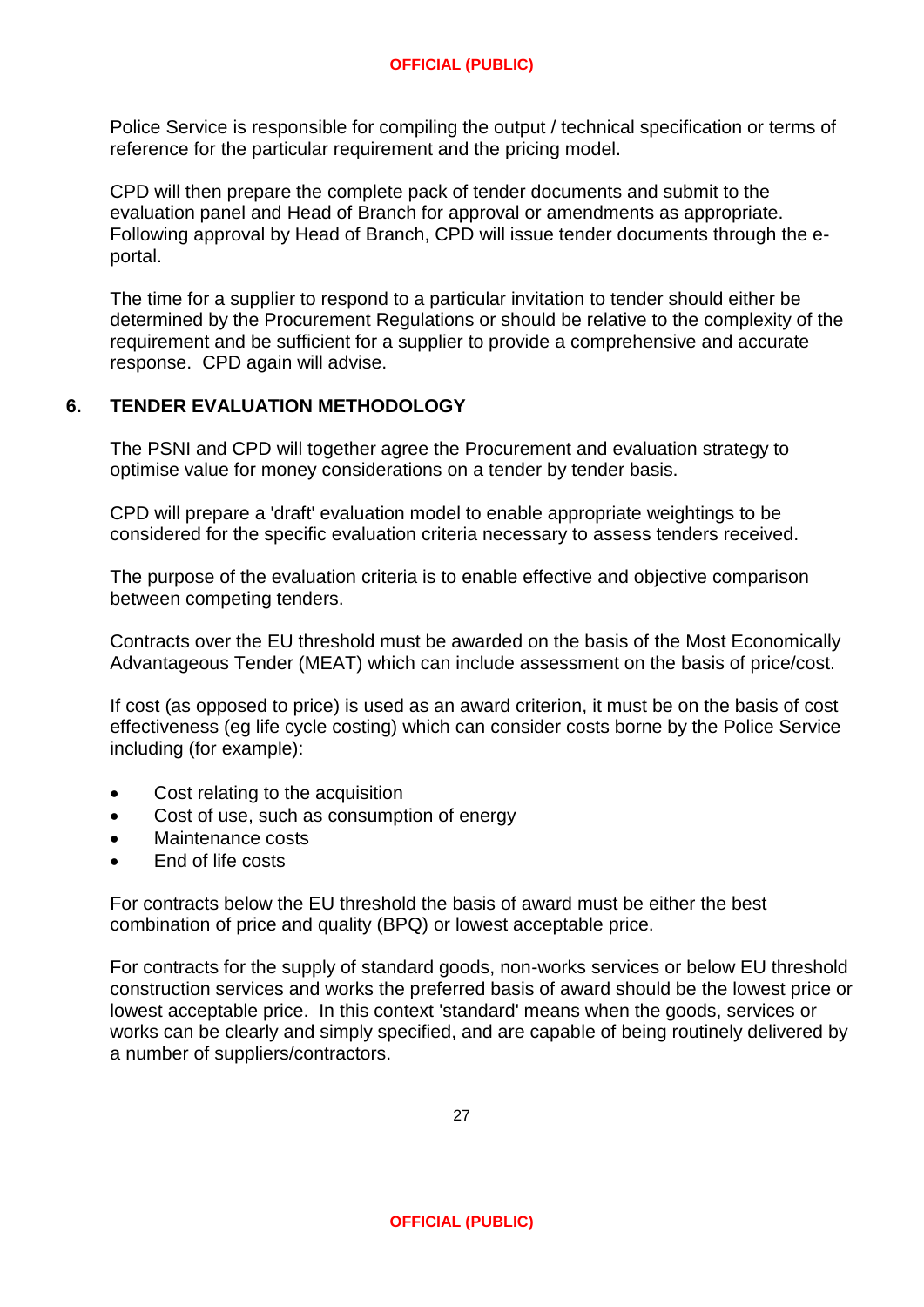For more complex or strategic requirements for goods, services or construction when the performance of a contract is crucial to meet business objectives, MEAT or BPQ may be used on the advice of CPD. In these circumstances the price/quality ratio shall generally have a minimum quality element of 30%. The price/quality ratio should be selected on the advice of CPD. The rationale for the use of MEAT or BPQ and the price/quality ratio must be documented.

The evaluation criteria and weightings require careful consideration in order that the weightings selected reflect the key aspects of a particular good or service.

There are a number of evaluation models that may be appropriate to the particular procurement, for example some supply contracts may include end user testing. The model must be agreed between the Police Service and CPD at the outset of the procurement process. The procedures for the evaluation and award of contracts must be open and transparent and ensure the minimum specified requirements are met and the successful supplier provides the best overall value for money solution.

Police Service will develop the evaluation criteria and weightings in agreement with CPD. Each member of the Police Service Evaluation Panel should agree and sign off the criteria and weightings. The Chairperson of the panel will be responsible for drafting the rationale for the development of the criteria and weightings in agreement with CPD. This must be documented and forwarded to CPD to record with the contract documentation for audit purposes.

This must then be signed off by the Head of Branch before issue of tender documentation.

CPD and the Police Service are obligated under NI Public Procurement Policy and the Public Contracts Regulations 2015 to publish all criteria and sub criteria weightings and their percentages, explaining the method of scoring to be used when assessing criteria in the tender documentation, this extends to the calculation of the cost analysis.

A standard score sheet and guidance for the tender evaluation panel will be prepared (online through eTendersNI). This will precisely replicate the evaluation methodology given to economic operators.

CPD will provide advice and guidance throughout the evaluation process and will be present at evaluation meetings in an advisory non scoring capacity.

# **7. NOMINATION OF PANEL MEMBERS**

CPD recommends that for 'significant' procurements, ie those over £30,000 (which is the threshold over which public advertising of the requirement normally takes place), there must be a minimum of 3 Evaluation Panel members not including the CPD Representative on the Evaluation Panel.

Individual Panel members may be representative of both the business and operational interests of Police Service. It is particularly beneficial if Panel members are responsible for the management and monitoring of the particular goods/services being procured or are a knowledgeable user of the goods or services.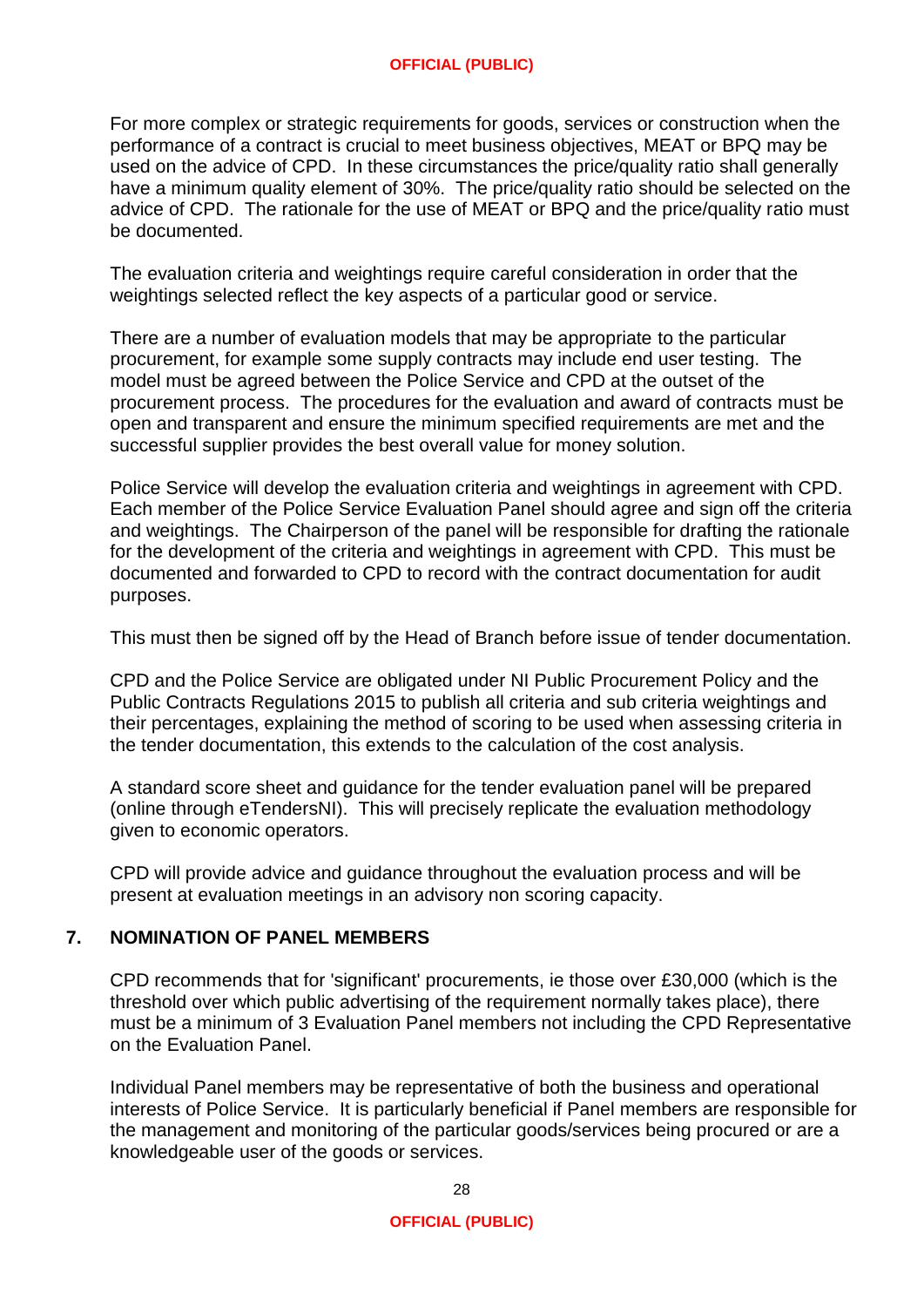The Panel may also include an independent representative outside Police Service if additional technical assistance or added assurance is deemed necessary.

It is the responsibility of the Head of Branch (to be endorsed by the Chief Officer/Head of Department) in the Police Service to determine and ensure that the proposed Panel members are suitably competent and do not have a personal or business interest in the tender. There is a requirement for all members of the Panel to sign off that they have no conflict of interest.

The names of all proposed Evaluation Members for the tendering of contracts valued greater than £500k must be forwarded to Service Vetting Unit (by the Head of Branch) who will carry out the appropriate vetting assessment and inform Head of Branch accordingly. The composition and membership of the Evaluation Panel will be the responsibility of the appropriate Head of Branch.

All Panel Members must have attended Procurement training. They must have been through the training programme in the last 12 months prior to joining the Evaluation Team or else have been a serving Panel Member in the previous year.

Sample templates are attached at Annexes 4A and 4B to enable Head of Branch to approve or request any amendments and to nominate members of the Evaluation Panel.

## **8. COMMUNICATION DURING THE TENDER PROCESS**

During the tender process all communication with tenderers must be directed through CPD.

Queries regarding the tender process will be addressed directly by CPD staff.

Tenderers requiring clarification or further information regarding the technical specification or terms of reference must forward their query through the e-portal to CPD, who will forward the query to Police Service for response.

Police Service is required to provide responses to CPD within 3 working days of receiving the query. CPD will then distribute a copy of the enquiry and the written reply to all prospective respondents, with anonymity of the source of the enquiry preserved.

Police Service staff should only meet with tenderers during the tender process under the following circumstances:

- $\div$  Site visits/clarification meetings as part of the tender process
- Question and Answer sessions to which all tenderers have been invited
- $\div$  Tenderers' inspection of site/equipment in order to cost for a service

CPD should always be represented at these meetings and care should be taken not to disclose information that would give any tenderer an unfair advantage.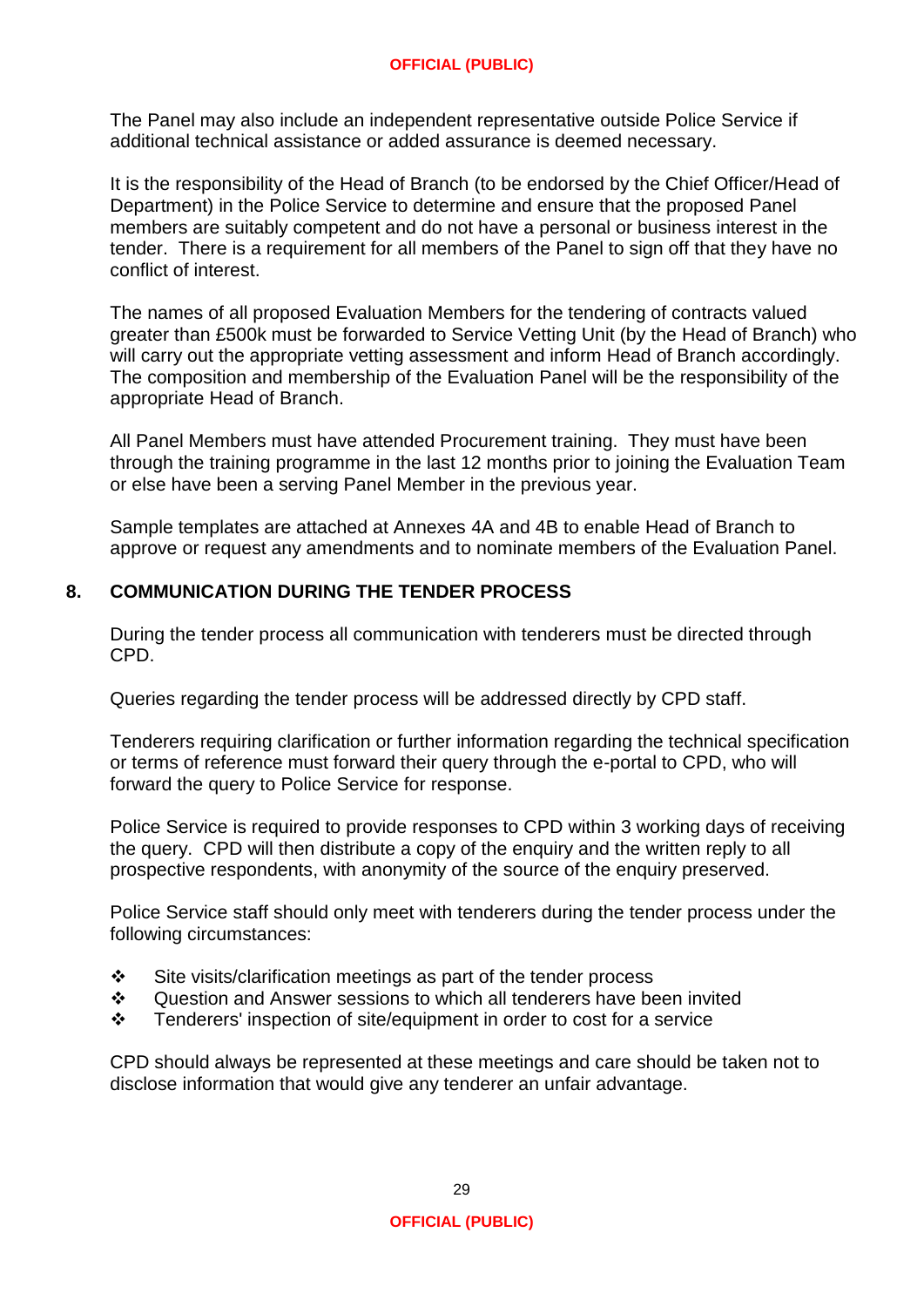If there is an incumbent supplier to the requirement being tendered. Police Service must ensure that they are not privy to information that would give them an advantage over other tenderers. Police Service contract managers must ensure that the principles of nondiscrimination and equality of opportunity are preserved. If possible Evaluation Panel members should avoid contact with a current contractor whilst the competition is ongoing and should never discuss the procurement with the current contractor. All queries should be redirected to CPD. This includes at the Intent to Award stage.

Where the supplier/economic operator has undertaken to unduly influence the decisionmaking process (including direct or indirect canvassing of officials, public representatives etc) or obtain confidential information that may confer upon it undue advantages in the procurement procedure; or negligently provided misleading information that may have a material influence on decisions concerning exclusion, selection or award; CPD reserve the right to exclude the supplier/economic operator from participation in a procurement procedure or not award the contract to that Economic Operator submitting the most economically advantageous tender.

All meetings of the Evaluation Panel will be organised by CPD, who will keep an online record of the evaluation meeting through eTendersNI.

## **9. CONFLICT OF INTEREST**

It is the Police Service's responsibility to ensure that there are no conflicts of interest or the perception of bias at any stage of a contract.

Regulation 24 of PCR 2015 requires Departments to take appropriate measures to effectively prevent, identify and remedy conflicts of interest arising in the conduct of procurement procedures so as to avoid any distortion of competition and to ensure equal treatment of all economic operators. This should at least cover any situations where relevant staff members have, directly or indirectly (eg through a family member) a financial, economic or other personal interest which might compromise their impartiality and independence or be perceived to do so. A relevant staff member is someone who is involved in the conduct of the procurement procedure or may influence the outcome of that procedure.

The Northern Ireland Audit Office has issued a 'Conflict of Interest – A Good Practice Guide' which provides clear and simple advice around recognising conflict of interests and what to do when it occurs. They have defined a conflict of interest as a "conflict between the public duty and the private interest of a public official in which the official's privatecapacity interest could improperly influence the performance of his/her official duties and responsibilities". A handy checklist is provided to assist in the identification of such a conflict. The NIAO guidance is available on PoliceNet at: http://policenet/mainhome/directory departments/criminal justice hq pg/professional standards department/psd faqs 2010.htm.

Any connections between a member of staff and a contractor must be formally disclosed and documented at the earliest possible opportunity. The Police Service should then take (and record) action deemed appropriate in each particular circumstance.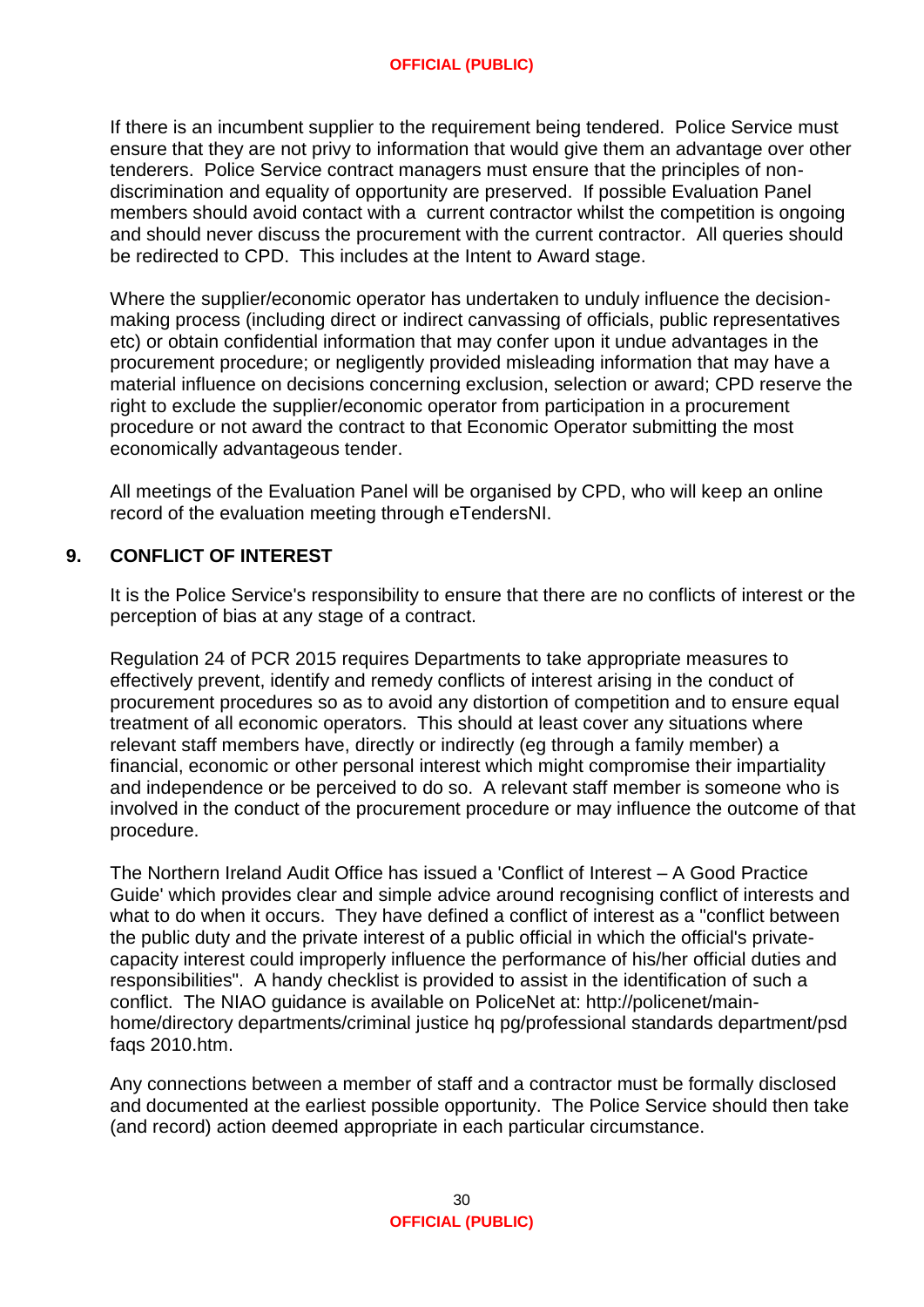Staff should not accept gifts or hospitality from contractors or tenderers and comply with Police Service Policy and this guidance on acceptance of gifts and hospitality.

## **10. RECEIPT OF TENDERS**

Once tenders are received on the e-portal CPD will provide the Police Service Evaluation Team members with the names of the bidders. Evaluation Team members must confirm they have no conflict of interests with the bidders.

In addition and concurrent with the above, the Chairperson will advise the Head of Procurement and Logistic Services (PaLS) of the names of the declared bidders for all contracts valued greater than £500k. The Head of PaLS will forward details of bidders to Service Vetting Unit in order that additional vetting can take place. Service Vetting will assess any conflicts of interest and advise Head of PaLS. Head of PaLS will advise the Chairperson and CPD if a member of the panel is no longer suitable.

The Evaluation Panel will meet on the dates set aside for the evaluation. Panel members must ensure that appropriate time is set aside to read and individually score the tenders to ensure timescales are adhered to.

In the event of unreasonable delays, CPD will escalate these to the Head of PaLS to resolve.

## **11. EVALUATION OF TENDERS**

Evaluation of tenders must be carried out by a suitably competent Team. It will be for the Police Service to select the Team and judge its competence with supporting advice being provided by CPD. The role of CPD is to administer and manage the tendering process on behalf of Police Service. CPD will record the consensus evaluation on behalf of the Police Service. CPD are further responsible for carrying out the objective price/cost analysis of the tenders. The Police Service evaluation panel will not be given access to the prices/costs until the qualitative evaluation is concluded.

The scoring of tenders will be carried out on-line. Panel members will be issued with their login details to access the online portal and complete their conflict of interest declaration. Panel members will individually assess each tender against the pre-determined evaluation criteria. The individual Panel member must record scores and comments to evidence the scoring against each criteria. These comments should be sufficiently detailed to support the score recorded.

If a panel member is a current contract manager or end user, they should ensure their previous experience of, or relationship with the economic operator does not influence the evaluation. Economic operators and tenders must only be assessed against the published criteria based on the information provided. Further a bid should not be compared to other bids nor should any credit be given to options / additional services not specified within the published specification.

The Evaluation Panel will then meet collectively to agree and record a consensus score for each individual tender. There is a common public sector approach to information to be disclosed to economic operators which takes account of the Regulations disclosure obligations.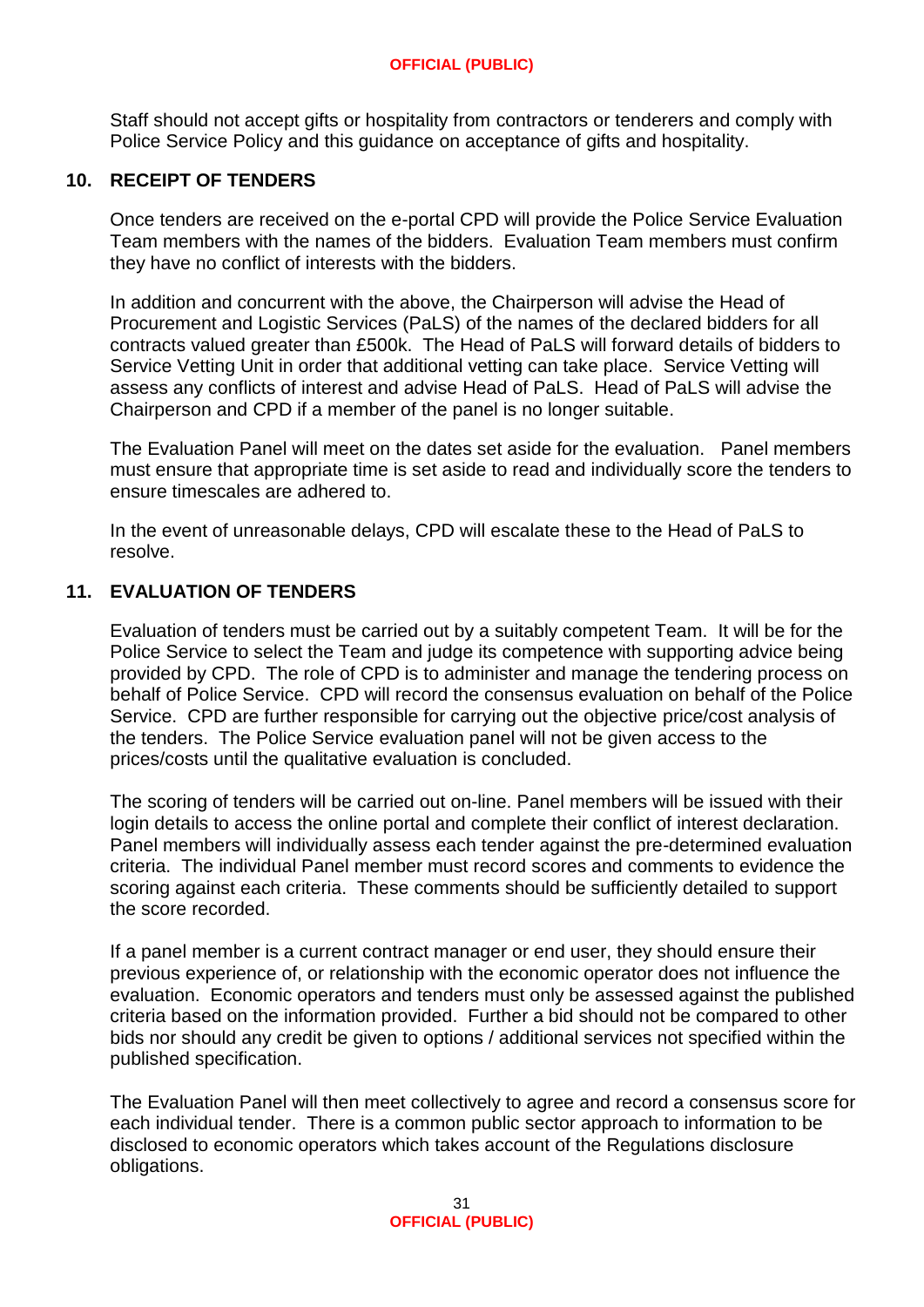Objective comments which reflect and justify the score must be recorded. These must be sufficiently detailed to clearly set out the reasons for the decision both positive and negative. These records will provide an audit trail leading up to the decision to award a contract and form the basis of debrief information to be provided to economic operators.

For EU competitions, the winning tenderers matrix is included as part of the debrief to the unsuccessful tenderers so that they have the characteristics and relative advantages of the successful tenderer.

A CPD representative will attend the consensus meeting and complete the necessary details and provide advice/guidance to the Panel as required.

#### **11.1 Role and Responsibility of Chairperson**

The role of the Chairperson with CPD support is to:

- a. confirm that they have the necessary skills, competency and availability to carry out the evaluation;
- b. ensure all panel members appointed, including the Chairperson, have received the necessary training and are available to carry out the evaluation.
- c. establish that the award criteria and weightings were agreed and published along with invitations to participate / tender;
- d. manage the Police Service conflict of interest process and ensure panel members have no relevant conflict of interest at all stages of the competition and that they complete the appropriate CPD conflict of interest declarations / confidentiality agreements.
- e. ensure all evaluation documents, including all evaluation comments, justifications, marks and any amendments are recorded and signed off and dated by both the panel members and the Chairperson as appropriate. (This includes all notes made by panel members at any stage of the process eg at presentations or site visits);
- f. ensure panel membership is, where possible, consistent with the selection panel and members are available for the duration of the evaluation;
- g. seek and ensure due cognisance is taken of professional procurement advice provided by the CoPE;
- h. be available, if requested, to provide support with the debriefing process for unsuccessful tenderers;
- i. conduct and chair a moderation exercise;
- j. act as Moderator; and
- k. sign off all relevant documentation.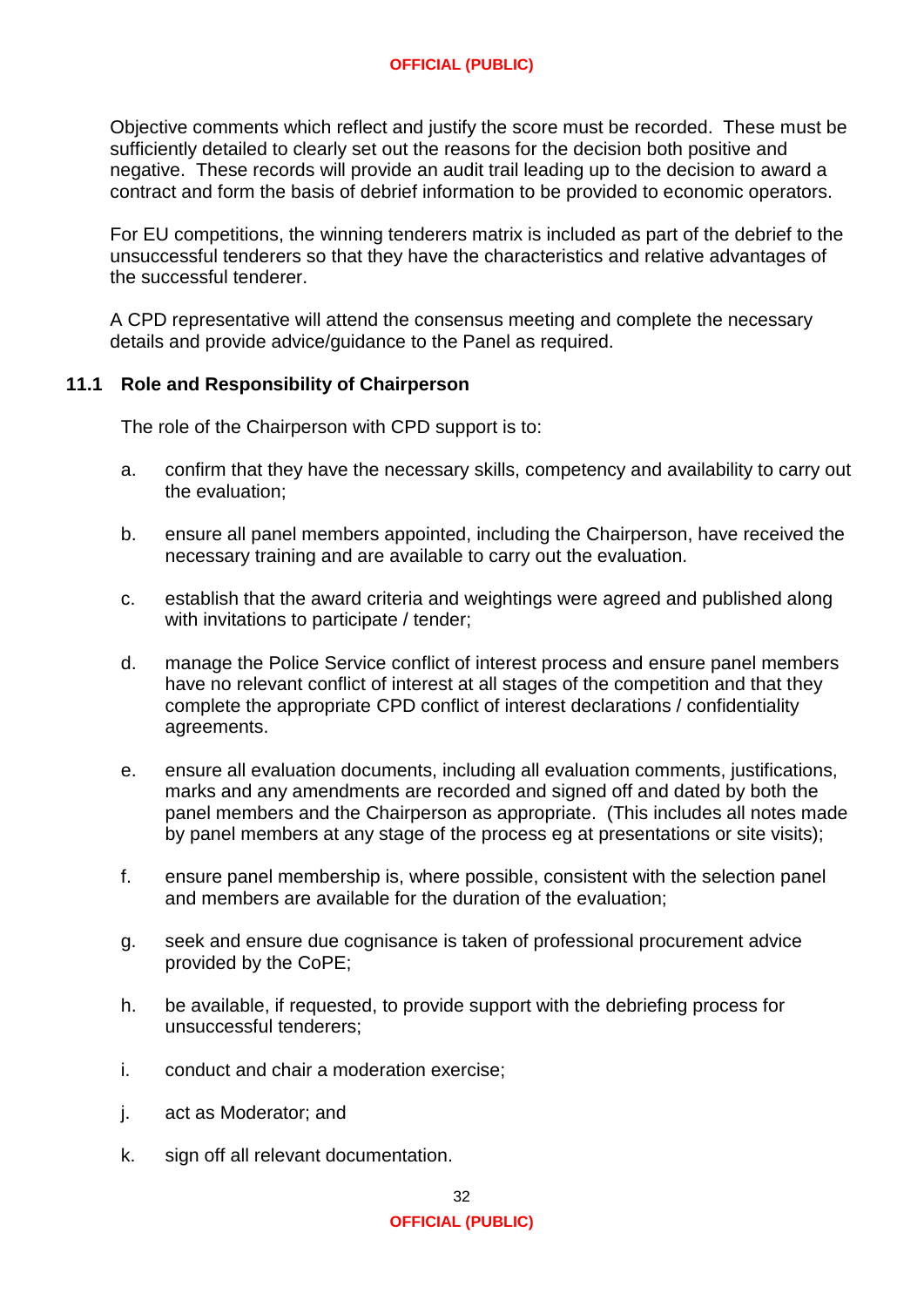#### **11.2 Role of Evaluation Panel Members**

The role of the members of the evaluation panel with CPD support is to:

- a. confirm that they have the necessary skills, competency and availability to carry out the evaluation;
- b. confirm that they have no conflict of interest at agreed/designated stages of the procurement process. If a conflict of interest should arise, it should be reported immediately to the Chairperson. If an external panel member has a conflict of interest which is not declared that panel member could be in breach of his Terms of Engagement;
- c. confirm they have received and understood the required training or guidance;
- d. evaluate, in an open, proportionate and transparent manner each tender for evidence of how the tender meets the requirements of the award criteria and determine, as appropriate, which tender is the most economically advantageous or lowest priced tender;
- e. be available, if requested, to provide support with any necessary debriefing of unsuccessful tenderers;
- f. ensure due cognisance is taken of the professional procurement advice provided by the CoPE; and
- g. sign off all relevant documentation.

#### **11.3 Why Panel Members must be Competent Evaluators**

Panel members must have the necessary competencies to evaluate tenders as:

- a. They act on behalf of the Contracting Authority, which has a statutory duty to comply with the requirements of TFEU, the EU Procurement Directives and the Public Contracts Regulations 2015 or Utilities Contracts Regulations, where appropriate.
- b. All procurements are subject to the principles of the TFEU and in particular the principles of equality, non-discrimination, free movement of goods and services, proportionality and transparency.
- c. Incompetence or failure to follow a fair process may lead to the tender process being subject to judicial proceedings. This could result in the award being set aside, thereby incurring additional costs and delays. Where such an incident occurs as a result of an action, which is known to be unlawful or carried out with indifference to the consequences by a member of the evaluation panel, the officer involved could be accused of misfeasance (a term used to describe an act that is legal but performed improperly) or malfeasance (the commission of an act that is unequivocally illegal or completely wrongful) in public office. This is an indictable offence that can result in the officer being made personally liable for damages and costs awarded to an injured party.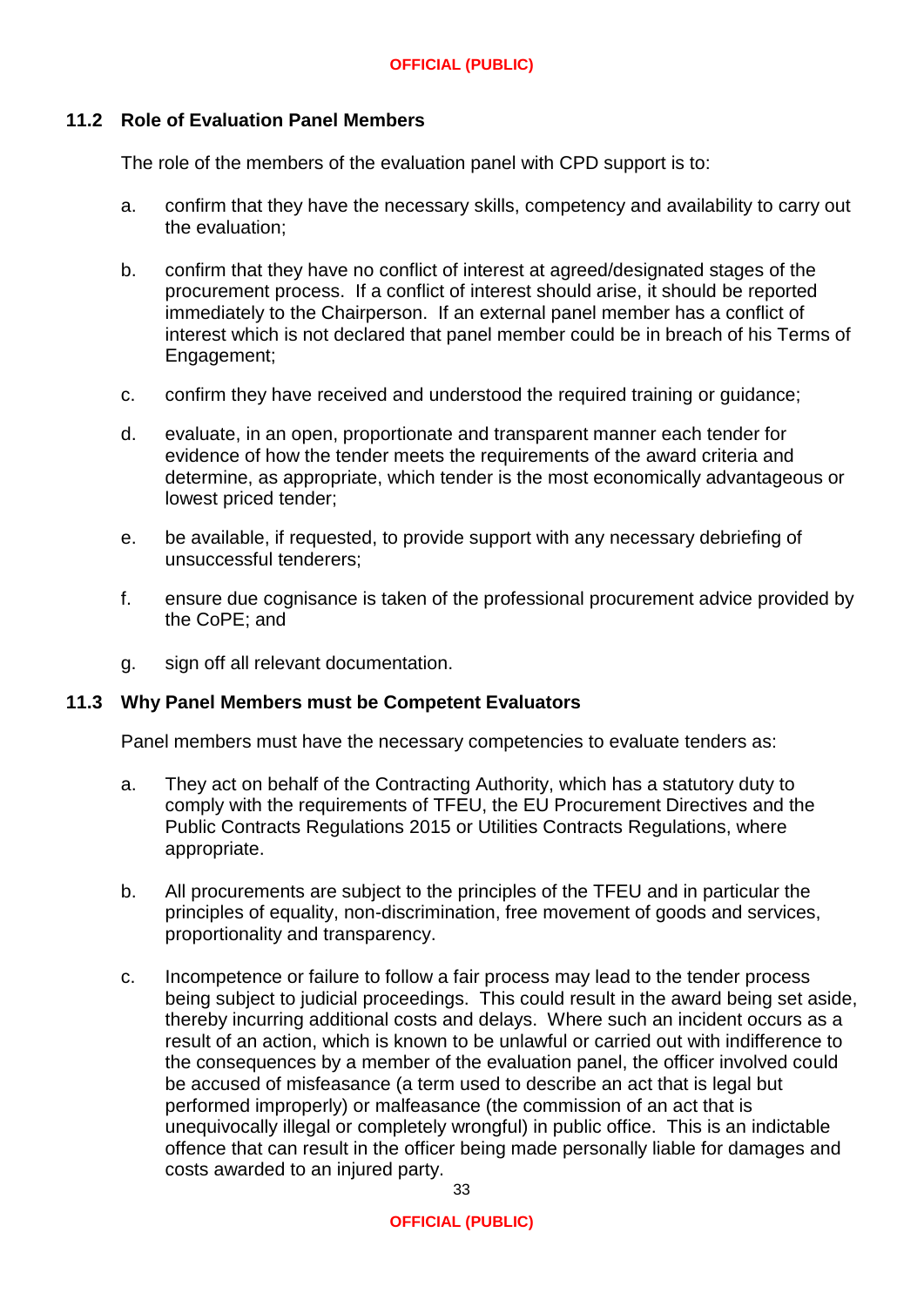## **12. SELECTION OF WINNING SUPPLIER AND AWARD OF CONTRACT**

A Contracting Authority must as soon as possible after the award decision has been made, inform the tenderers and candidates in writing of its decision to award the contract or conclude the framework agreement. Where a Contracting Authority decides, prior to the Award Decision to exclude an applicant, the Contracting Authority should inform that Applicant of that decision.

After all individual tenders have been assessed collectively by the Evaluation Panel, and the cost scores are added in by CPD, the winning tenderer will be the tender which has the highest overall score. Each scoring matrix will be signed by each member of the Evaluation Panel electronically.

CPD will check evaluation sheets to ensure they are correct and that sufficient, robust comments have been recorded.

Following the conclusion of the evaluation, eTendersNI generates an Evaluation spreadsheet and this is circulated to all members of the Evaluation Panel for their review/approval. This is a key document and it is important that it is signed off and agreed by all Panel members in a timely basis electronically.

Following the approval of the Panel, a record of the recommendation of the Evaluation Panel (including the Evaluation spreadsheet) will be presented for consideration and approval by CPD Senior Management and Police Service Head of Branch, and/or as appropriate Chief Officer and Deputy Chief Constable in accordance with the Procurement Contract approval levels in Annex 1.

CPD will draft a contract award letter for issue to the successful supplier and regret letters with feedback for the unsuccessful tenderers. These are subject to CPD Line Manager approval before issue.

Since all debriefing material will have been provided during this disclosure process there should be no need to hold face to face debriefs nor is there a legal obligation to do so.

Upon award of contract, CPD will issue a Contract Handover document which will contain key information required by the contract manager. The chair of the evaluation panel should advise CPD who the relevant contract manager is, if not part of the panel.

A Contract Award Notice must be completed in respect of each competition over the European threshold including DACs. CPD will draft and issue the notice on behalf of PSNI.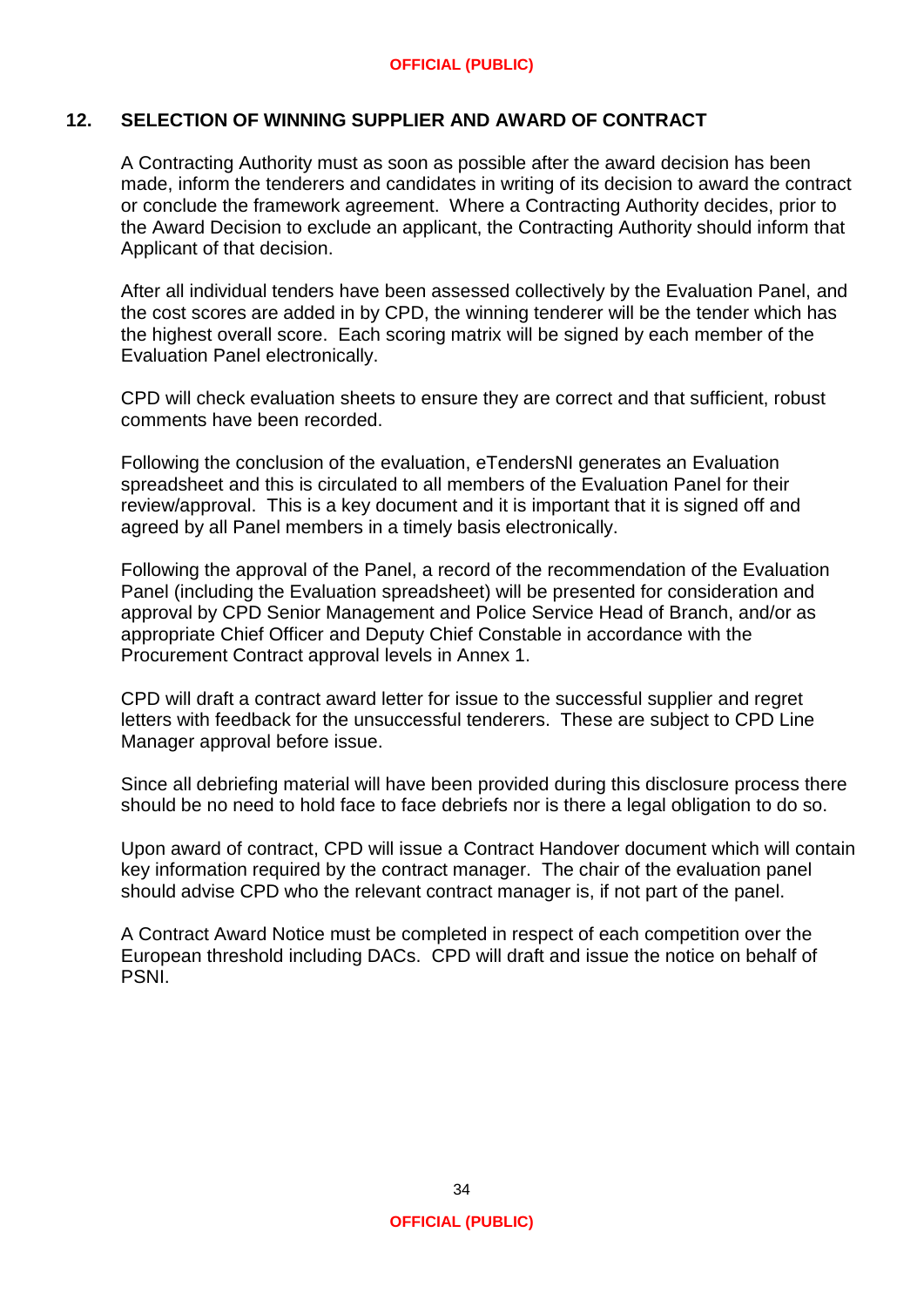### **13. CONTRACT MANAGEMENT**

Contract Management resides with the Head of Branch via the nominated Contract Manager, supported by Finance with overall accountability residing with Chief Officer / Head of Department.

Although contract management takes place following contract award, the nature of management of the contract should be considered at an early stage. Future contract monitoring, Key Performance Indicators and management arrangements should be included in the terms of reference. The scale of contract management should be proportionate to the value and complexity of the contract involved, eg the following type of contracts should require minimal contract management: contracts which do not have extension options; short term contracts (one year or less); and contracts below the EU Threshold.

The management may involve a combination of informal and formal communication between customer and supplier. Appropriate mechanisms must be in place to ensure that the Police Service and supplier meet their obligations under the contract and that services are performed to an acceptable standard.

Further guidance on Contract Management is available via the Procurement & Logistic Services page on PoliceNet. The key elements of Contract Management "10 Things Managers Should Be Doing" is attached at Annex 7.

Any issues that are proving problematic to resolve should be referred to CPD for advice and action as required. Larger more complex contracts will require bi-annual review.

The criteria for selecting contracts to be subject to formal Police Service /supplier performance monitoring meetings should be considered at the outset of the Procurement process, arrangements recorded and revisited during ongoing contract reviews and should include:

- $\triangleright$  Business Critical
- $\triangleright$  Financial Value
- $\triangleright$  New Suppliers
- Outsourced Services

CPD must be involved in these reviews (if awarded through CPD) and a template to be followed during the reviews is shown in Annex 6.

End customers should, where practicable, be involved in the Police Service /supplier contract monitoring process and be able to provide feedback on performance and be given the opportunity to influence future Police Service /supplier relations.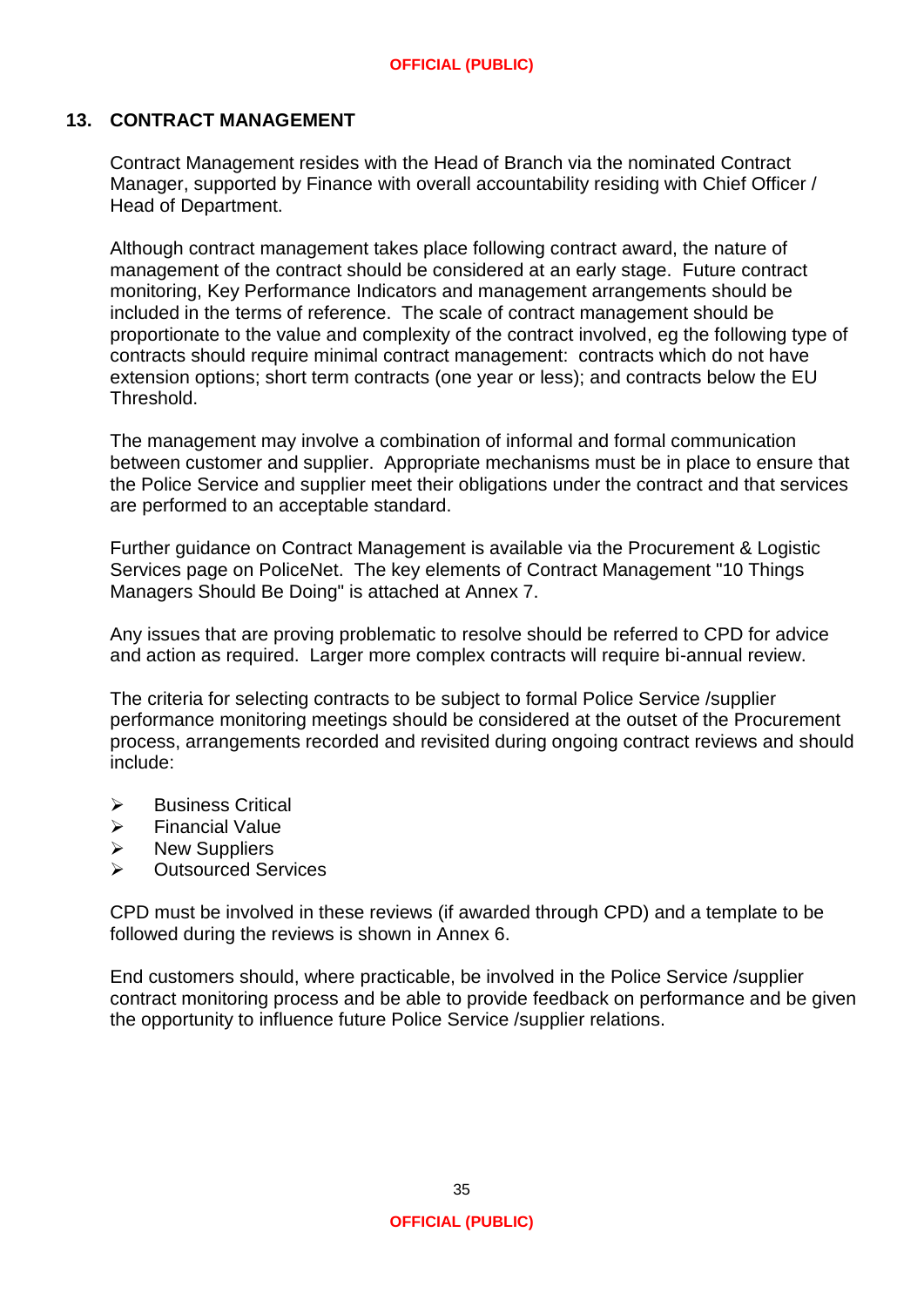#### **14. CONTRACT EXTENSIONS**

If a contract has options to extend for a set period, any approval to extend the contract must be subject to a proportionate business appraisal and be signed off in line with the Police Service contract approval levels listed in Annex 1. On request from the Police Service, CPD will issue the offer to extend the contract and record the documents and approvals on file.

It is essential that the contract extension process is started well in advance of the expiry date of the initial period (approximately 6 months in advance for a non-regulated contract and 12 months for a regulated contract - to allow time if required to retender should an extension not be agreed). This is to ensure that there is sufficient time for the required approvals to be sought including Outline Business Case and DoJ approval if required. Also to seek agreement with the supplier on areas such as price adjustment etc in line with the Conditions of Contract.

#### **15. THE SUB-CONTRACT OF PROCUREMENT BY POLICE SERVICE CONTRACTORS**

Where the Police Service has contracts in place with Contractors which transfers the responsibility and risk for procurement to them, it will be the Contractor's responsibility to ensure that their procurement process follows the appropriate Government and European Guidelines.

#### **16. CONTRACT AMENDMENTS**

The Public Contracts Regulations 2015 stipulates that modifications to contracts resulting in a minor change of the contract value up to a certain value should always be possible without the need to carry out a new procurement procedure, (ie these modifications are not defined as DACs).

CPD advice should be sought regarding potential modifications as soon as the need is identified.

Departments are required to maintain sufficient records to ensure all contract expenditure is within the contracted value and scope on an on-going basis for individual contracts. Please refer to Section 18, Financial Management of Contracts.

Any change to the original contract will normally involve the generation of a Variation to Contract/Change Control document.

Such variations should not be excessively beyond the scope and value of the original contract. Any anticipated contract variation to contract/order value which is not included within the scope of the original contract outside the following bands must be advised to CPD and Head of Procurement & Logistic Services.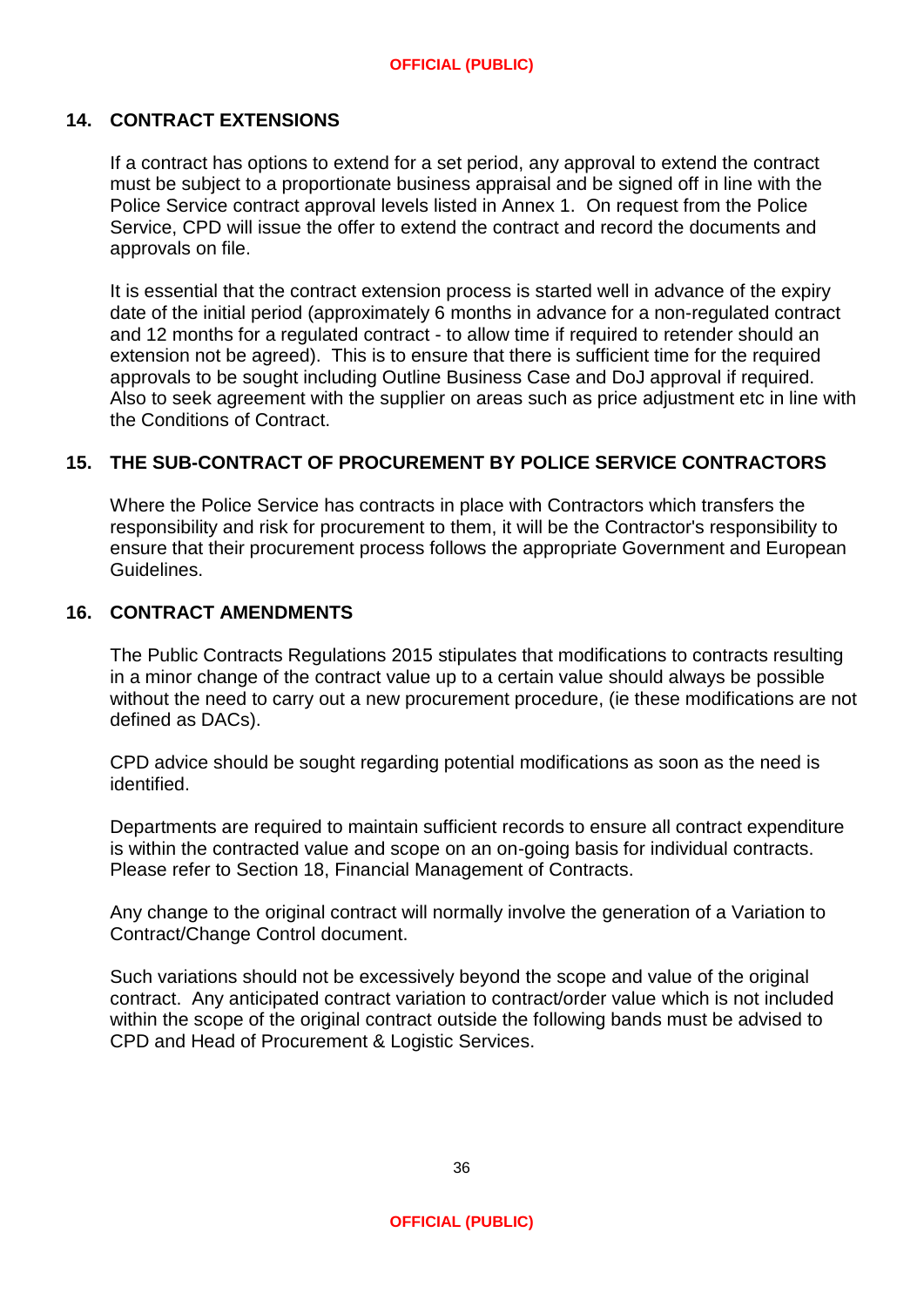£1k to £20k – variations greater than 20% of original value

Over £20k and up to £100k – variations greater than 10% or £5k in value, whichever is greater

Over £100k and up to £1m – variations greater than 10% or £20k in value, whichever is greater

Above £1m – variations greater than 5% or £100k in value, whichever is greater

Variations within the monetary value or percentage rates in each respective band are permissible.

In some cases variations outside these values/rates may be allowable but only as long as the variations are of such value as not to significantly alter the existing Procurement specification and contract. CPD should be consulted in such circumstances.

In these exceptional cases unforeseen circumstances such as new security requirements, new Government Policies or technological developments can occur and a business case must be made to vary the contract.

In all cases the Police Service must be able to demonstrate a record of such circumstances and discuss, agree and record any variation arising with CPD.

Approval for these variation/change controls must be in line with any current Police Service contract delegation levels, listed in Annex 1. CPD will maintain a record of the documents and approvals on file.

NB: If the original Business Case optimum bias covers a possible variation, and if the contract variation is within this figure then such contract variation does not require reporting as set out above.

#### **17. FINANCIAL MANAGEMENT OF CONTRACTS**

There is a requirement on Police Service to monitor and control spend against all revenue and capital contracts awarded irrespective of the size of the contract.

Police Service have determined that contracts with a value of £30,000 or greater should normally be monitored individually utilising the formal coding structures within the General Ledger.

Management of Contracts and associated Spend within Police Service is by Budget Holders and Contract Managers. They are responsible under devolved budgeting arrangements to monitor and manage spend within their areas of responsibility.

Financial management refers specifically to the process of recording contract information on the Integra financial system (details of initial set-up of the contract, any subsequent changes to contract value via contract variations and/or extensions and duration and future projected spend on the contract). It also includes the ability to report on contract spend against contract value, dates and remaining life. 37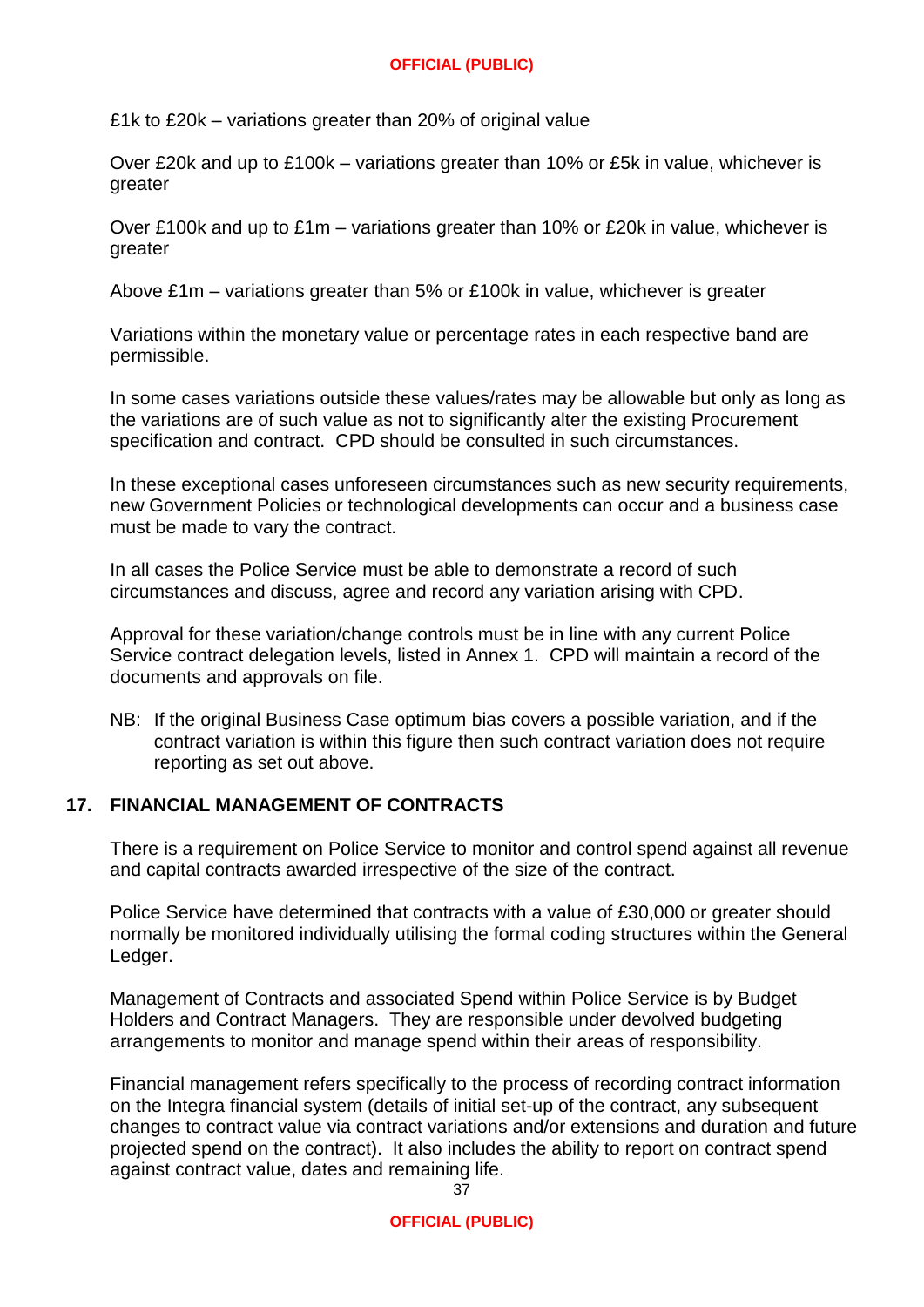The Contract Manager notifies the P2P team of the details (financial management). This ordinarily will not be done directly, but via the relevant Finance Team as information will need to be quality assured and, in many cases, GL Codes provided and added to any forms.

It is the responsibility of Contract Managers to profile the anticipated annual spend under the contract and to monitor spend against this. However, since access to actual financials rests with Fiance, as part of their oversight role Finance monitor spend against annualised figures for contacts within their area to ensure issues are identified on a timely basis and to provide the Head of Department / Branch with assurance that contracts are being monitored effectively.

Completion of the Contract Variation form requires input from two sources at Department / District / Branch level, namely: Contract Manager and Business Services. A financial value should be included for all variations to make clear the financial impact and enable the finance system to be updated appropriately.

It is Finance responsibility to ensure that Contract Managers are made aware of the relevant alerts so that appropriate action may be taken. Contracts reaching their end date or full approved value will be automatically closed off by P2P Contracts Management.

Finance teams have responsibility for checking that payments made by local finance offices are necessary, correct and correctly coded. Where spend is on contracted items, there is also a responsibility to ensure that it is recorded against that contract on the finance system.

Financial management of contracts is a standing item on the annual Control Risk Self Assessment (CRSA) programme. Each year, as part of the finance testing programme, a number of contracts will be tested to ensure good financial management. Each Finance Office will also be reviewed to ensure that coding of payments in a sample month has been to the correct GL alpha code and that the monthly reviews detailed above have been carried out.

All accountable Officers monitoring and controlling contracts should be aware that formal prior approval is required (within delegated limits), in advance of expenditure being incurred above the agreed contract value. The Procurement Operating Procedures (Section 16), set out how to extend or review a contract, where a variation or probable variation is identified.

Further guidance, including the correct application of financial coding, the detailed procedures required to set up, maintain and update financial information relating to contracts can be found in the financial management of contracts procedures manual. All Finance staff have and/or will be trained accordingly in said procedures.

# **18. RECORD MANAGEMENT**

All relevant documentation in relation to a Procurement exercises carried out by CPD will be held by CPD.

CPD will retain 'original' copies of all tenders received.

38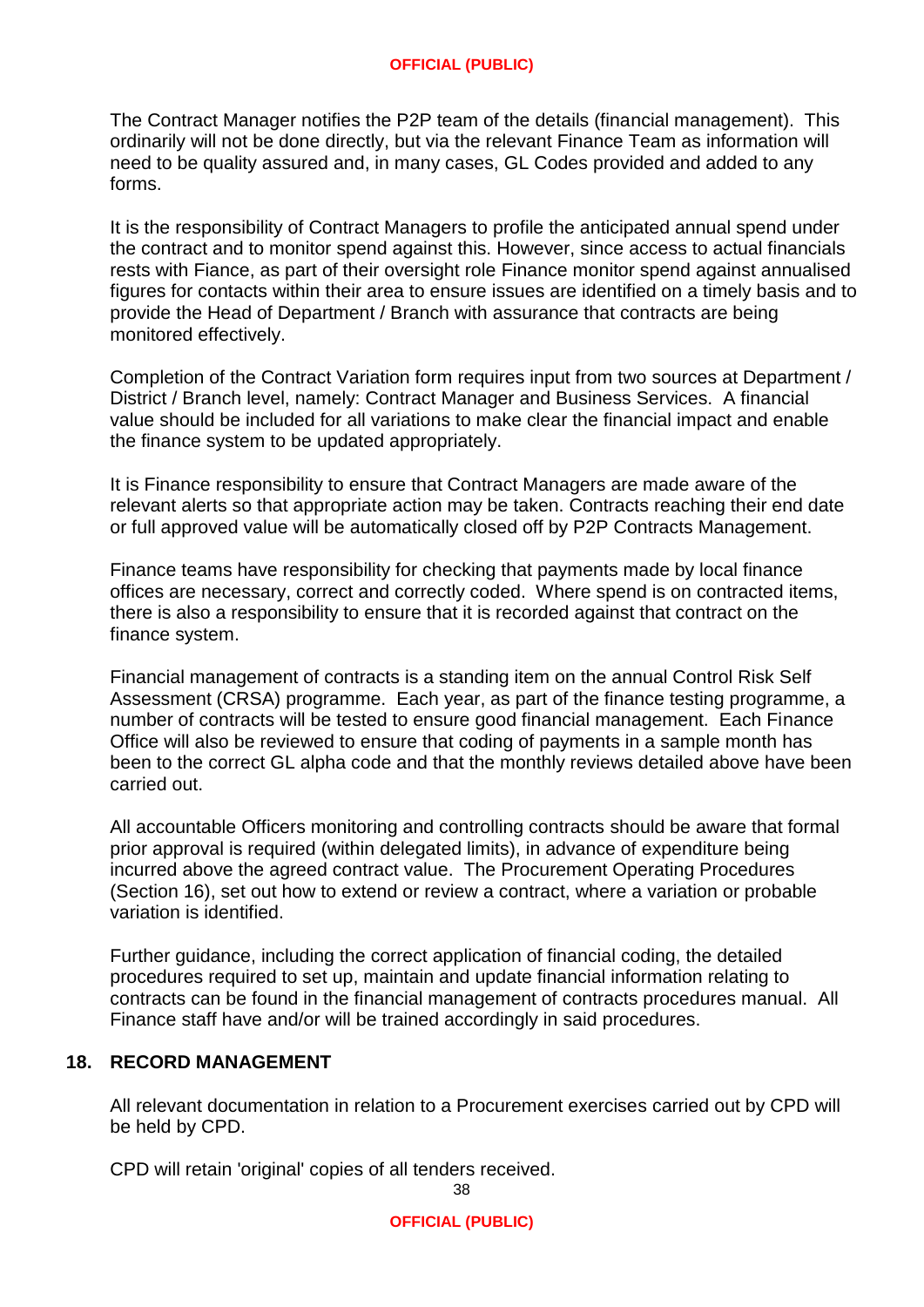The period for retention of both successful and unsuccessful tender submissions will be in accordance with the DFP Disposal and Retention Policy.

CPD will store securely all tender submissions, associated tender process documentation files and contract files to maintain confidentiality of the documentation.

Contract Managers should retain for their records a copy of the winning tender and contract documentation, the CPD handover document and any signed variations agreed during the course of the contract.

#### Compliance / Audit Review

Contract records will be subject to periodic review during the life cycle of procurement to ensure compliance at all stages enabling any issues identified to be addressed accordingly.

The primary purpose of these reviews will be to ensure that the Key Stages of the Procurement Process have been adhered to and that the QA Process has been properly applied.

The reviews will be undertaken by internal and external auditors.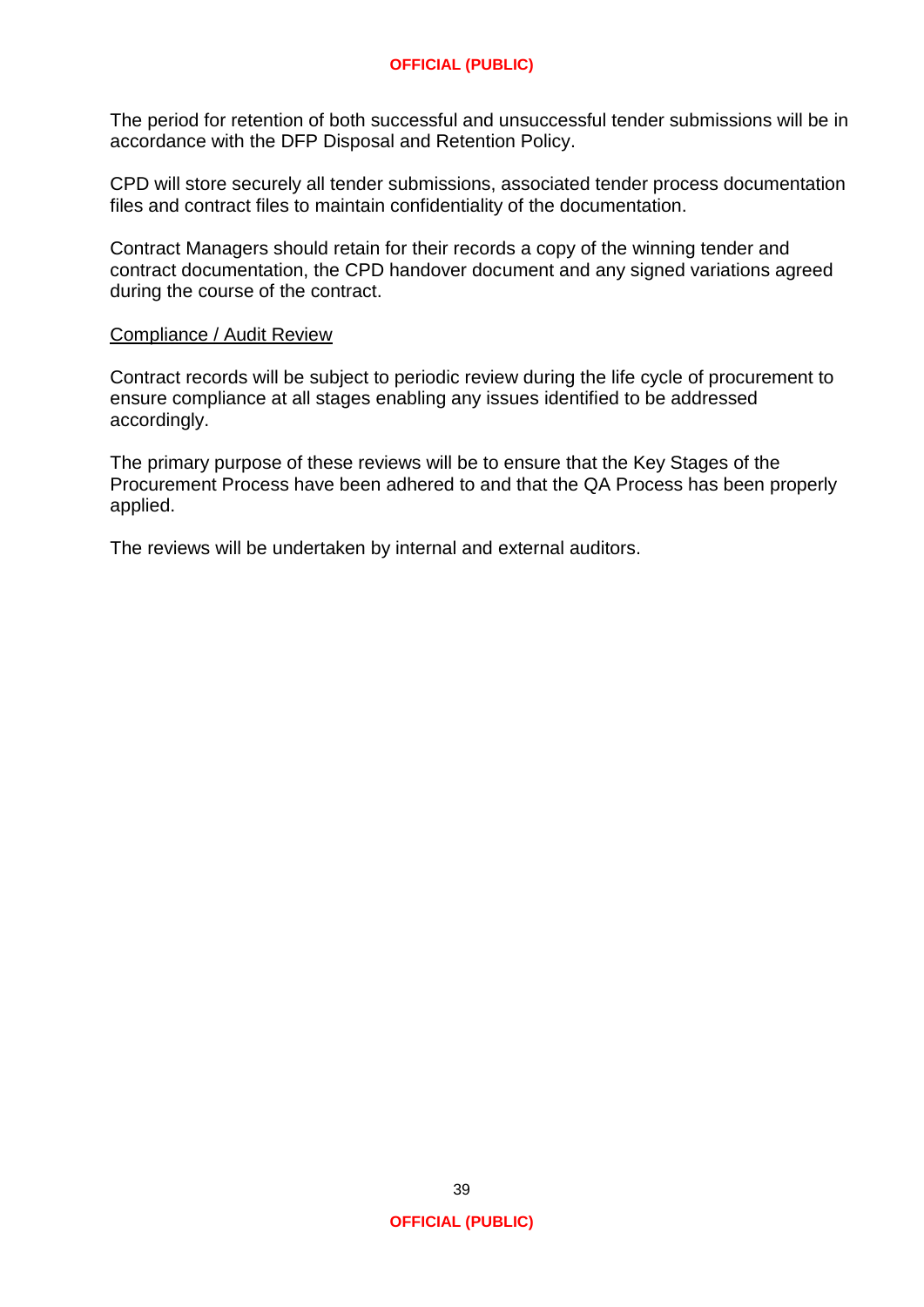# **PROCUREMENT CONTRACT APPROVAL LEVELS**

| <b>Spend Category</b>                                             | <b>Sub Delegation by Chief Constable</b>                                                                                                                                                                                                                                                                                             |  |  |
|-------------------------------------------------------------------|--------------------------------------------------------------------------------------------------------------------------------------------------------------------------------------------------------------------------------------------------------------------------------------------------------------------------------------|--|--|
| Revenue Items                                                     |                                                                                                                                                                                                                                                                                                                                      |  |  |
| All goods, works, services<br>and equipment                       | D/Chief Constable: Up to £5million & above if DOJ approval obtained<br>Chief Officer/Head of Department: above £4 million and up to £5 million<br>C/Superintendent/Grade 5: above £2 million and up to £4 million<br>Superintendent/Grade 6-7: £2 million<br>C/Inspector/ DP-SO: £100k<br>Inspector/EOI: £50k<br>Sergeant/EOII: £25k |  |  |
| <b>IT Projects</b>                                                | D/Chief Constable: up to £1 million & above if DOJ approval obtained<br>Chief Officer/Head of Department: £750k - £1 million<br>Chief Superintendent/Grade 5: £500-£750k<br>Superintendent/Grade 6-7: £200-£500k<br>Chief Inspector/DP-SO: £100 - £200k<br>Inspector/EO1: up to £100k                                                |  |  |
| <b>Capital Expenditure</b>                                        | D/Chief Constable: Up to £5million & above if DOJ approval obtained<br>Chief Officer/Head of Department: above £4 million and up to £5 million<br>C/Superintendent/Grade 5: above £2 million and up to £4 million<br>Superintendent/GRADE 6-7: £2 million<br>C/Inspector/ DP-SO: £200k                                               |  |  |
| <b>Contract Variations (excluding</b><br>price)                   | 5% or £500k whichever is the LOWER subject to internal controls.<br>Approval not required for any items less than £100k.                                                                                                                                                                                                             |  |  |
|                                                                   | Chief Officer/Head of Department: 5% or £500k<br>C/Superintendent/G5-6: 3% or £300k<br>Superintendent/G7: 2% or £200k                                                                                                                                                                                                                |  |  |
| Direct Award Contract (DACs)                                      | Chief Constable: Up to £100k and above if DOJ approval obtained and<br>all DACs for Consultancy<br>D/Chief Constable: Above £30k and up to £100k                                                                                                                                                                                     |  |  |
|                                                                   | Chief Officer/Head of Department: £30k                                                                                                                                                                                                                                                                                               |  |  |
| Service Level Agreement<br>Those between Public Service<br>bodies | Chief Officer/Head of Department: £3 million<br>C/Superintendent/Senior Civilians (G7 and above): £2 million                                                                                                                                                                                                                         |  |  |
| Employment of Consultants *                                       | Chief Officer/Head of Department/C/Superintendent/G5-6 : £10k                                                                                                                                                                                                                                                                        |  |  |
| <b>Compensation Payments</b>                                      | May settle up to amounts stated provided DOJ approval is obtained for<br>settlement over the delegated limits.<br>C/Superintendent/G5: £100k<br>Supt/G6-7: £75k<br>C/Insp/DP-SO: £50k<br>Insp/EOI: £25k<br>Sgt/EOII: £5k                                                                                                             |  |  |
| Legal Fees for Initiation of Legal                                | Chief Officer/Head of Department: No financial limits, subject to                                                                                                                                                                                                                                                                    |  |  |
| Proceedings and Defence of                                        | NIPB/DOJ approval                                                                                                                                                                                                                                                                                                                    |  |  |
| <b>Criminal Proceedings</b>                                       | C/Superintendent/Superintendnet/G5-7 : £10k                                                                                                                                                                                                                                                                                          |  |  |

\* Further guidance on the use of Consultants can be found on PoliceNet – Policy on the Use of External Consultants – and should be viewed before any appointment process is considered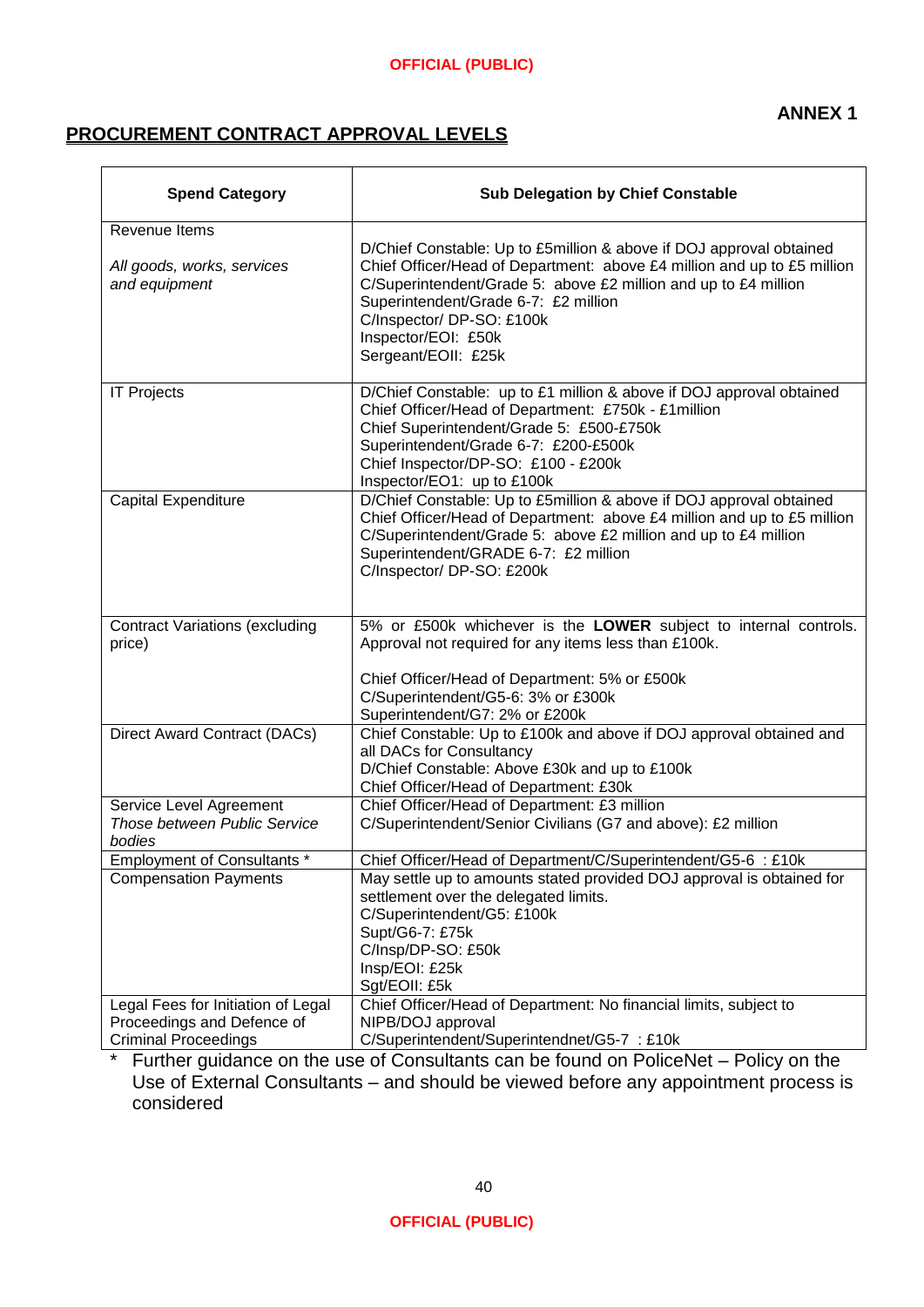

# **CPD WORK REQUEST NEW PROCUREMENT COMPETITION (NON-CONSTRUCTION)**

# **REFERENCE: WRNEW01 FORM**

Please complete this form and return to:

- [ICT.CPD@dfpni.gov.uk](mailto:ICT.CPD@dfpni.gov.uk) for ICT procurement;
- [Justice.CPD@dfpni.gov.uk](mailto:Justice.CPD@dfpni.gov.uk) for Department of Justice procurement; and
- [SSDAdmin.CPD@dfpni.gov.uk](mailto:SSDAdmin.CPD@dfpni.gov.uk) for all other procurement.

Once received in this mailbox your procurement project will be progressed in accordance with the Key Performance Indicators (KPIs) outlined in Annex A.

As a new customer, useful guidance and templates are available on the CPD website which will help you in your liaison with CPD. In particular, new customers should read the following:

[https://www.dfpni.gov.uk/publications/understanding-roles-and-responsibilities-supplies-and](https://www.dfpni.gov.uk/publications/understanding-roles-and-responsibilities-supplies-and-services-procurement)[services-procurement](https://www.dfpni.gov.uk/publications/understanding-roles-and-responsibilities-supplies-and-services-procurement)

<https://www.dfpni.gov.uk/publications/template-writing-specification-supplies-and-services>

If you have any queries about this form please contact the Supplies and Services Division helpdesk at 028 9081 6031

| <b>Client Details</b>        |  |
|------------------------------|--|
| <b>Contact Name:</b>         |  |
| Department/Agency/NDPB name: |  |
| <b>Telephone Number:</b>     |  |
| e-mail address:              |  |
| Date:                        |  |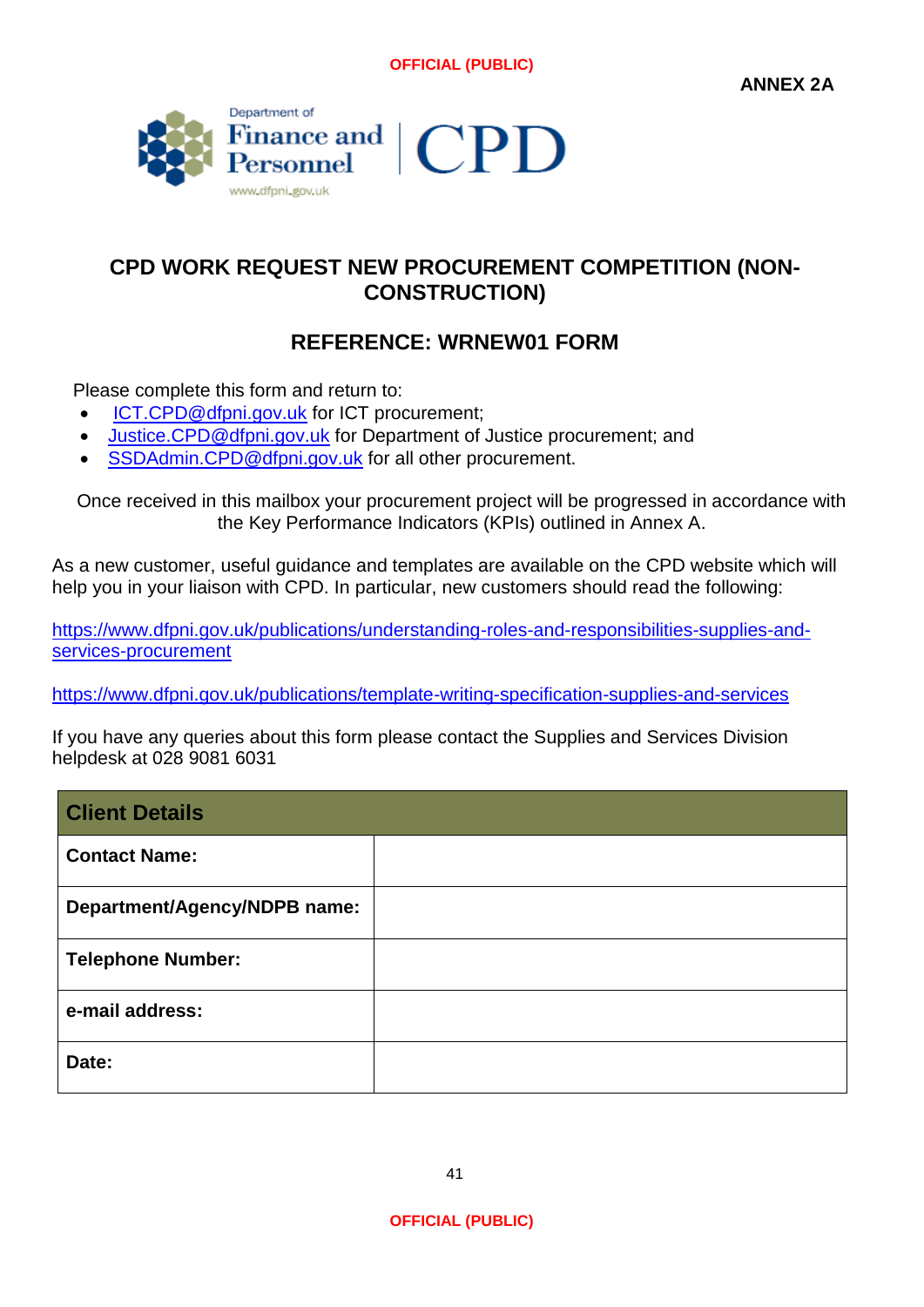| <b>Project Details</b>                                                                                    |                                    |                     |  |  |           |  |
|-----------------------------------------------------------------------------------------------------------|------------------------------------|---------------------|--|--|-----------|--|
| <b>Project Title</b>                                                                                      |                                    |                     |  |  |           |  |
| Is this project listed on your                                                                            |                                    | Yes                 |  |  | <b>No</b> |  |
| department's Annual Procurement Plan <sup>1</sup>                                                         |                                    |                     |  |  |           |  |
| Is this a One Off or recurring<br>procurement                                                             |                                    | One off             |  |  | recurring |  |
| Department's unique reference number (if applicable)                                                      |                                    |                     |  |  |           |  |
| Is this an EU Funded Project                                                                              |                                    | Yes                 |  |  | <b>No</b> |  |
| Please indicate which procurement category your requirement relates to (Note: Select<br>only one option). |                                    |                     |  |  |           |  |
| Advertising                                                                                               | <b>ICT Solutions/Software</b>      |                     |  |  |           |  |
| <b>Banking Services</b>                                                                                   |                                    | <b>ICT Hardware</b> |  |  |           |  |
| Energy                                                                                                    | <b>Postal Services</b>             |                     |  |  |           |  |
| Fleet                                                                                                     | Professional Services <sup>2</sup> |                     |  |  |           |  |
| <b>Facilities Management Services</b>                                                                     | <b>Travel Services</b>             |                     |  |  |           |  |
| <b>Office Supplies</b>                                                                                    | <b>Justice Sector</b>              |                     |  |  |           |  |
| Other Category (please specify):-                                                                         |                                    |                     |  |  |           |  |
| Will this contract be split into lots?                                                                    | Yes                                |                     |  |  | <b>No</b> |  |
| <b>Total Contract Duration (months)</b>                                                                   |                                    |                     |  |  |           |  |
| <b>Estimated Value (excluding VAT)</b>                                                                    | £[insert total value]              |                     |  |  |           |  |

<sup>1</sup> Your departmental finance team or procurement co-ordination team will have details of the Departmental Annual Procurement plan. 2 (Professional services includes consultancy, legal services, financial services and Research projects)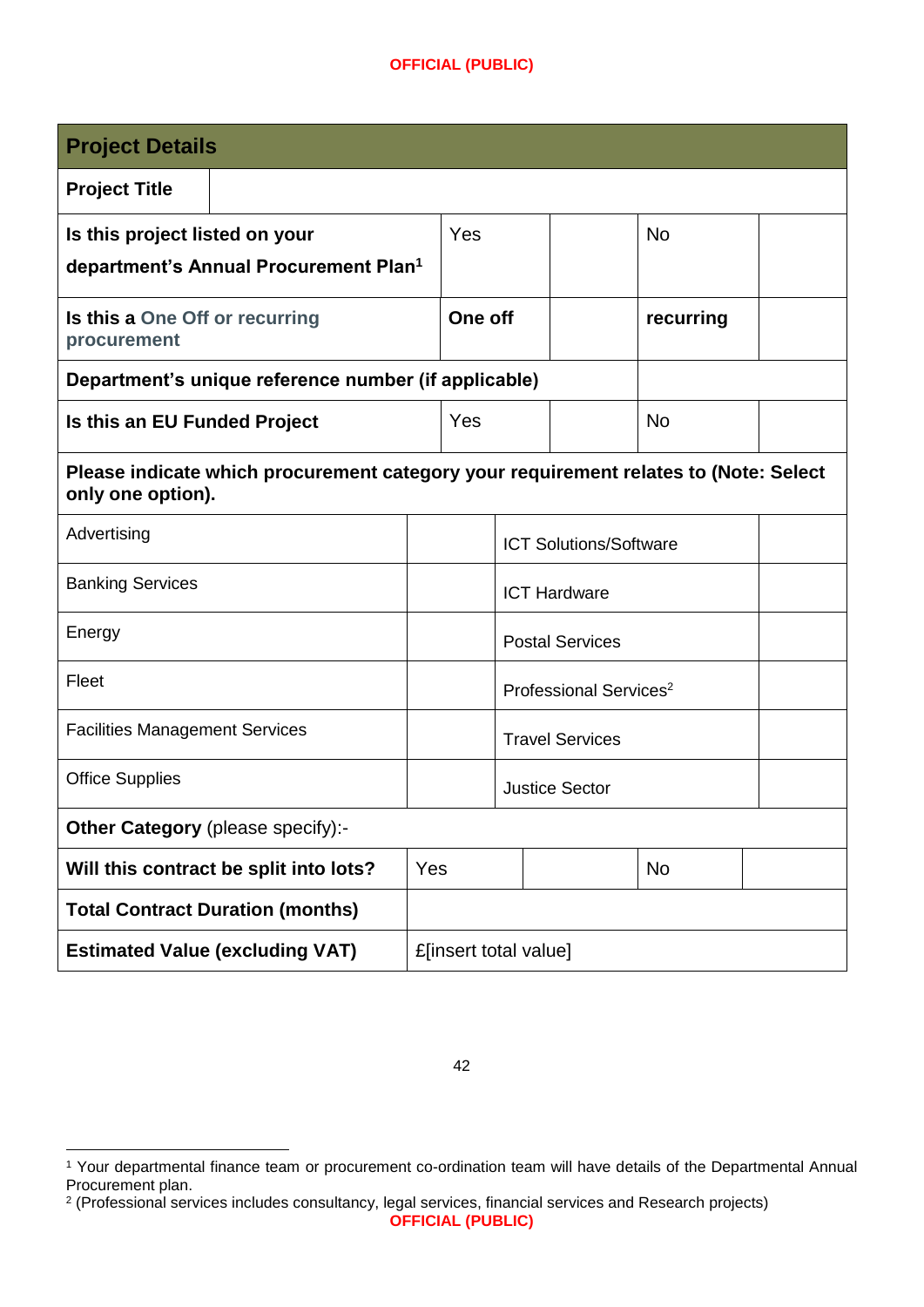# **Pre initiation Conflict of Interest Form**

In compliance with Regulation 24 of the Public Contract Regulations 2015, Contracting Authorities are required to take appropriate measures to prevent and identify any conflicts of interest during the procurement process.

As clients may be involved in the preparation of tender documents but then not subsequently sit on the evaluation panel there is a need to address the risk of potential conflicts of interest at this pre initiation stage.

Staff involved in the preparation of tender documentation, are therefore required to **complete, sign** and **return** the attached form to Supplies and Services Division along with this Work Request Form.



# **Security Requirements**

**Please indicate which level of security vetting is required for this project.** 

(You should complete Section 1 of the Security Notification Form and forward to the relevant

Assistant Departmental Security Officer to complete Section 2

<https://www.dfpni.gov.uk/publications/cpd-security-clearance-notification-form>

# **Security Requirements**

| No vetting required                                                                     | <b>Counter Terrorist Check (CTC)</b> |  |
|-----------------------------------------------------------------------------------------|--------------------------------------|--|
| <b>Baseline Personnel Security</b><br>Standard – based on Basic<br><b>Disclosure</b>    | Security Check (SC)                  |  |
| <b>Baseline Personnel Security</b><br>Standard - based on Standard<br><b>Disclosure</b> | Developed Vetting (DV)               |  |
| <b>Baseline Personnel Security</b><br>Standard - based on Enhanced<br><b>Disclosure</b> |                                      |  |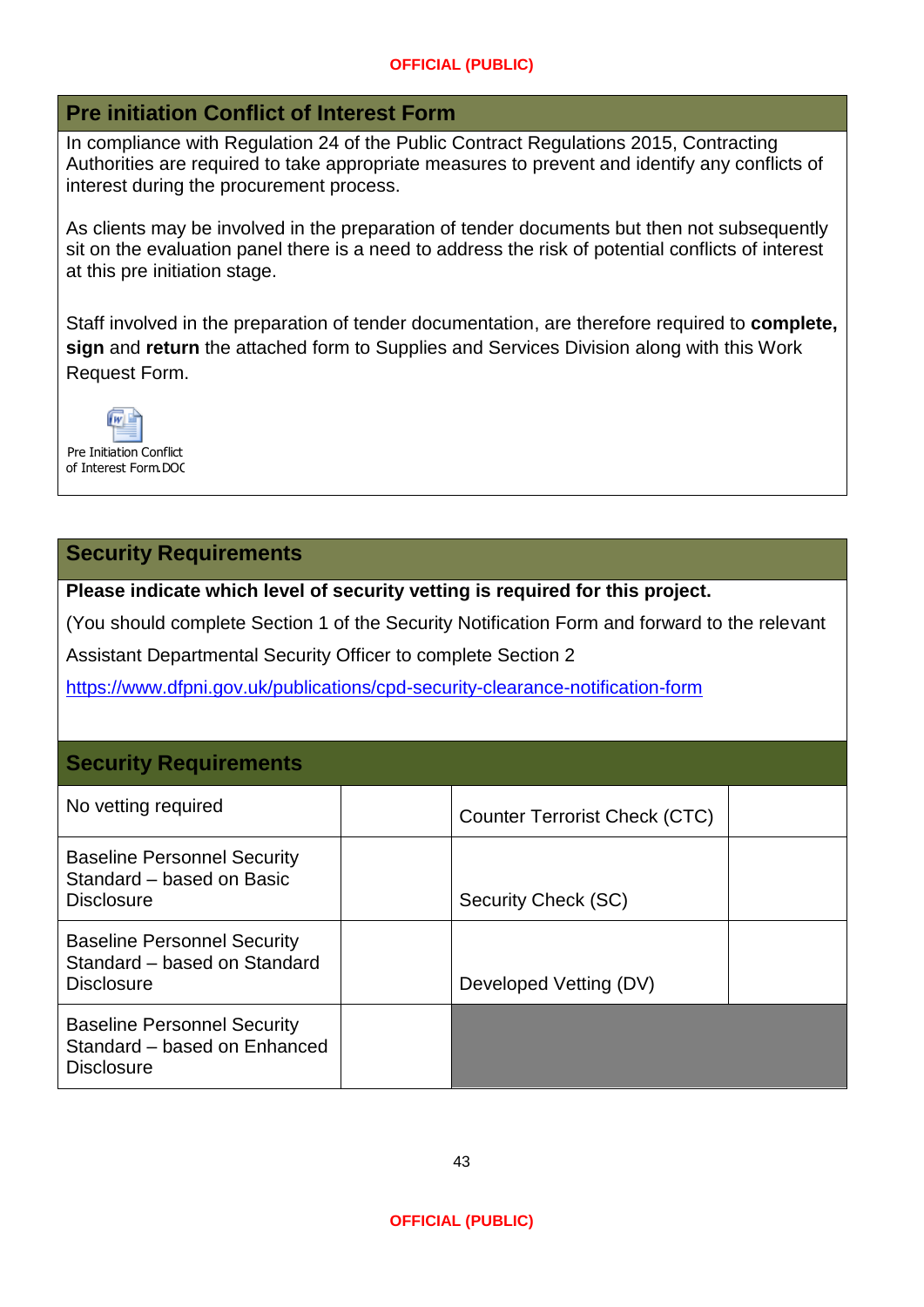# **Disclosure – Successful tenderers information**

CPD are required to publish the names of successful tenderers at the point of intention to award Contract(s). If there are significant reasons why this information should not be disclosed please provide these in the box below.

## **Charges**

The estimated charges for this procurement competition (i.e. from initiation to award of contract) are as follows: Updates on EU Thresholds can be found at:

# **<https://www.dfpni.gov.uk/articles/information-about-eu-procurement-thresholds>**

| <b>Type of Procurement</b>                                                | <b>Estimated Charges</b> |
|---------------------------------------------------------------------------|--------------------------|
| <b>Secondary Competition</b>                                              | £2,500                   |
| <b>Below EU Procurement Threshold</b>                                     | £3,600                   |
| <b>Above EU Procurement Threshold</b>                                     | £5,000                   |
| Complex Regulated (e.g. Restricted procedure or multi lot<br>procurement) | £12,000                  |
| <b>Competitive Procedure with Negotiation</b>                             | £56,000                  |
| <b>Competitive Dialogue/Collaborative Contract</b>                        | £85,000                  |

Charges will be invoiced monthly in arrears based on actual hours recorded against the project

activity. A list of Frequently Asked Questions on CPD Charges can be found at

**https://www.dfpni.gov.uk/publications/quick-reference-guide-six-cpd-charges Any work associated with activities relating to this project after contract award is not included within the estimated charges.**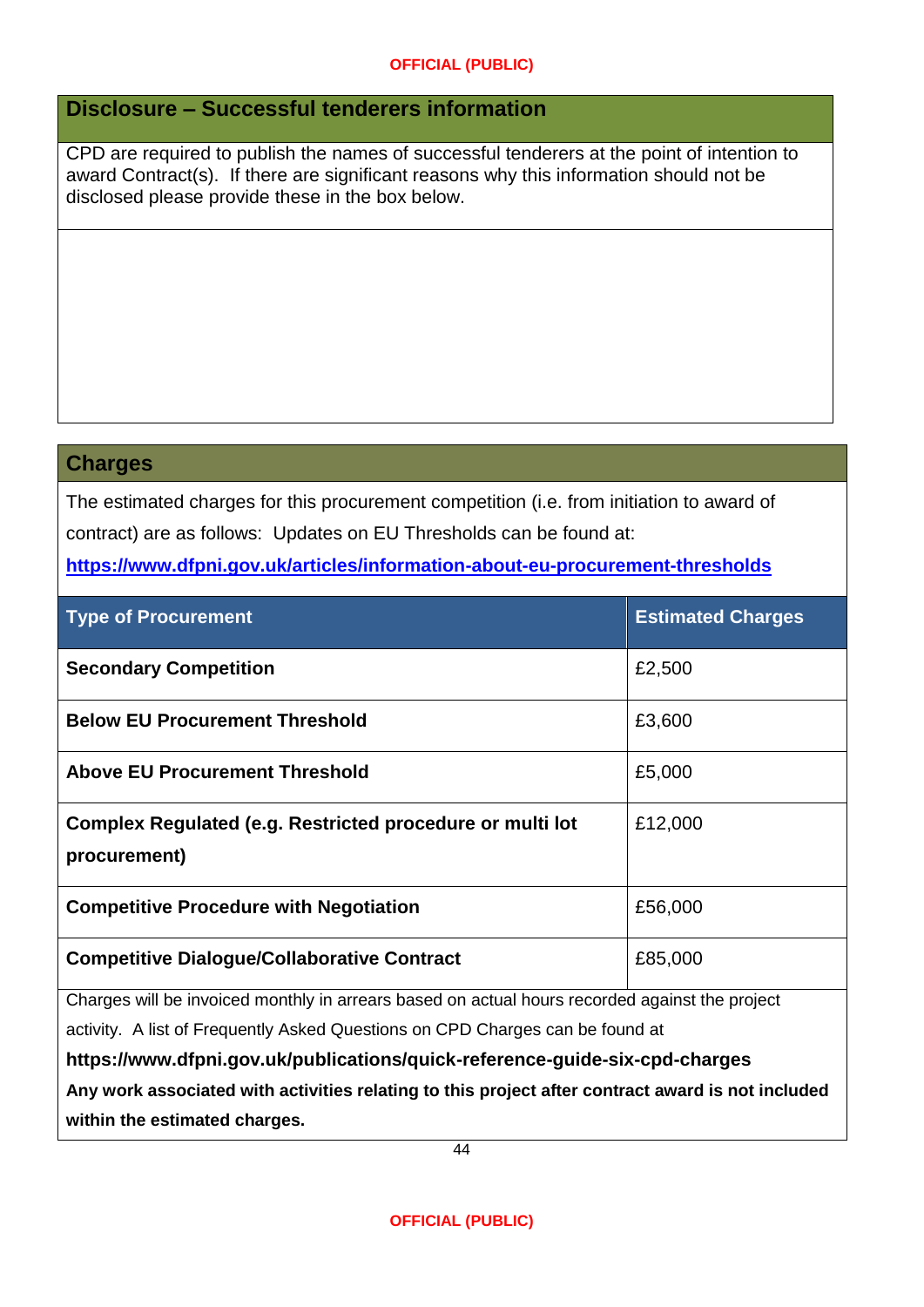**Roles and Responsibilities**

The roles and responsibilities for CPD and the Client can be found at

**[https://www.dfpni.gov.uk/publications/understanding-roles-and-responsibilities](https://www.dfpni.gov.uk/publications/understanding-roles-and-responsibilities-supplies-and-services-procurement)[supplies-and-services-procurement](https://www.dfpni.gov.uk/publications/understanding-roles-and-responsibilities-supplies-and-services-procurement)**

# **Evaluation Panel**

From 1 April 2013 it is mandatory for all Panel Members involved in the evaluation of all competitions above the EU Threshold to complete the Training for Evaluation Panel Members through the <sup>3</sup>Centre for Applied Learning.

# **Sustainable Considerations**

Sustainability aspects including environmental/economic or social considerations should be incorporated into the procurement. Accordingly, when developing your specification, consideration should be given as to whether any of the following sustainability development aspects are pertinent:

- Potential Impact of Procurement on Supply Base/Industry;
- Energy improvements/efficiencies/renewable energy;
- Improvements in disposal of packaging/equipment/waste etc;
- Use of/Increase in number of Apprentices;
- Use of/Increase in number of Work Placements; and
- Use of lots to encourage SME participation.

# **Business Case approval**

Business Case Approval has been obtained | Yes/No

Business Case approval is required for procurement of Contracts in accordance with FD Letter 10/15

<https://www.dfpni.gov.uk/sites/default/files/publications/dfp/fddfp1015.pdf>

**OFFICIAL (PUBLIC)** <sup>3</sup> With the exception of PSNI and InvestNI staff who must have attended their internal evaluation training.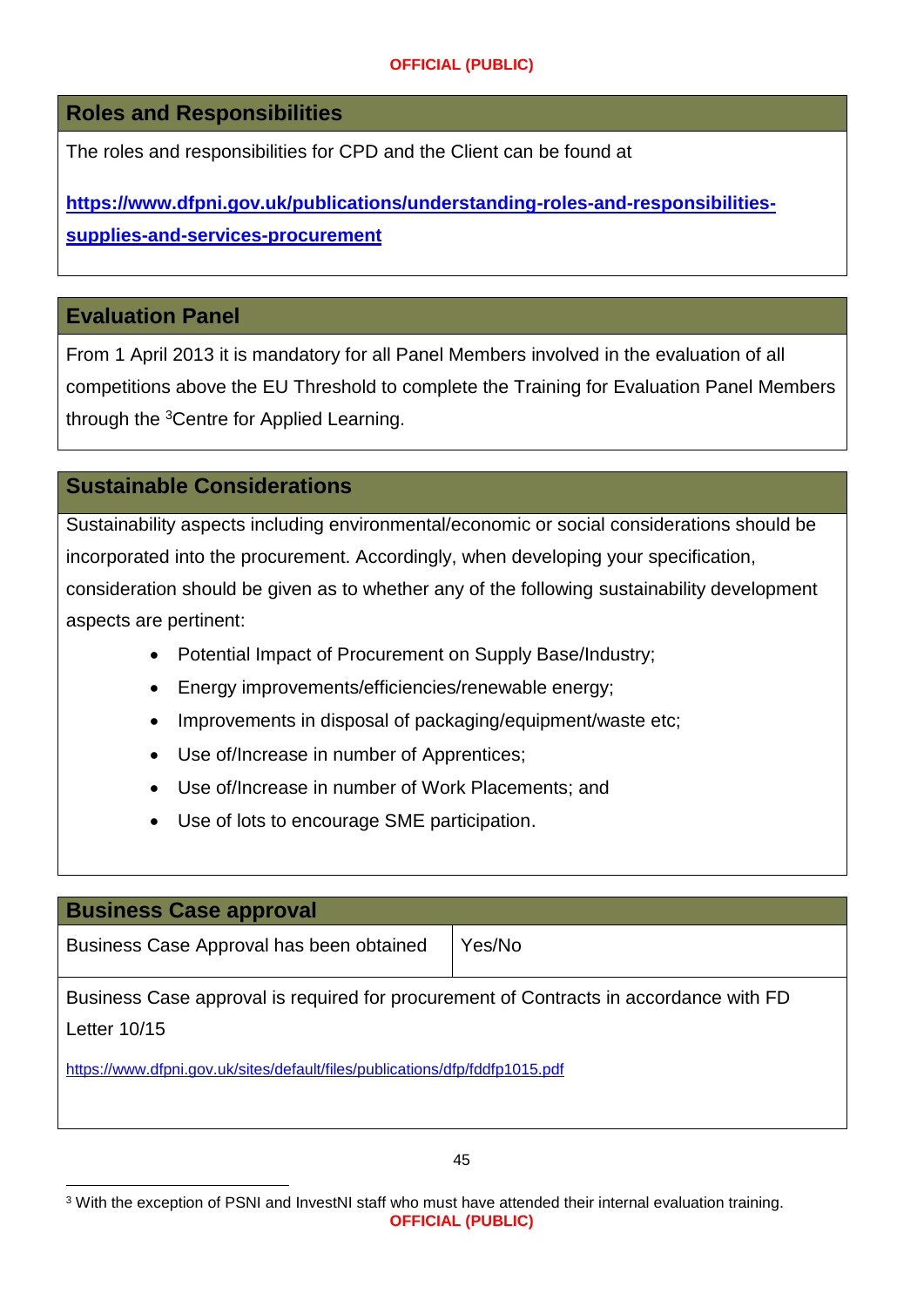# **CONFIRMATION OF AUTHORITY TO COMMISSION THE SERVICES OF CPD AND ACCEPTANCE OF CHARGES**

By submission of this Work Request Form to CPD I confirm that:

- an appropriate business case (developed in accordance with the NI Guide to Expenditure Appraisal and Evaluation website) has been prepared and appropriate approvals will be obtained prior to publication of this procurement competition;
- I have provided a draft specification of the requirement and a Pricing Schedule;
- I have considered sustainability aspects in developing the specification;
- I have the appropriate delegated authority and budget cover to commission CPD to undertake this procurement for the required Services or Goods;
- I accept the cost of CPD's services and will comply with the payment procedures;
- I have instructed the Finance Officer to make payment on receipt of CPD's invoices in accordance with CPD Service Level Agreement; and
- I have provided details for invoicing below.

| Invoice to be<br>approved for<br>payment by |       |  |
|---------------------------------------------|-------|--|
| <b>Telephone Number</b>                     | email |  |
| Send e-invoice to                           | email |  |
| <b>Clients Cost Centre</b>                  |       |  |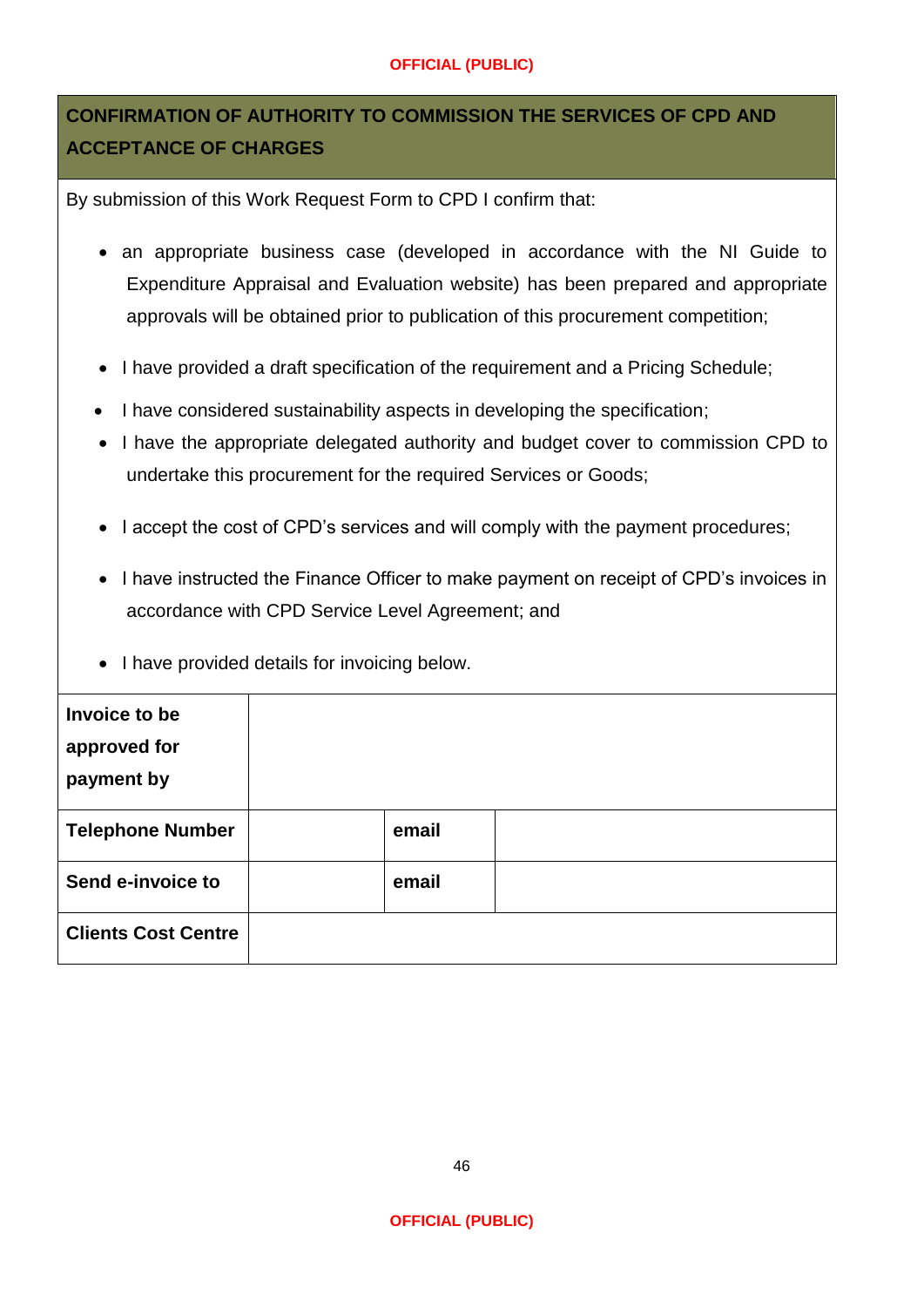# **CPD SUPPLIES AND SERVICES KEY PERFORMANCE INDICATORS (KPIs)**

The KPIs in the table below will apply to projects included in the Departmental Procurement Pipeline (as per PGN 02/15). Where a project is not included in the Departmental Procurement Pipeline then CPD will endeavour to meet these timescales but, in the event this is not possible, the timescales will be agreed with the Department when work requests are received. The Department will receive a quarterly report on the achievement of the KPIs from CPD Supplies and Services Division.

| No.              | <b>Description</b>                                                                                                                                                                                | <b>KPI</b>                                                                                                                                                                                                         |
|------------------|---------------------------------------------------------------------------------------------------------------------------------------------------------------------------------------------------|--------------------------------------------------------------------------------------------------------------------------------------------------------------------------------------------------------------------|
| KPI <sub>1</sub> | Client emails 'work request proforma'<br>(available on the CPD website) with the draft<br>specification and confirmation of business<br>case approval to SSD mailbox<br>SSDAdmin.CPD@dfpni.gov.uk | SSD acknowledges receipt of<br>work request within one<br>working day.                                                                                                                                             |
| KPI <sub>2</sub> | SSD and Client to formally agree the<br>procurement strategy (including agreeing<br>the procurement timetable)                                                                                    | Within 10 working days of<br>receipt of the work request.                                                                                                                                                          |
| KPI 3a           | Publication of Tender (timescale from<br>receipt of work request to publication)                                                                                                                  | Unless otherwise agreed by the<br>client, the date from the original<br>receipt of the draft specification<br>and business case to the<br>publication of the tender should<br>be no later than 30 working<br>days. |
| KPI 3b           | Publication of tender (timescale from agreed<br>tender documents to publication)                                                                                                                  | Within 10 working days                                                                                                                                                                                             |
| KPI <sub>4</sub> | The period between the client approval of<br>the evaluation report and award (or intention<br>to award) stage                                                                                     | Within 10 working days                                                                                                                                                                                             |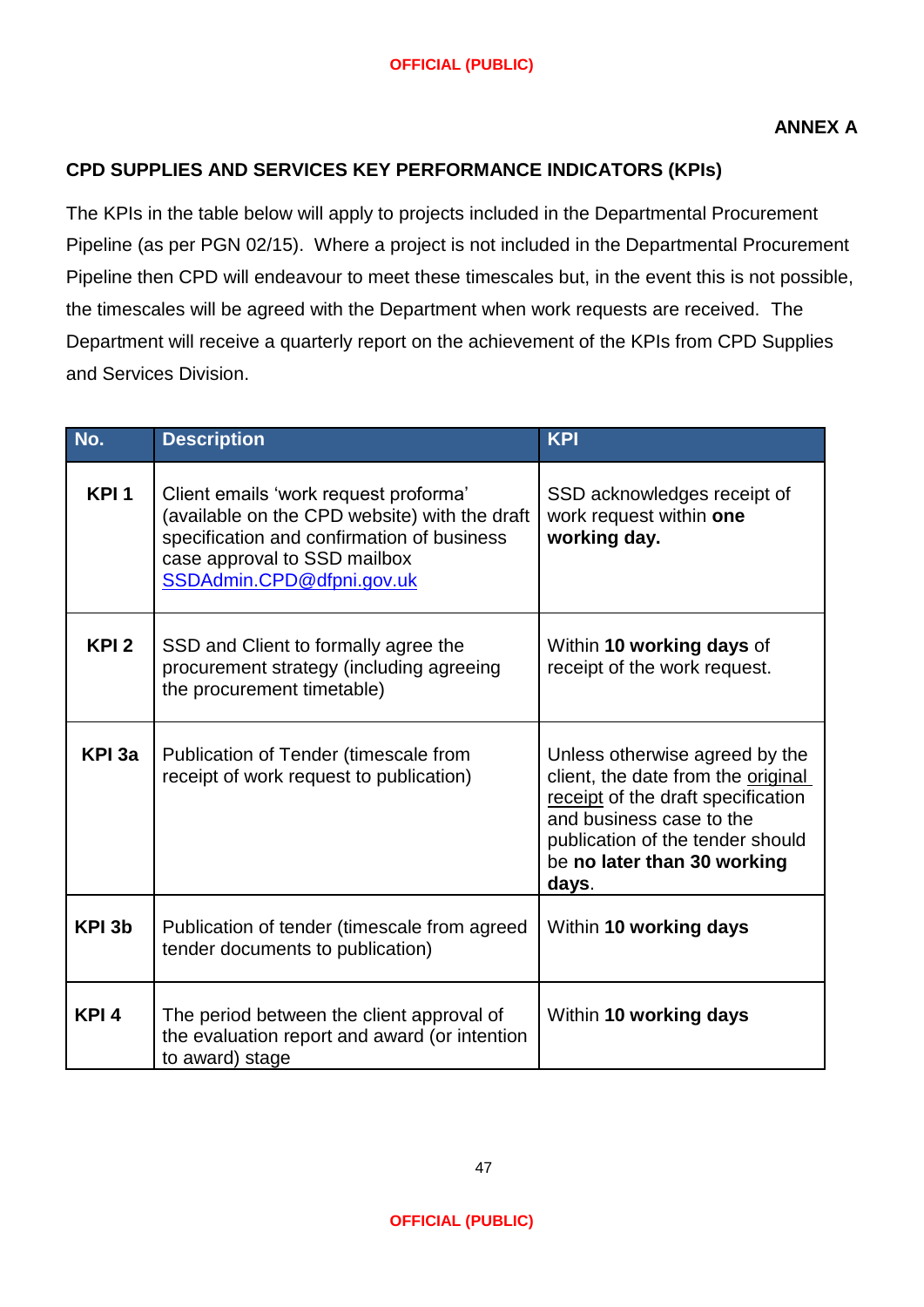**ANNEX 2B**



# **CPD EXISTING CONTRACT WORK REQUEST FORM (NON-CONSTRUCTION)**

# **REFERENCE: WREX01 FORM**

Please complete this form if you wish to request CPD Supplies and Services Division (SSD) to provide advice or manage the process to vary or modify an existing contract.

- [ICT.CPD@dfpni.gov.uk](mailto:ICT.CPD@dfpni.gov.uk) for ICT contracts;
- [Justice.CPD@dfpni.gov.uk](mailto:Justice.CPD@dfpni.gov.uk) for Department of Justice contracts; and
- [SSDAdmin.CPD@dfpni.gov.uk](mailto:SSDAdmin.CPD@dfpni.gov.uk) for all other existing contracts.

If you have any queries regarding this form please contact the Supplies and Services Division helpdesk on 028 90 816095.

| <b>Client Details</b>        |  |
|------------------------------|--|
| <b>Contact Name:</b>         |  |
| Department/Agency/NDPB name: |  |
| <b>Telephone Number:</b>     |  |
| e-mail address:              |  |
| Date:                        |  |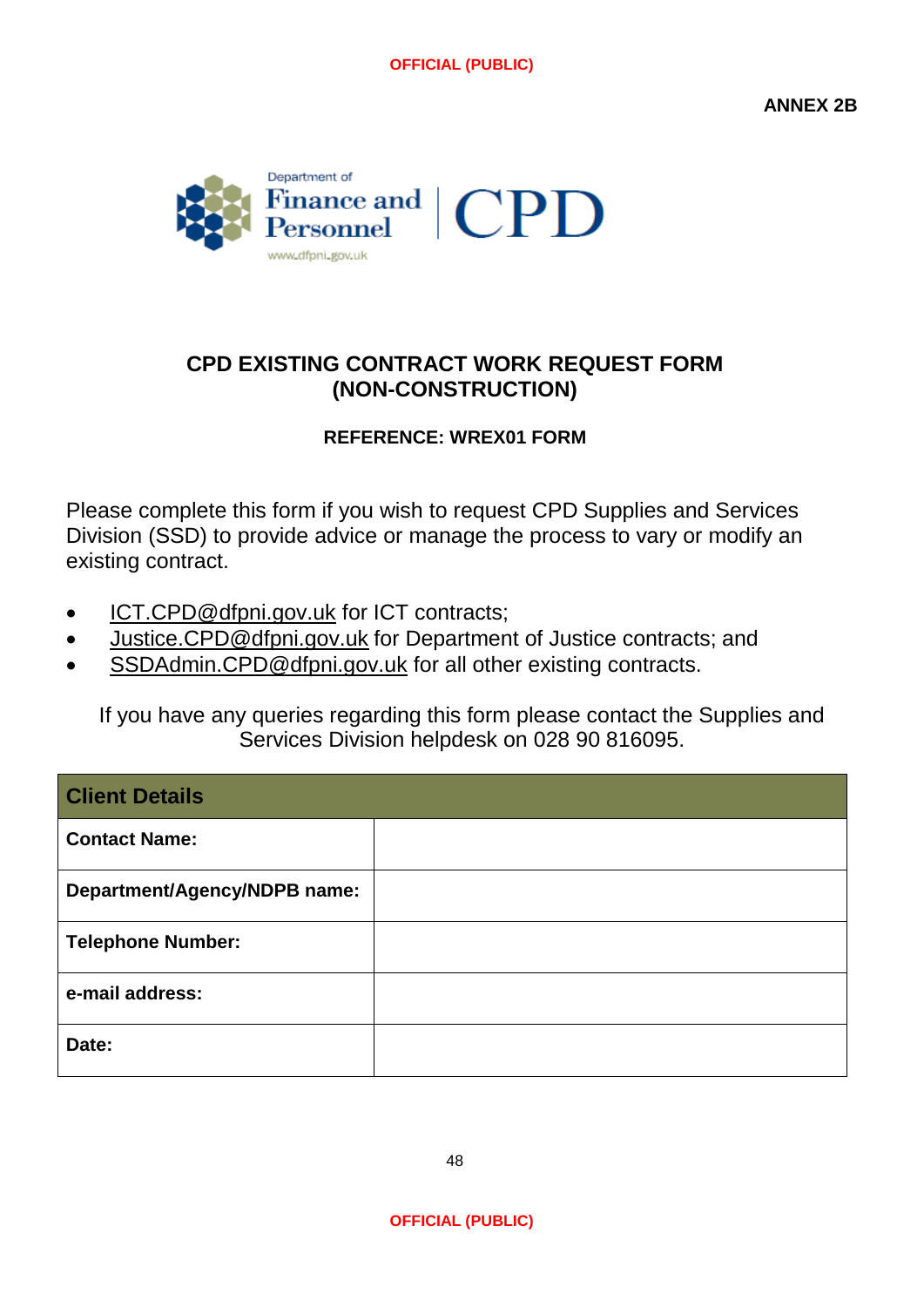| <b>Section 1. Current Contract Details</b>                                                                                                                                                                                                                                                                                       |  |    |                                 |                                                                                                                                                                                                                                                                         |
|----------------------------------------------------------------------------------------------------------------------------------------------------------------------------------------------------------------------------------------------------------------------------------------------------------------------------------|--|----|---------------------------------|-------------------------------------------------------------------------------------------------------------------------------------------------------------------------------------------------------------------------------------------------------------------------|
| <b>Contract Title</b>                                                                                                                                                                                                                                                                                                            |  |    |                                 |                                                                                                                                                                                                                                                                         |
| Name of<br>supplier                                                                                                                                                                                                                                                                                                              |  |    |                                 |                                                                                                                                                                                                                                                                         |
| a supplier? (Please tick one of the options below)                                                                                                                                                                                                                                                                               |  |    |                                 | Was the current contract subject to competition or tender or was it awarded directly to                                                                                                                                                                                 |
| <b>Competition</b>                                                                                                                                                                                                                                                                                                               |  |    | <b>Direct Award</b><br>contract |                                                                                                                                                                                                                                                                         |
| If tendered by CPD please<br>provide the CPD reference<br>number and project title.                                                                                                                                                                                                                                              |  |    |                                 |                                                                                                                                                                                                                                                                         |
| annual renewal)                                                                                                                                                                                                                                                                                                                  |  |    |                                 | Please provide the start and end dates of the contract including any options to extend<br>which were stipulated in the tender. (For software licences and support the start date<br>should be the date the software was first bought and not the start date of the last |
| <b>Start Date</b>                                                                                                                                                                                                                                                                                                                |  |    | <b>End Date</b>                 |                                                                                                                                                                                                                                                                         |
| If the contract has been extended beyond the original end date stated above please<br>provide the dates of any extensions.                                                                                                                                                                                                       |  |    |                                 |                                                                                                                                                                                                                                                                         |
| What was the actual value of the<br>contract at the time of award?                                                                                                                                                                                                                                                               |  |    |                                 |                                                                                                                                                                                                                                                                         |
| What has been the total spend to<br>date?                                                                                                                                                                                                                                                                                        |  |    |                                 |                                                                                                                                                                                                                                                                         |
| What will be the estimated total<br>spend from the contract<br>commencement to the expiry date<br>(including all extensions).<br>(For software licences and support<br>the total spend should be the<br>spend from the date the software<br>was first bought and not just the<br>spend in respect of the last annual<br>renewal) |  | 49 |                                 |                                                                                                                                                                                                                                                                         |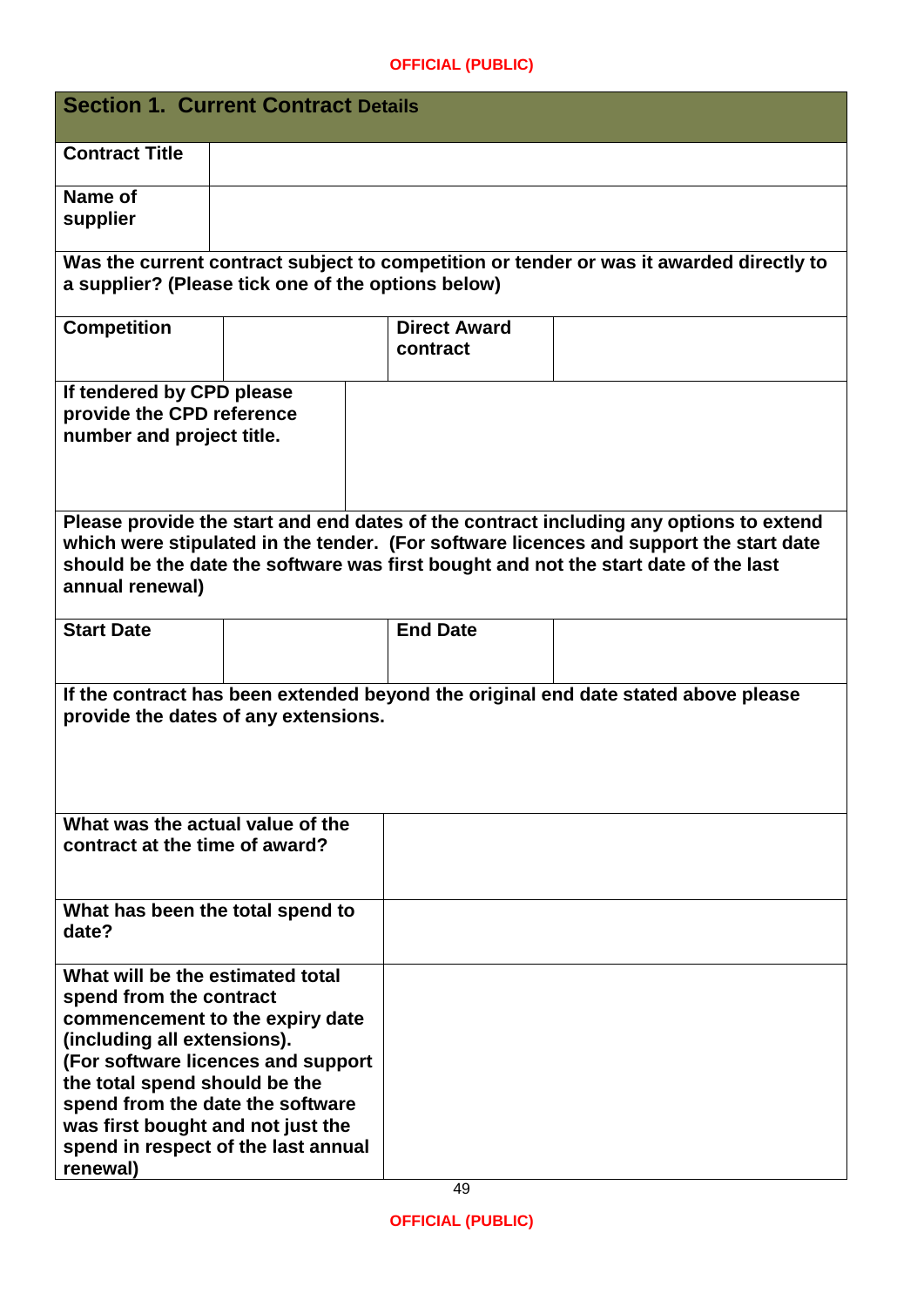# **Section 2. Details of Variation or Modification Estimated value of the variation or modification Duration of spend Financial years covered by the variation or modification Name of proposed supplier**

# **Section 3. Justification for Variation or Modification**

**Please provide details explaining why this variation or modification is being requested explaining if applicable ownership of any intellectual property or exclusive rights.** 

# **Section 4. Future Provision**

**Please provide details explaining how you are intending to obtain this product or service in the longer term i.e. will provision not be required after the proposed variation or modification or are you planning a procurement? (Please provide dates for tendering etc where applicable).**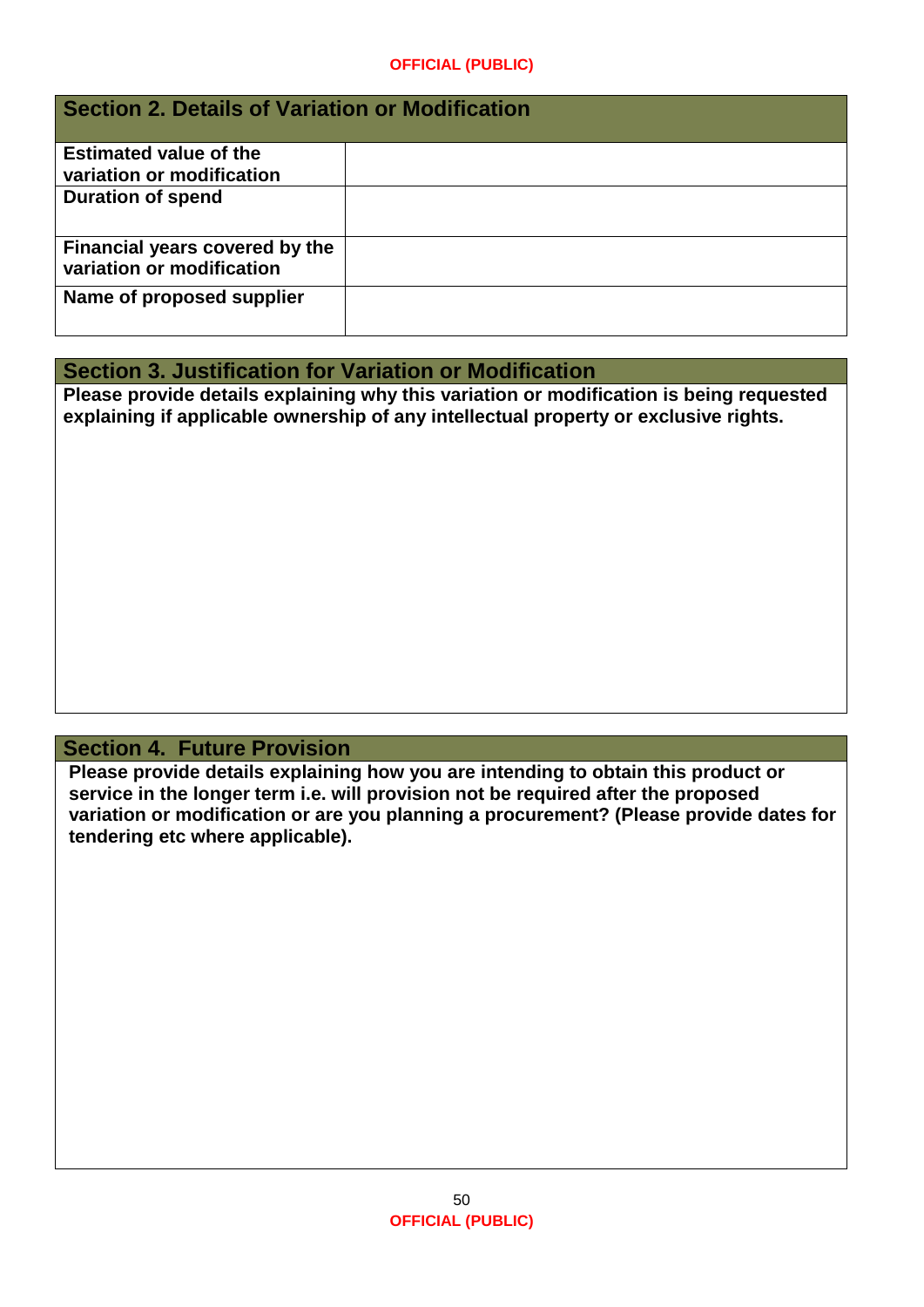# **CONFIRMATION OF AUTHORITY TO COMMISSION THE SERVICES OF CPD AND ACCEPTANCE OF CHARGES**

CPD Hourly Charges will be applied to work carried out in relation to this work request. Charges will be invoiced monthly in arrears based on actual hours recorded for work against the existing contract. A list of Frequently Asked Questions on invoicing and CPD Charges can be found at: [http://www.dfpni.gov.uk/index/procurement-2/cpd/cpd-customers/customer\\_downloads.htm](http://www.dfpni.gov.uk/index/procurement-2/cpd/cpd-customers/customer_downloads.htm)

By submission of this Work Request Form to CPD I confirm that:

- I have the appropriate delegated authority and budget cover to commission CPD to undertake work with this contract.
- I accept the cost of CPD's services and will comply with the payment procedures.
- I have instructed the Finance Officer to make payment on receipt of CPD's invoices in accordance with CPD Service Level Agreement.
- I have provided details for invoicing below:

| Invoice to be<br>approved for<br>payment by |       |  |
|---------------------------------------------|-------|--|
| <b>Telephone Number</b>                     | email |  |
| Send e-invoice to                           | email |  |
| <b>Clients Cost Centre</b>                  |       |  |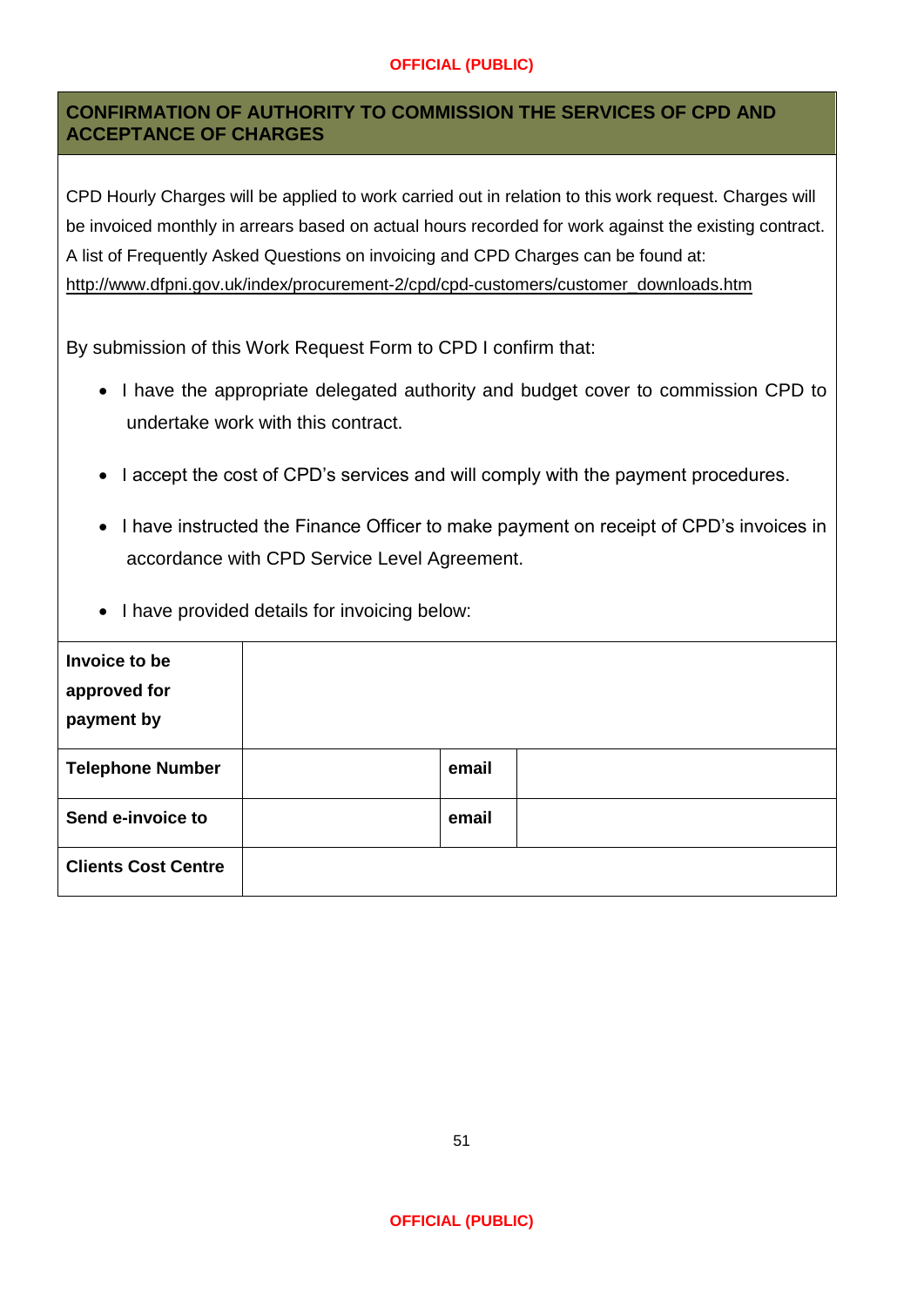Keeping People Safe



# **Request for Authorisation of a Direct Award Contract Procurement in accordance with Guidance for Police Offices and Police Staff**

| <b>Section 1 – Client Contact Details</b>                |
|----------------------------------------------------------|
| <b>Request Initiated by:</b>                             |
| Rank:                                                    |
| <b>Location: eg Police Service</b><br>ICS, Lisnasharragh |
| <b>Reference:</b>                                        |
| <b>E-mail Address:</b>                                   |
| <b>Office Telephone:</b>                                 |
| <b>Mobile:</b>                                           |

| <b>Section 2 – DAC Details</b>                                                |  |  |  |
|-------------------------------------------------------------------------------|--|--|--|
| <b>Title of DAC:</b>                                                          |  |  |  |
| What is the estimated value of<br>this DAC?                                   |  |  |  |
| Which financial year(s) does this<br>DAC cover eg 15/16; 16/17; 17/18<br>etc? |  |  |  |
| Name of proposed supplier?                                                    |  |  |  |
| <b>Nature of DAC:</b>                                                         |  |  |  |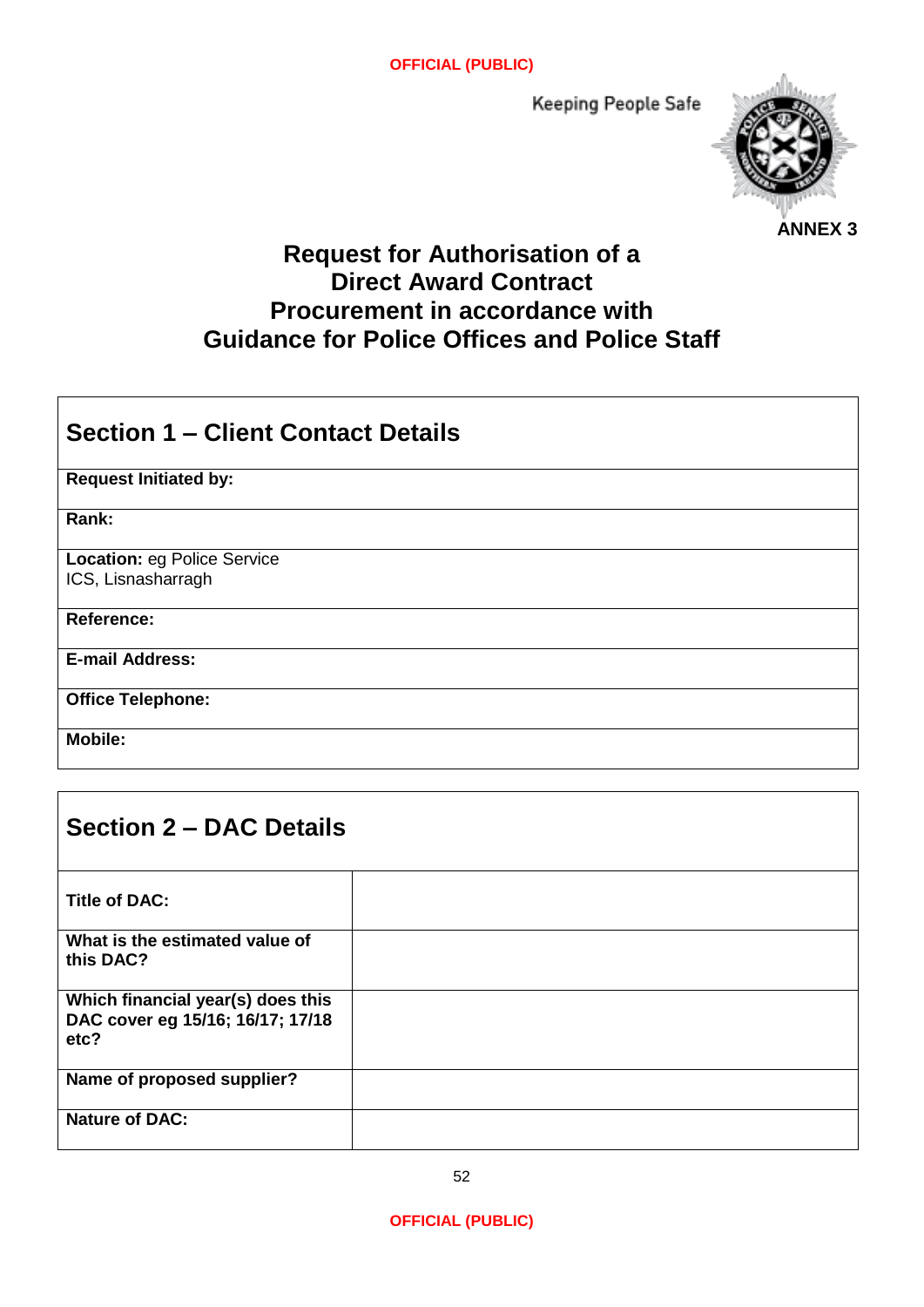| <b>Section 3 – New Requirement</b>                                                                                                                                                                                                                                                                                                                                  |  |                                                                               |                                                                                                           |  |  |
|---------------------------------------------------------------------------------------------------------------------------------------------------------------------------------------------------------------------------------------------------------------------------------------------------------------------------------------------------------------------|--|-------------------------------------------------------------------------------|-----------------------------------------------------------------------------------------------------------|--|--|
| Is this a new requirement which has not been purchased before? (Please tick one of the options<br>below). If yes proceed to Section 5.                                                                                                                                                                                                                              |  |                                                                               |                                                                                                           |  |  |
| No <sub>1</sub><br>Yes                                                                                                                                                                                                                                                                                                                                              |  |                                                                               |                                                                                                           |  |  |
|                                                                                                                                                                                                                                                                                                                                                                     |  |                                                                               |                                                                                                           |  |  |
| <b>Section 4 – Previous Contract</b>                                                                                                                                                                                                                                                                                                                                |  |                                                                               |                                                                                                           |  |  |
| (Please tick one of the options below)                                                                                                                                                                                                                                                                                                                              |  |                                                                               | Was the previous requirement subject to competition or tender or was it awarded directly to a supplier?   |  |  |
| Competition/Tender                                                                                                                                                                                                                                                                                                                                                  |  | <b>Direct Award Contract</b>                                                  |                                                                                                           |  |  |
|                                                                                                                                                                                                                                                                                                                                                                     |  | and end dates of the previous Direct Award Contract including any extensions. | If the previous requirement was awarded directly to a supplier without competition please state the start |  |  |
| <b>Start Date</b>                                                                                                                                                                                                                                                                                                                                                   |  | <b>End Date</b>                                                               |                                                                                                           |  |  |
| If the previous requirement was awarded<br>directly to a supplier without competition state<br>the total value of previous DACs                                                                                                                                                                                                                                     |  | £                                                                             |                                                                                                           |  |  |
| If the previous requirement was awarded<br>directly to a supplier without competition state<br>which terms and conditions were used eg<br>Suppliers, CPD.                                                                                                                                                                                                           |  |                                                                               |                                                                                                           |  |  |
| If the previous requirement was tendererd by<br>CPD please provide the CPD reference number<br>and project title.                                                                                                                                                                                                                                                   |  |                                                                               |                                                                                                           |  |  |
| If the previous requirement was tendered please provide the start and end dates of the previous /<br>existing contract including any options to extend which were stipulated in the original contract. (For<br>software licences and support the start date should be the date the software was first bought and not<br>the start date of the last annual renewal). |  |                                                                               |                                                                                                           |  |  |
| <b>Start Date</b>                                                                                                                                                                                                                                                                                                                                                   |  | <b>End Date</b>                                                               |                                                                                                           |  |  |
| of any extensions.                                                                                                                                                                                                                                                                                                                                                  |  |                                                                               | If the contract has been extended beyond the original end date stated above please provide the dates      |  |  |
|                                                                                                                                                                                                                                                                                                                                                                     |  |                                                                               |                                                                                                           |  |  |
| What was the actual value of the contract at the<br>time of award?                                                                                                                                                                                                                                                                                                  |  | £                                                                             |                                                                                                           |  |  |
| What has been the total spend to date from the<br>commencement of this contract and including all<br>extensions?                                                                                                                                                                                                                                                    |  |                                                                               |                                                                                                           |  |  |
| (For software licences and support the total<br>spend should be the spend from the date the<br>software was first bought and not just the spend<br>in respect of the last annual renewal).                                                                                                                                                                          |  | £                                                                             |                                                                                                           |  |  |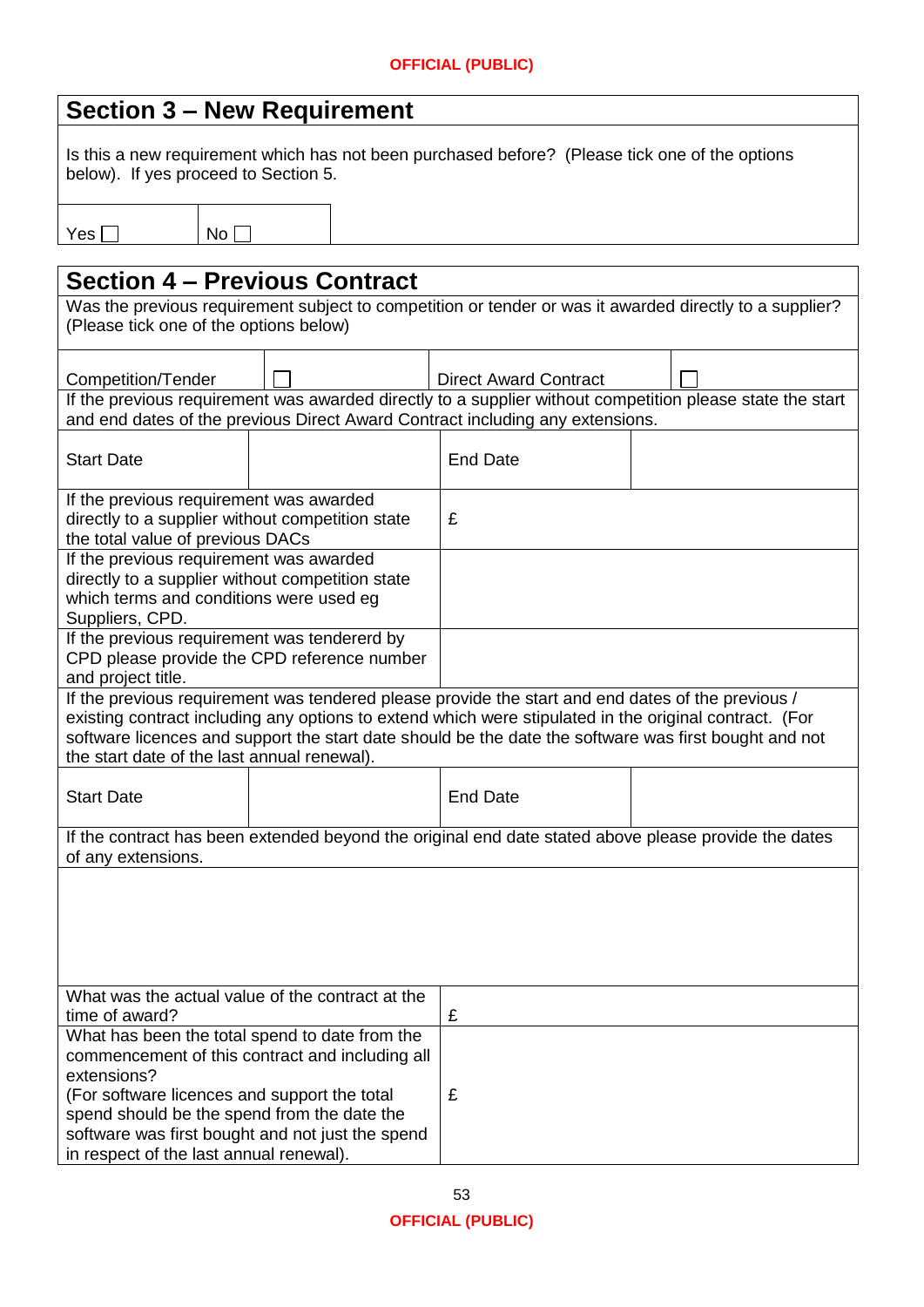| Section 5 – DAC Justification, including current situation and any |  |
|--------------------------------------------------------------------|--|
| relevant background                                                |  |

**Some or all of the following conditions on Direct Award Contract (DAC) must be met in order to comply with the Guidance document issued in December 2016. The following guidelines are provided to assist in the DAC justification.**

**Please answer yes or no to the following questions, tick appropriate box.**

| 1.               | Is there a technical necessity due to compatibility?                                                                                        | Yes $\Box$   | $No$ $\vert$ $\vert$ |
|------------------|---------------------------------------------------------------------------------------------------------------------------------------------|--------------|----------------------|
| $\overline{2}$ . | Is there exclusivity because of proprietary rights of supplier?                                                                             | Yes $\lceil$ | $No$ $\vert$ $\vert$ |
| 3.               | Is this DAC required for reasons of extreme urgency brought<br>about by events unforeseen by and non-attributable to the Police<br>Service. | Yes II       | $No \Box$            |

Please elaborate below on the reasons to which yes was the answer, detailing the exceptional circumstances in each case. Any further justification should also be given to this section.

*Note: CPD may ask Departments for further details if the initial information provided is not sufficient.*

Please indicate if there are any security considerations which would prevent publication of the award of this contract on the CPD website.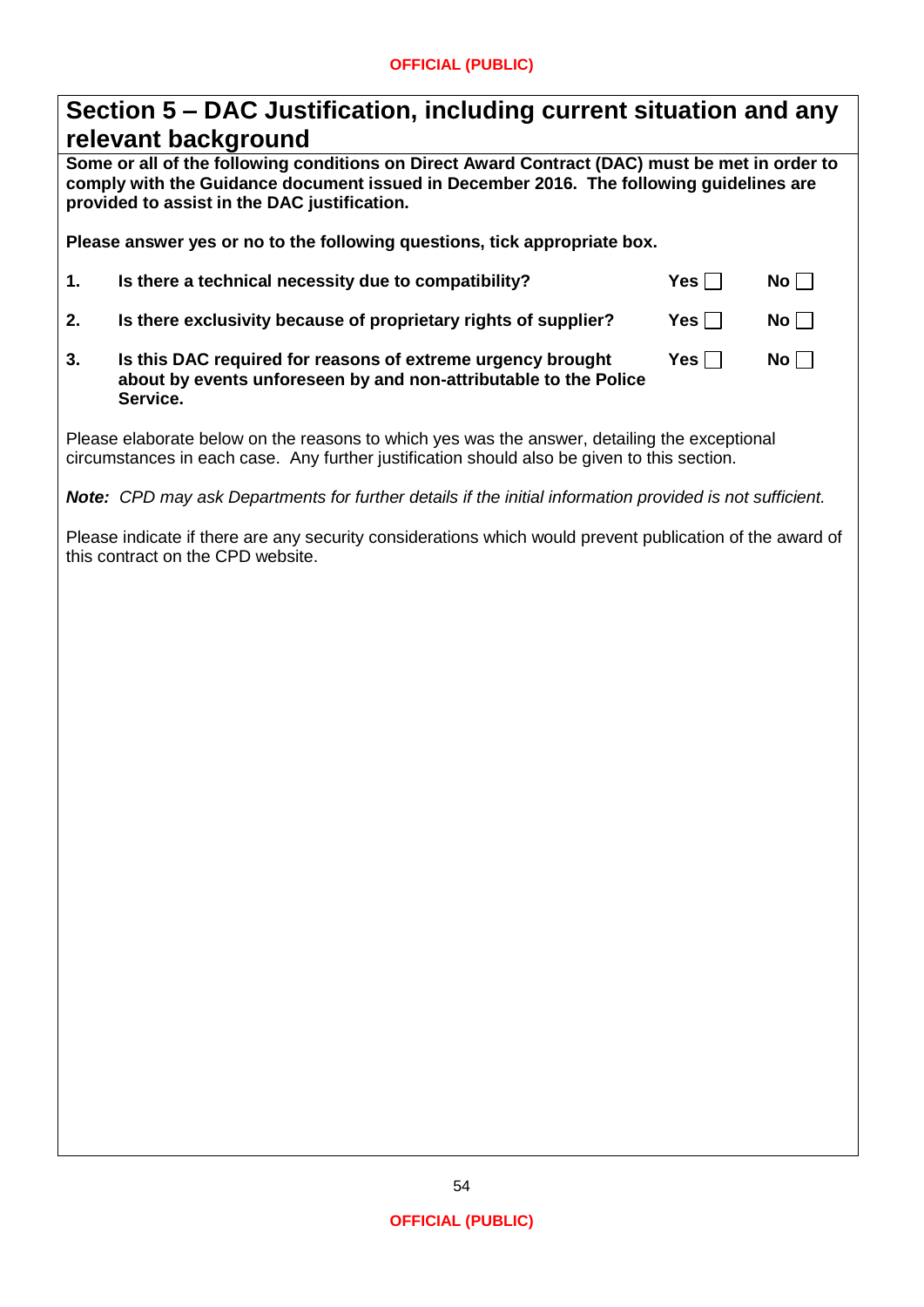Neither the person preparing the Business Appraisal nor the Head of Branch nor Chief Officer/Head of Department has any conflict of interest with the proposed supplier.

| Requestor                                                                                                                                                                   | Signature | Name | Date |
|-----------------------------------------------------------------------------------------------------------------------------------------------------------------------------|-----------|------|------|
| Recommended by Head of Branch<br>(if applicable)                                                                                                                            | Signature | Name | Date |
| Authorised for Authorisation by Chief<br>Officer/ Head of Department                                                                                                        | Signature | Name | Date |
| Authorised by Deputy Chief Constable<br>>£30k and <£100k value or<br>Chief Constable value >£100k<br>and DoJ Accounting Officer<br><b>All Consultancy - Chief Constable</b> | Signature | Name | Date |

# **Section 6 - for CPD Use Only**

**Please note that STA/DAC contracts (including consultancy) valued at over £30,000 awarded by CPD will be published on CPD's website.**

**Each DAC will be referenced to explain that the contract has been awarded without a competition for either of the following reasons:**

- **it was in the public interest to do so, or**
- **it was in compliance with Regulation 32 of the Public Contracts Regulations 2015**

**As the award of a DAC now requires the putting in place of a contract with appropriate terms and conditions, contract management arrangements and the publication on the CPD website, Departments should allow sufficient time for this process to be completed (advice on timescales to allow for this can be discussed with CPD beforehand).**

**CPD ADVICE TO ACCOUNTING OFFICER**

| Name:  |  |
|--------|--|
| Grade: |  |
| Date:  |  |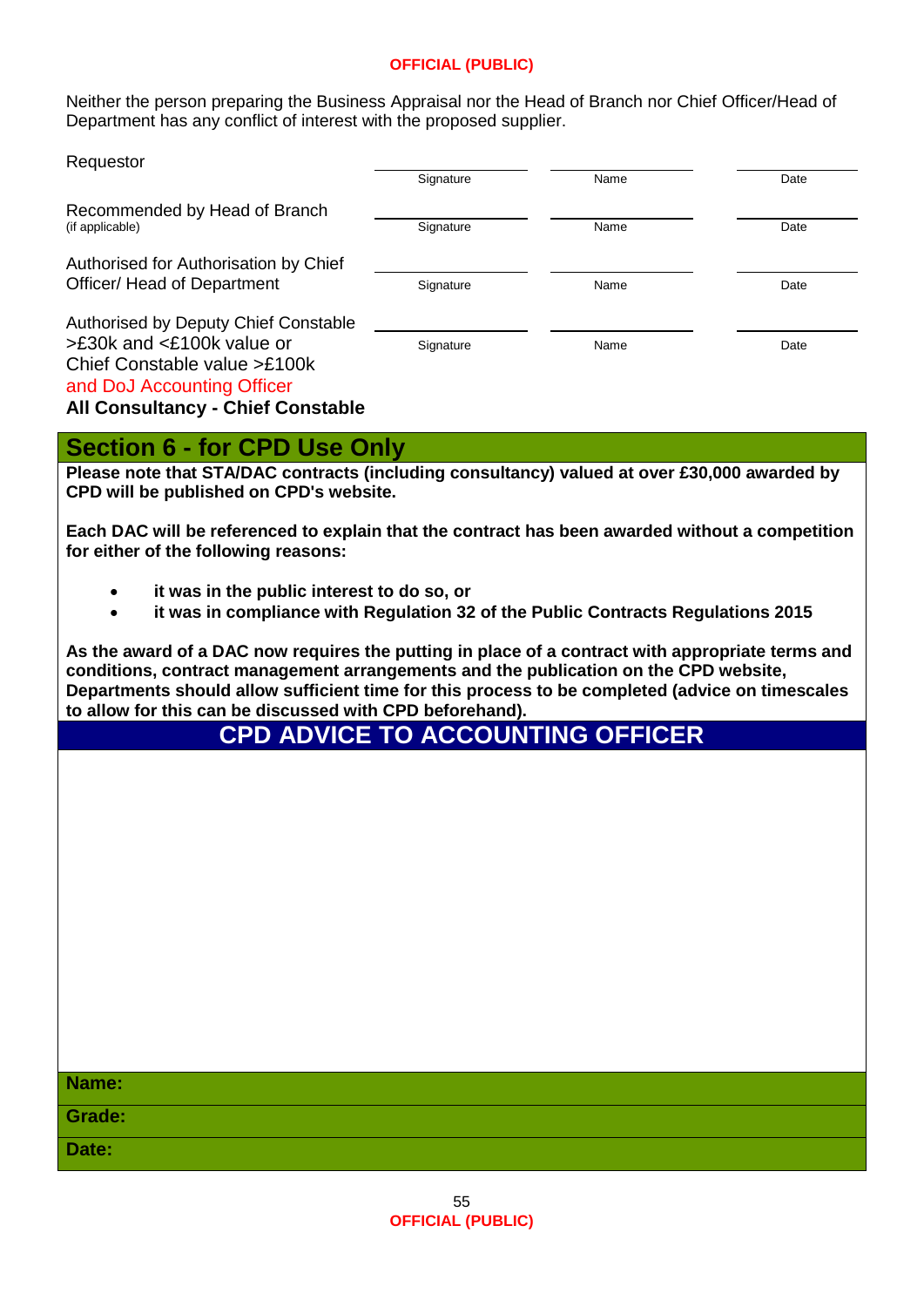### **PROCUREMENT INITIATION DOCUMENT**

**To:** 

**Re:**

Having read and checked the enclosed ID in relation to the above:

- $\Box$  I request that amendments be effected as indicated.
- $\Box$  I hereby confirm that this document meets Police Service's requirements and authorise CPD to proceed with procurement as per timetable.
- I would confirm that there is adequate budget available to meet the requirements of this contract.
- $\Box$  I would confirm that there is a Business Case approved at the appropriate levels defined by PSNI Financial Regulations and DoJ Policy requirements.

# *Only Complete for Contracts >£500k in Value*

 $\Box$  I confirm that the names of all Evaluation Members have been assessed by Service Vetting Branch and deemed suitable for Evaluation Team membership.

Police Service 's representatives on the Tender Evaluation Panel will be:

| <b>Name</b>                                                                                                                           | <b>Title/Reason for selection</b> | Served in Panel and/or<br><b>Procurement Trained in last</b><br>12 months |  |  |  |
|---------------------------------------------------------------------------------------------------------------------------------------|-----------------------------------|---------------------------------------------------------------------------|--|--|--|
|                                                                                                                                       |                                   | Yes/No                                                                    |  |  |  |
|                                                                                                                                       |                                   | Yes/No                                                                    |  |  |  |
|                                                                                                                                       |                                   | Yes/No                                                                    |  |  |  |
|                                                                                                                                       |                                   | Yes/No                                                                    |  |  |  |
| Each member of the panel is required to sign a declaration that they do not have any personal<br>or business interest in this tender. |                                   |                                                                           |  |  |  |
| (Head of Branch)                                                                                                                      |                                   |                                                                           |  |  |  |
| As Chief Officer/Head of Department I approve the membership of the Panel                                                             |                                   |                                                                           |  |  |  |
| (Chief Officer/Head of Department)                                                                                                    |                                   |                                                                           |  |  |  |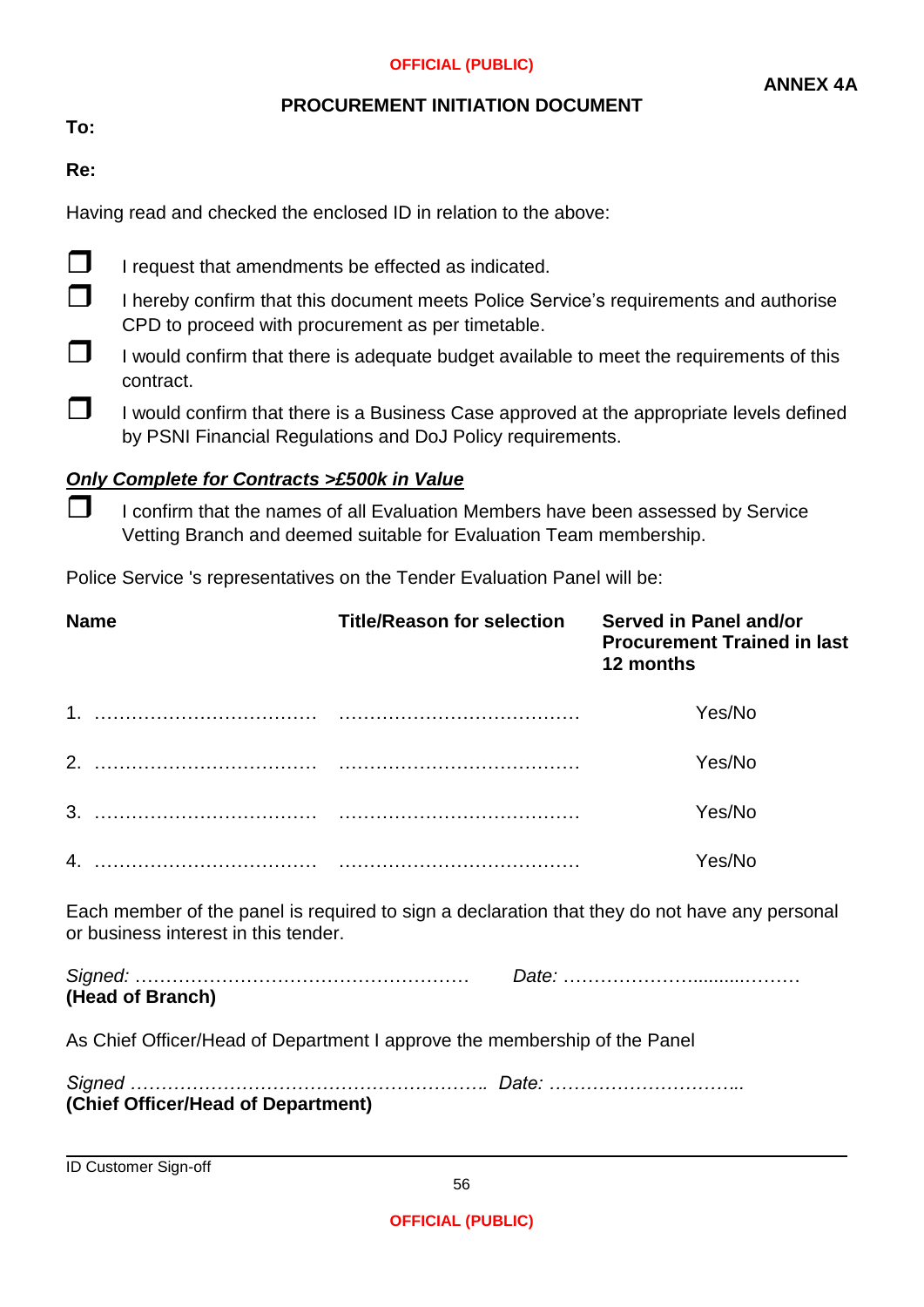#### **CONFLICT OF INTEREST STATEMENT**

| <b>Contract Title:</b>                                |                                               |  |  |  |  |  |
|-------------------------------------------------------|-----------------------------------------------|--|--|--|--|--|
|                                                       |                                               |  |  |  |  |  |
| <b>Panel Member:</b>                                  | <u> 1989 - Andrea Andrew Maria (h. 1989).</u> |  |  |  |  |  |
| Responses were received from the following Suppliers: |                                               |  |  |  |  |  |
|                                                       |                                               |  |  |  |  |  |
|                                                       |                                               |  |  |  |  |  |
|                                                       |                                               |  |  |  |  |  |

#### **Declaration to be completed by the Panel Member.**

I confirm that I have/do not have\* an interest in any of the above companies including any commercial, management or personal interest.

I also confirm that I have/do not have\* a personal relationship or friendship with Directors, Management or Employees of the above companies.

*\*Delete as appropriate*

Details of any interest or relationship should be detailed in the section below:

#### **Declared Interests**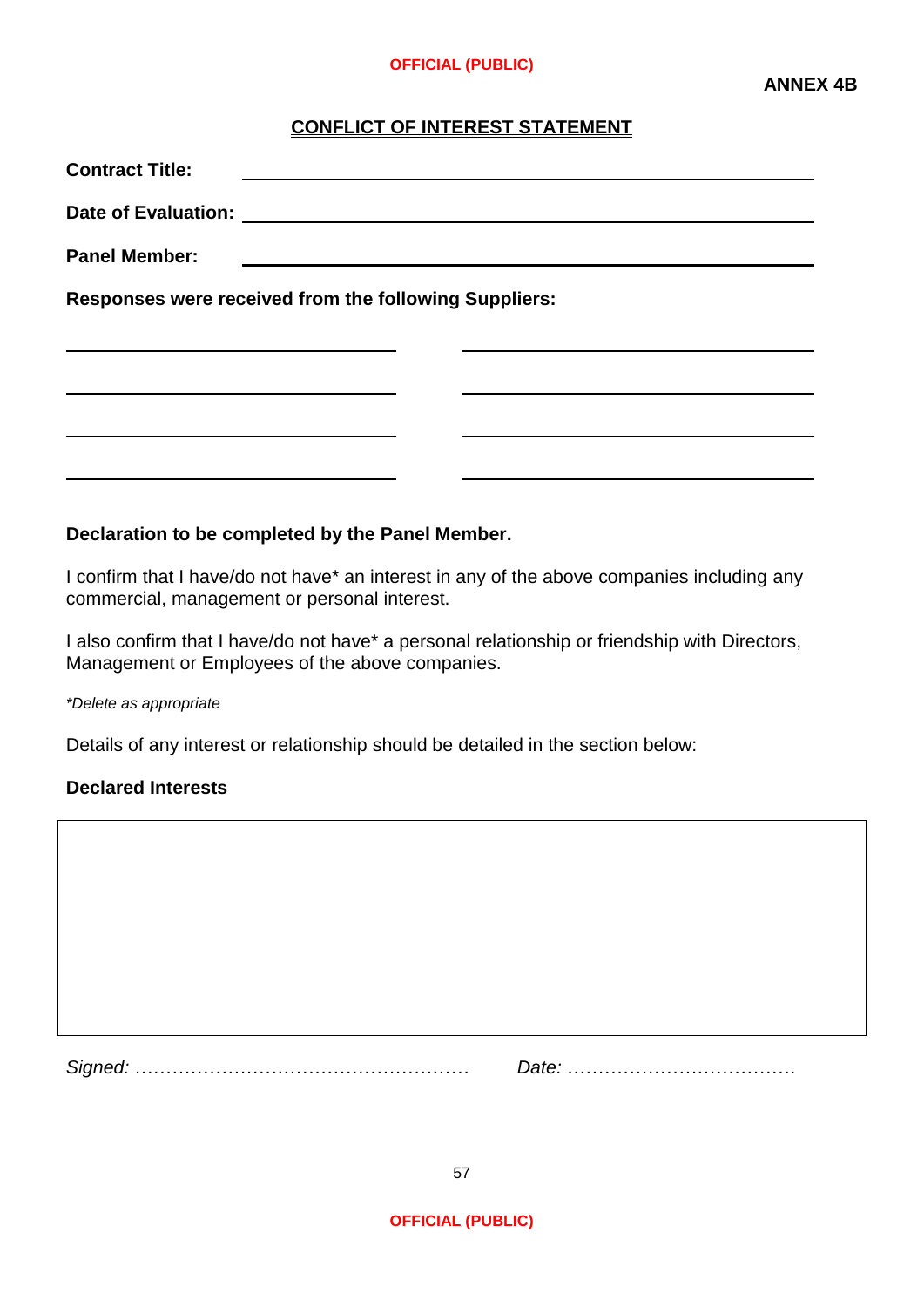# **GUIDELINES FOR PURCHASES UP TO £5,000**

Purchases up to £5,000 will be classified as procurement expenditure but they are not subject to procurement rules. Departments must ensure that all purchases up to £5,000 are subject to value for money considerations and Managing Public Money Northern Ireland.

Departments should ensure that:

- (i) the purchase is not covered by an existing framework agreement, call-off contract or ecatalogue;
- (ii) the purchase is a one-off requirement;
- (iii) the total spend is up to £5,000; and
- (iv) the requirement is clearly specified.

When existing arrangements at (i) are not available, then departments should carry out a price check (this could include an internet price check) with at least two contractors / suppliers to ensure value for money has been achieved. Price checks should be documented and retained on file for audit purposes.

In the exceptional circumstances when it is not possible to obtain price checks (eg emergencies) then an order may be placed directly with a contractor / supplier. In these cases, Accounting Officer approval is not required when the total spend is up to £5,000 but the reasons for the action should be recorded and retained for audit purposes.

#### **This derogation does not apply to the procurement of consultancy services.**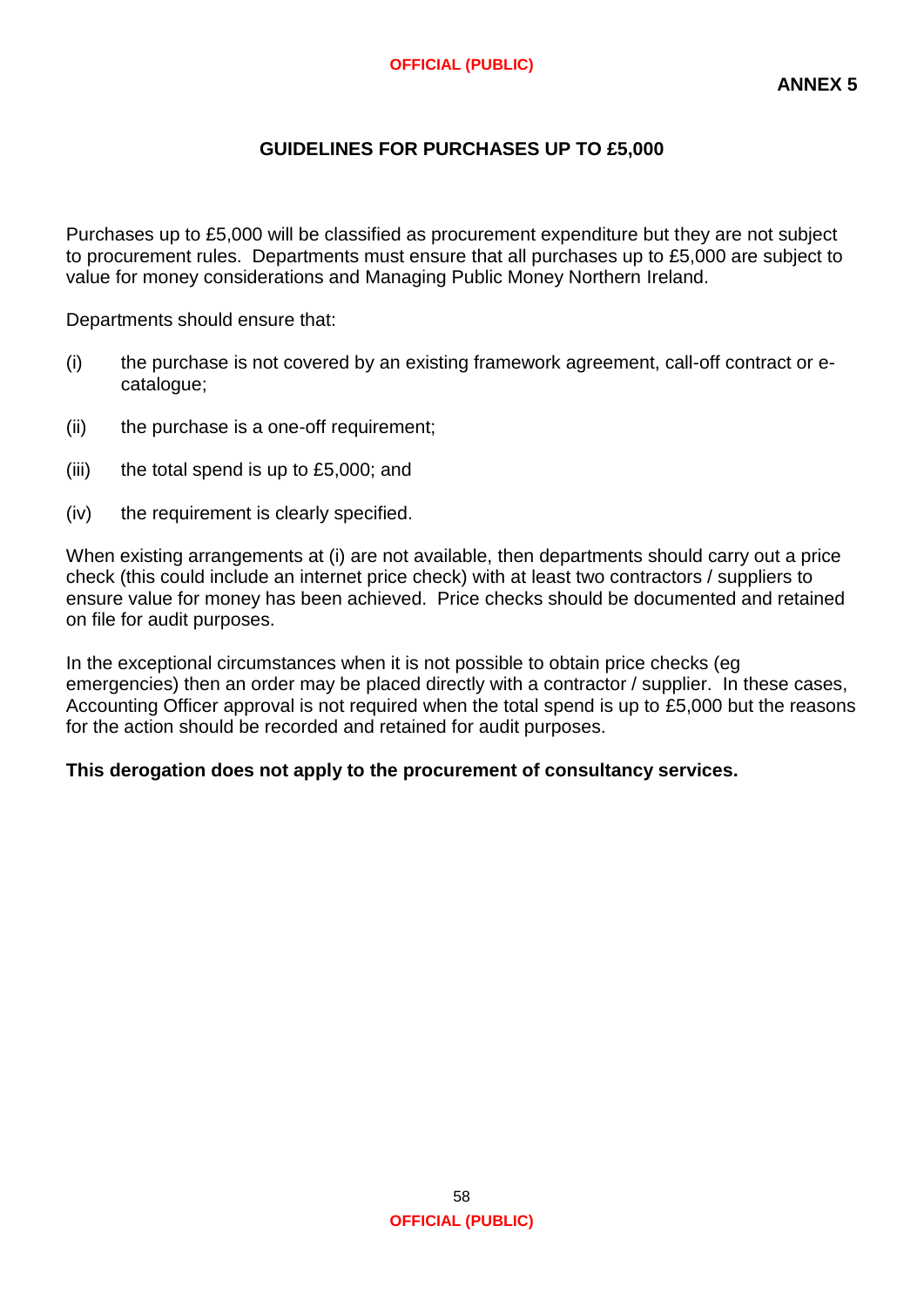# **POLICE SERVICE / SUPPLIER PERFORMANCE MONITORING MEETING**

# **Note this is an indicative agenda which can be amended / tailored to individual contracts.**

## **1. Contract Performance**

- 1.1 Delivery Schedule Performance
- 1.2 Quality of Goods/Services Replacement Policy
- 1.3 Invoicing/Payment
- 1.4 Information Assurance
- 1.5 Contract Amendments

## **2. Relationship Assessment**

- 2.1 Communication, Aligning Personnel and Agendas
- 2.2 Identify Risks and Opportunities
- 2.3 Clarity of Objectives
- 2.4 Third Party Supplier Assurance

# **3. Efficiencies, Continuous Improvement**

- 3.1 Identify Efficiencies, Cost Savings
- 3.2 Benchmarking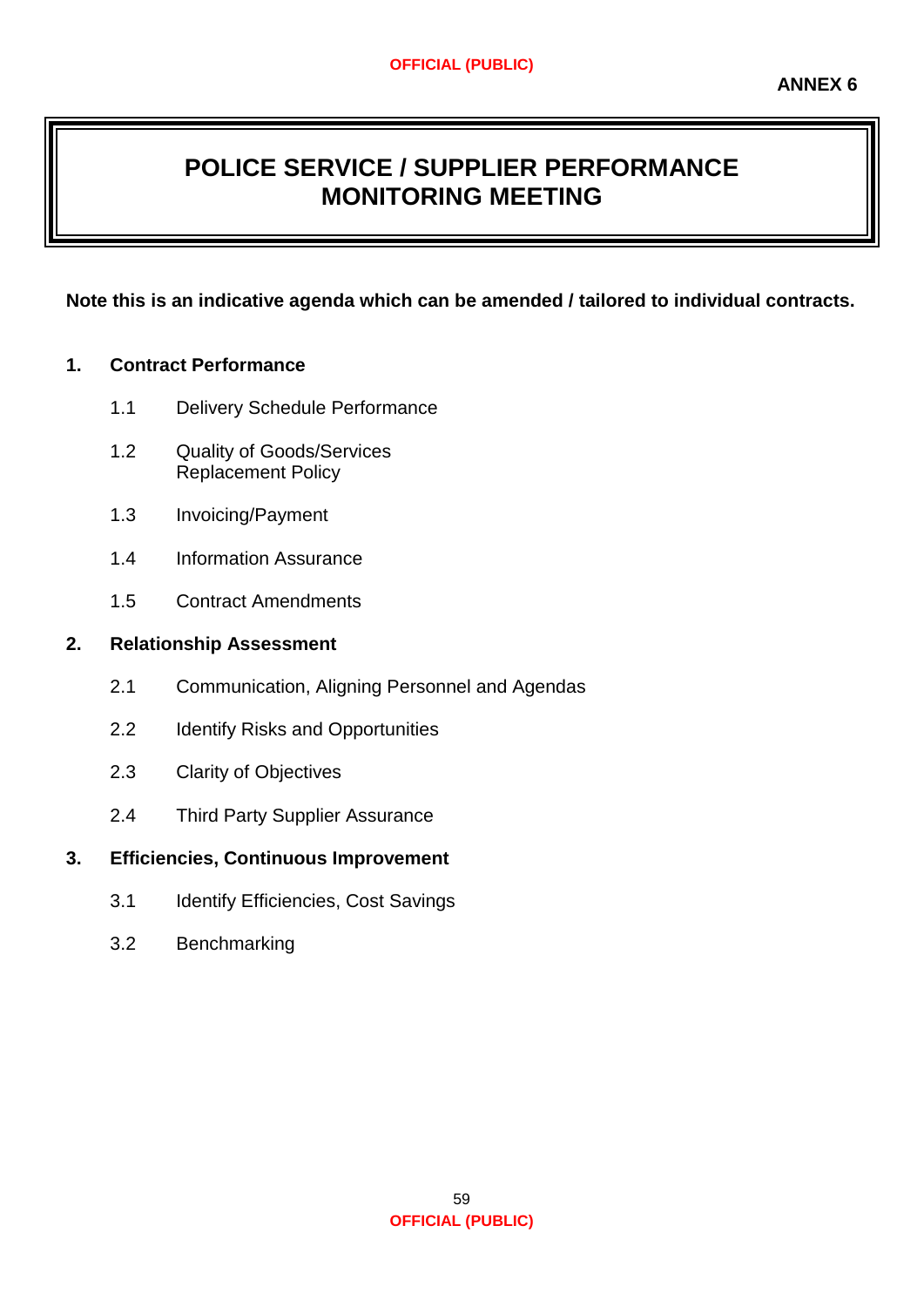# **KEY ELEMENTS OF CONTRACT MANAGEMENT**

# **10 Things Managers Should be Doing**

- 1. Contract Management is the process that enables both parties to a contract to meet their obligations in order to deliver the objectives required from the contract. It also involves building a good working relationship between PSNI and supplier. It continues throughout the life of a contract and involves managing proactively to anticipate future needs as well as reacting to situations that arise.
- 2. Make sure goods and/or services are delivered at the date set out in the contract and/or Purchase Order.
- 3. Check to ensure goods and/or services received are in accordance with the quality and conditions set out in the contract specification and/or Terms of Reference.
- 4. Make sure the goods and/or services are provided at the price/cost set out in the contract.
- 5. The price/cost in the contract should be replicated in any Purchase Order and any invoice received from the supplier should match.
- 6. Liaise with your Finance function every month in order to ensure contract expenditure is being monitored against contract value. Highlight any projected overspends to Head of Branch as early as possible.
- 7. Ensure any amendments to Contract Terms and Conditions, including delivery item or service, price/cost, delivery location/date, specification type or quality are amended via CPD using a Variation to Contract Form. The rules re Contract Amendments are set out in Section 16 of the Procurement and Contract Management Guidance document.
- 8. Assess supplier's performance, in association with CPD, through completion of the Contract Monitoring Form (CMO1). Routine monitoring will take place throughout the period of contract. CPD will ask you to complete a CMO1 for each contract at least once a year. A record of performance as recorded in CMO1 will be held on file in CPD.
- 9. End customers should be asked for their opinion on performance of suppliers and this should be reflected in your completion of CMO1s.
- 10. The Contract Manager should meet with the supplier at least once a year to review and discuss contract performance and address any issues arising. This meeting should also discuss how the relationship can be improved, identifying risks and opportunities going forward. The output should be a forward plan which identifies improvement in communication, quality, service, efficiencies and costs.

Further guidance on Contract Management is available via the Procurement and Logistic Services page on PoliceNet.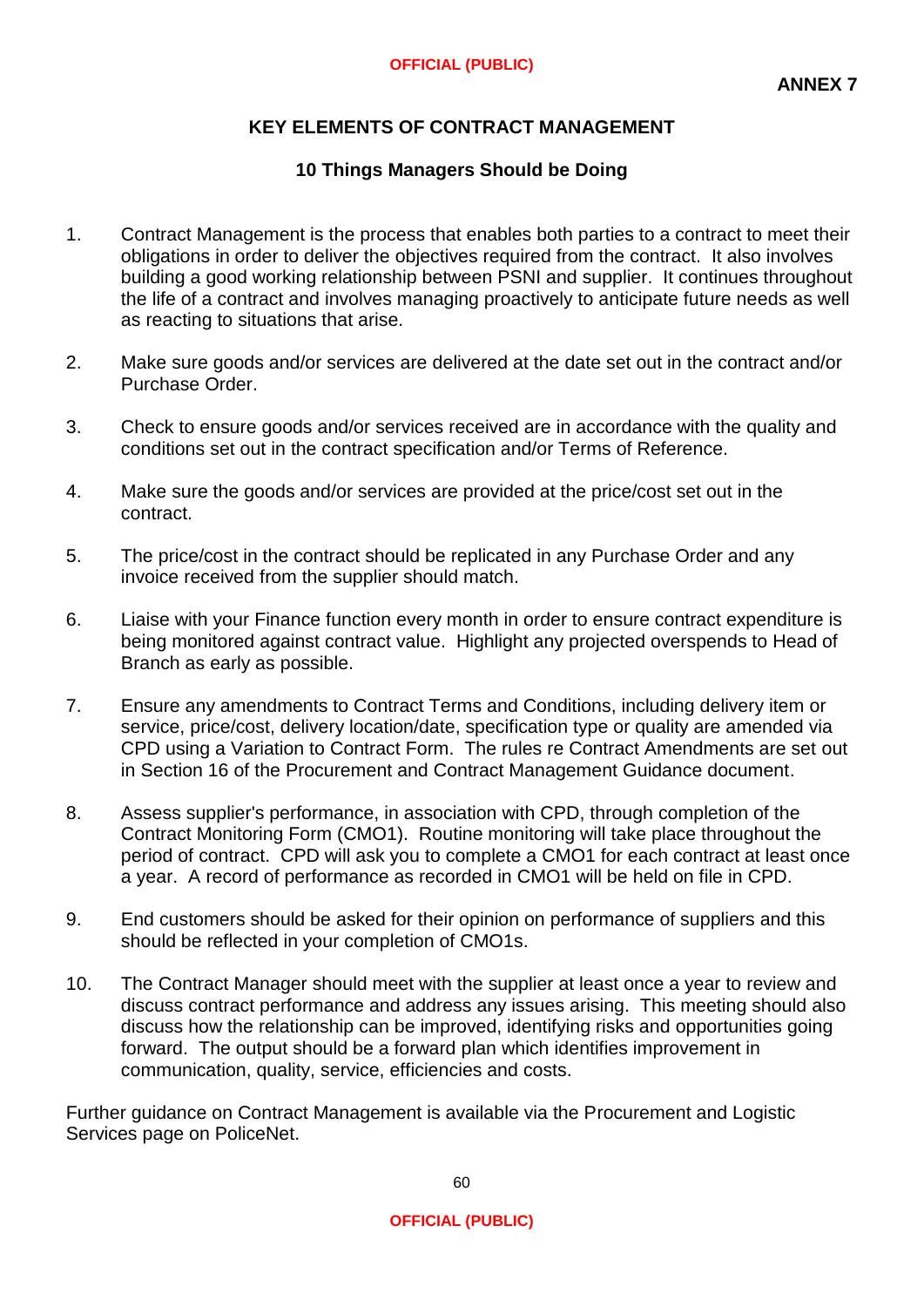#### **ANNEX 8**

|                           |                                                                                                                                  |                               | <b>CONTRACTOR'S</b>             |                          | <b>Scale of Satisfaction</b><br><b>CMO1 Services</b><br>9 or $10 =$ outstanding<br>$7$ or $8$ = more than satisfactory to good (minor                                                                                         |  |
|---------------------------|----------------------------------------------------------------------------------------------------------------------------------|-------------------------------|---------------------------------|--------------------------|-------------------------------------------------------------------------------------------------------------------------------------------------------------------------------------------------------------------------------|--|
| Value of<br>£<br>Contract |                                                                                                                                  | <b>PERFORMANCE ASSESSMENT</b> |                                 |                          | mistakes but not serious)<br>5 or 6 = acceptable (some problems may need<br>resolved)<br>3 or 4 = poor (needs increased monitoring)                                                                                           |  |
|                           | Spend to Date<br>E                                                                                                               |                               | (SERVICES)                      |                          | (Contractor informed verbally)<br>0, 1 or 2 = unsatisfactory (Contractor informed in<br>writing)                                                                                                                              |  |
|                           | <b>Contract Title:</b>                                                                                                           | Contract Ref:                 |                                 |                          |                                                                                                                                                                                                                               |  |
|                           | Monitoring Period (3/9/12/18/24/30 months)                                                                                       | Contractor:                   |                                 |                          |                                                                                                                                                                                                                               |  |
| Ref                       | Category                                                                                                                         | Weighting                     | Scale of<br><b>Satisfaction</b> | Weighted<br><b>Score</b> | <b>COMMENTS as appropriate</b><br>(use back of sheet if necessary)                                                                                                                                                            |  |
|                           | <b>COMPLETION</b>                                                                                                                |                               |                                 |                          |                                                                                                                                                                                                                               |  |
| D <sub>1</sub>            | Adherence to Response Times                                                                                                      | 10                            |                                 |                          |                                                                                                                                                                                                                               |  |
| D <sub>2</sub>            | <b>Work Completed Expeditiously</b>                                                                                              | 10                            |                                 |                          |                                                                                                                                                                                                                               |  |
| D <sub>3</sub>            | Ease of Contact / Resolution of Queries                                                                                          | 10                            |                                 |                          |                                                                                                                                                                                                                               |  |
|                           | <b>SERVICE PROVIDED</b>                                                                                                          |                               |                                 |                          |                                                                                                                                                                                                                               |  |
| Q1                        | <b>Quality on Initial Completion</b>                                                                                             | 10                            |                                 |                          |                                                                                                                                                                                                                               |  |
| Q2                        | Quality of work or service on Final Completion                                                                                   | 10                            |                                 |                          |                                                                                                                                                                                                                               |  |
| Q3                        | Competency/Skills of Workforce & Suitability of Plant                                                                            | 10                            |                                 |                          |                                                                                                                                                                                                                               |  |
| Q4                        | Health & Safety - Equipment/Procedures/Working Method                                                                            | 10                            |                                 |                          |                                                                                                                                                                                                                               |  |
|                           | <b>FINANCE and ADMINISTRATION</b>                                                                                                |                               |                                 |                          |                                                                                                                                                                                                                               |  |
| F <sub>1</sub>            | Accuracy of Invoices / Standard of Documentation                                                                                 | 10                            |                                 |                          |                                                                                                                                                                                                                               |  |
| F <sub>2</sub>            | Invoices/Contract Data Returned Fully & Promptly                                                                                 | 10                            |                                 |                          |                                                                                                                                                                                                                               |  |
| F <sub>3</sub>            | Costs in line with tendered rates                                                                                                | 10                            |                                 |                          |                                                                                                                                                                                                                               |  |
|                           | <b>Total Score out of 1000</b>                                                                                                   |                               |                                 |                          |                                                                                                                                                                                                                               |  |
|                           |                                                                                                                                  |                               |                                 |                          | Telephone No: The Contract of the Contract of the Contract of the Contract of the Contract of the Contract of the Contract of the Contract of the Contract of the Contract of the Contract of the Contract of the Contract of |  |
| Date:                     |                                                                                                                                  |                               |                                 |                          | Date of previous poor performance marking <i>(if applicable)</i> N/A                                                                                                                                                          |  |
|                           | The representative of the customer most familiar with the work of the contract will complete the Scale of Satisfaction markings. |                               | 61                              |                          |                                                                                                                                                                                                                               |  |
|                           |                                                                                                                                  |                               | <b>OFFICIAL (PUBLIC)</b>        |                          |                                                                                                                                                                                                                               |  |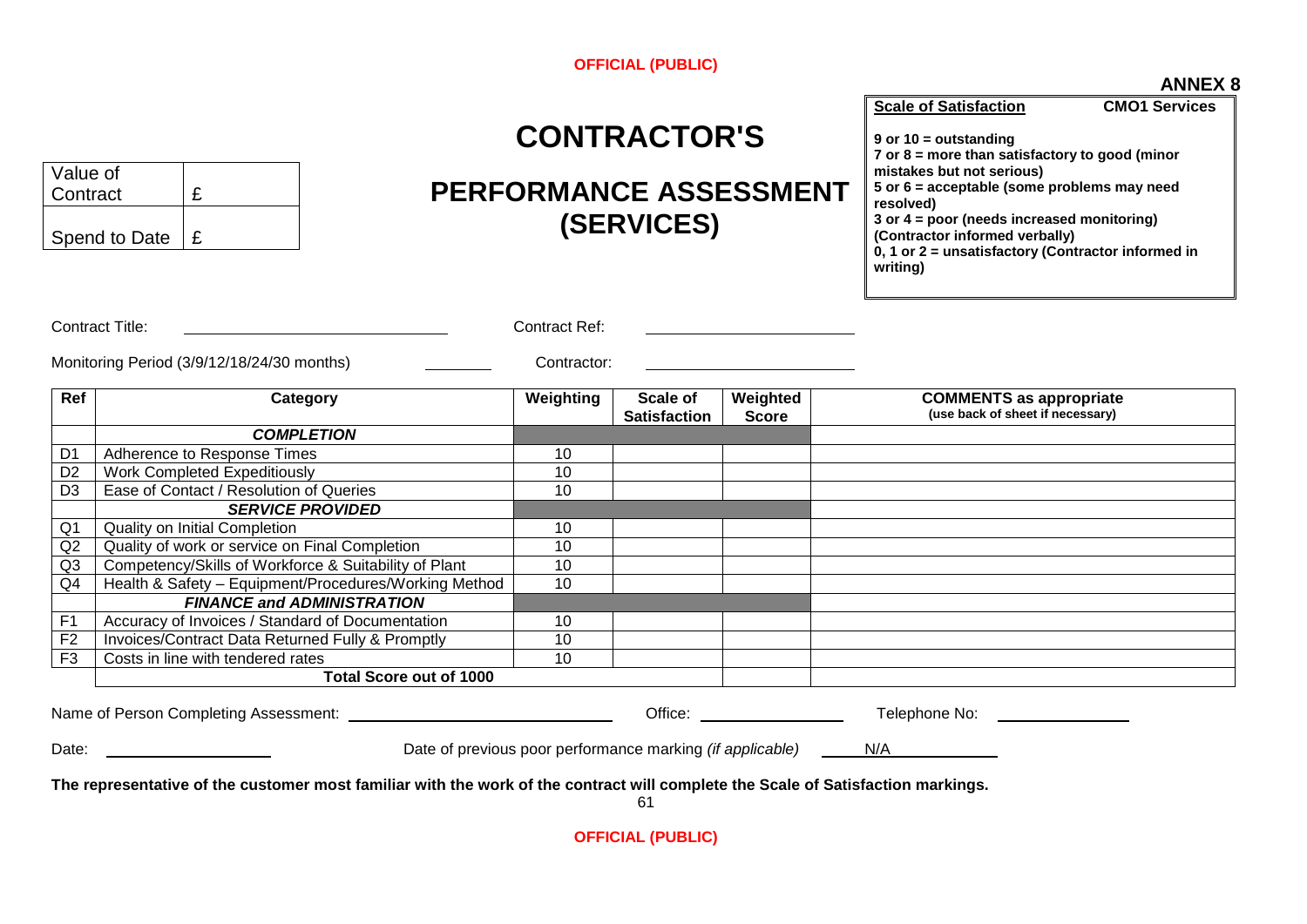# **PROCUREMENT & CONTRACT MANAGEMENT GLOSSARY OF TERMS**

**Procurement and Contract Management Guidance document** - the PSNI's Processes and Procedures for managing procurement, suppliers and contracts is set out in Guidance for Police Officers and Police Staff. This Guidance explains how we will manage procurement and is aimed at Departments/Regions/Districts and Branches with procurement needs. It includes the LOA with CPD and the processes set out in the LOA are the means of implementing Procurement Policy / Practices and controls within PSNI. The Guidance can be viewed / downloaded from PaLS Intranet site.

**Strategic Outline Business Case (SOBC)** - high level outline of anticipated need and containing enough detail to support an informed decision on whether to proceed to an OBC. It should include a preliminary assessment of strategic fit, options, value for money, affordability and achievability.

**Outline Business Case (OBC)** - a decision making tool for new / changes / renewals / extensions of existing policies, programmes, projects or contracts that involve spending or saving money. The need for and consequent resources devoted to preparing a business case should be in proportion to the scale or importance of the objectives, resource consequences and risks. You should use the NIGAE 10 steps and associated headers for significant spend >£100k, but this format can also be applied to >£30k spend with much less detail required.

**Full Business Case (FBC)** - an updated OBC as information and cost is firmed up.

**External Consultancy** - for any Business Case requiring an element of external consultancy / expert advice costing >£10k, a specific template return must also be attached to the OBC and FBC and approval obtained from DoJ for this element even if the spend total is within PSNI delegated spend limits. If this element will cost >£75k, then permission to use should be obtained from DoJ before actually preparing the Business Case.

**Invitation to Tender** - CPD will prepare: (a) Instructions to Tenderers, including Evaluation Criteria; (b) Terms and Conditions of Contract. The PSNI are responsible for compiling a technical specification or terms of reference for the particular requirement. CPD will then prepare the complete pack of tender documents including DACs and submit to the Head of Branch / Department for approval or amendments as appropriate.

**Direct Management of Contracts** - this is the process of continuously monitoring and reporting on contractual performance in line with KPIs and other relevant targets as outlined in the Guidance document.

**Financial Management of Contracts** - this is the process of managing contracts against their start and expiry dates, contract values and projected total contract spend. This process includes managing against both approved and total values.

**Total Contract Value & Final Expiry (or end) Date** - at contract initiation date - the total of initial contract value plus the value of each of the possible optional contract extensions with the final date being the date the last potential extension expires on. This value and date will only change if there is a formal variation to the contract.

62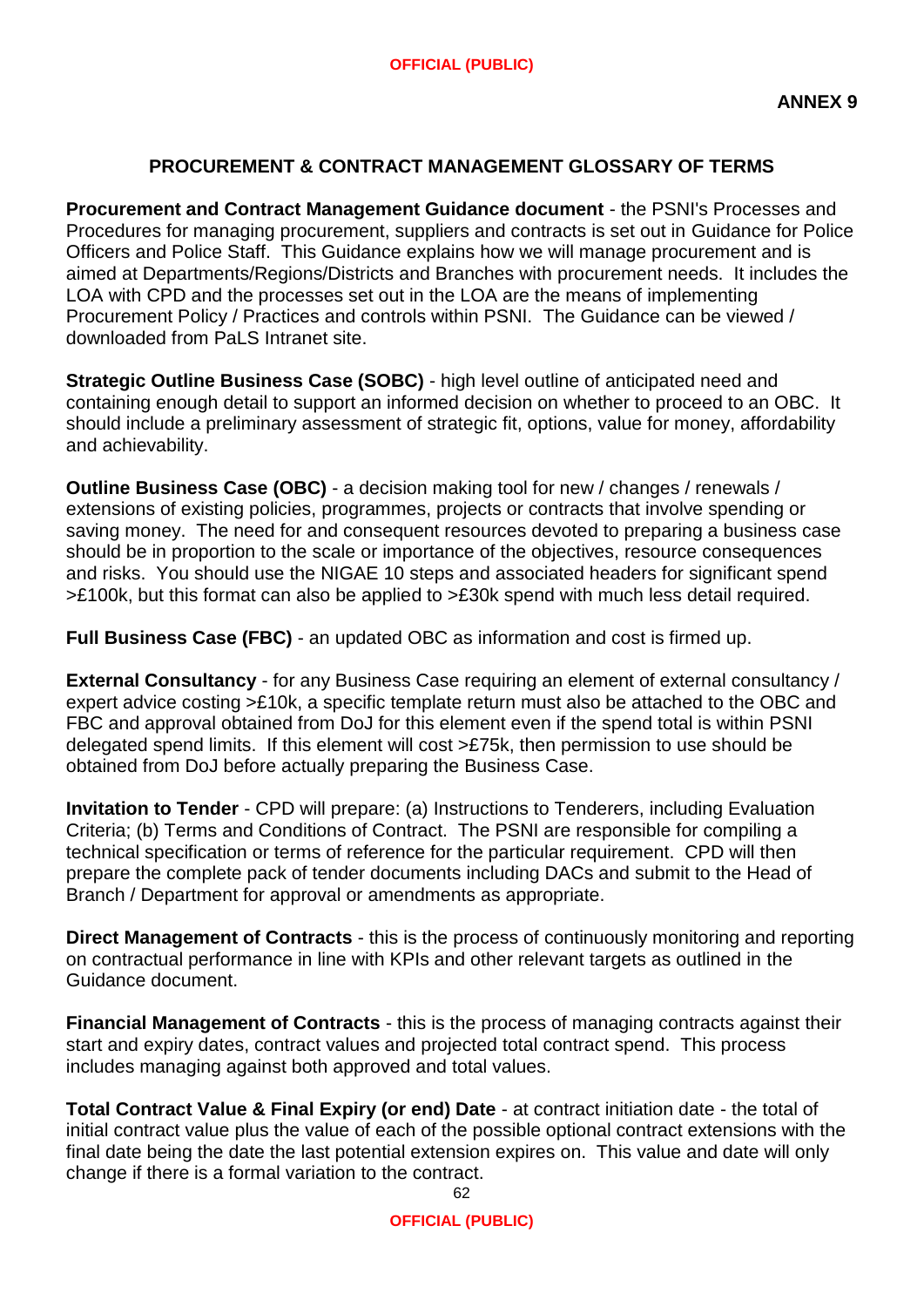**Approved (or Apportioned) Value & Approved Expiry (or end) Date** - when a contract is put in place as above, the approved value and end date is the contract value and expiry date for the approved period of the contract only.; As each optional extension is taken up (usually following completion and approval of a Business Case) the contract value and expiry date are extended accordingly. DoJ have stipulated that PSNI must managed contracts in line with approved values and dates.

**Formally Managed Contracts** - this refers to any contract in excess of £30k in value which has been put in place by CPD. These contracts are in writing and are subject to full direct and financial contract management as laid out in the Guidance document. All DACs, SLAs, Framework Agreements and any contracts less than £30k which have been organised by CPD on PSNI's behalf are also included in this definition. Formally managed contracts are allocated with a unique alpha code for financial management purposes.

**Low Value Contracts** - this refers to contracts for the purchase of goods or services totalling between £5k and £30k which are not already covered by an existing formally monitored contract. Although this contract should be managed in line with CPD terms and conditions, the direct and financial monitoring requirements are substantially reduced compared to those of a formally monitored contract and the contract itself is unlikely to be in writing. In consequence, spend on these contracts is captured at a single alpha code (ZZ). Note that before initiating a low value contract, requisitioners should ascertain the organisation's anticipated aggregate spend.

**Non-Contracted Spend** - although all spend is effectively contracted in a legal sense, the term non-contracted spend is used in PSNI to refer to spend that has not been monitored in line with CPD terms and conditions as outlined above. This therefore refers to orders for goods and services totalling less than £5K.

**Aggregate Spend** - is the total spend made by the organisation on a particular good, service or class of goods or services. Requisitioners should ascertain projected aggregate spend before setting up a contract.

**Requisitioner** - any officer or member of staff who wishes to order an item or service. A requisitioner may order from an existing contract (subject to contract manager approval) or may instigate a new contract (formally managed or low value). Alternatively they may treat the purchase as non-contracted spend if it is unlikely that aggregate spend will exceed £5k.

**Contract Manager** - the officer or member of staff assigned to manage a contract. This includes both direct and financial management. Typically the contract manager will also produce the initial Business Case and specification for the contract.

**Irregular Contract Spend** - this is spend exceeding the total contract value or beyond the final expiry date. Where a contract value or end date has been reached and no extension is available or variation has been put in place, any additional purchases of the previously contracted item should be subject to full procurement rules as specified in SP12/12. If this does not happen and requisitioners continue to order from the expired contract, the spend is irregular.